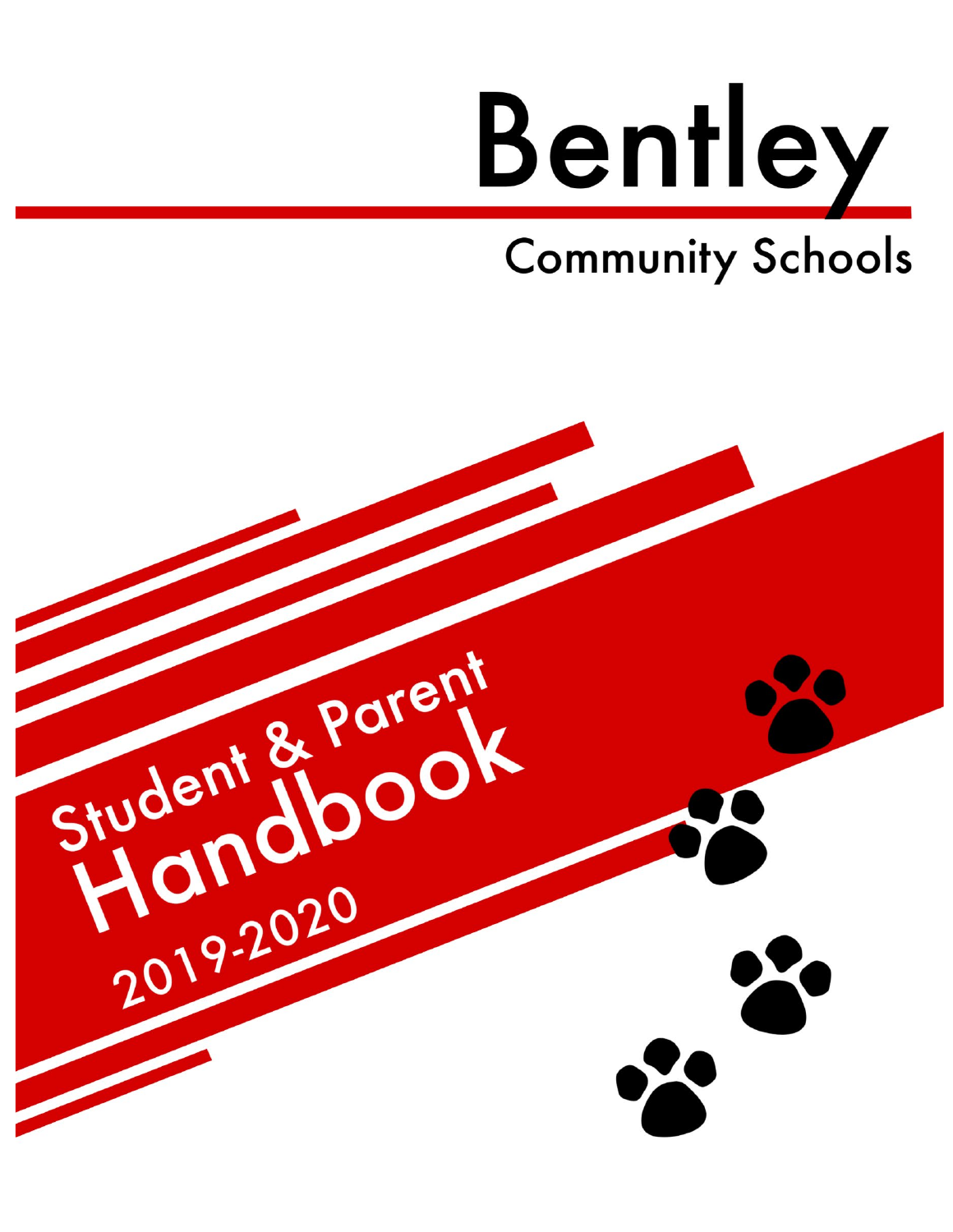

## **Debra Gooch,** Barhitte Elementary Principal (810) 591-9661 **Christine Brockmon,** Middle School Principal (810) 591-9040 **Scott Bednarski,** Asst. Principal & Athletic Director (810) 591-9512 **Justin Dickerson,** High School Principal (810) 591-9046 **Kristy Spann,** Superintendent (810) 591-9120

Discipline Code adopted by the Board on August 24, 2017 Handbook updated August 1, 2019

## FOREWARD

<span id="page-1-0"></span>This student handbook was developed to answer many of the commonly asked questions that you and your parents may have during the school year and to provide specific information about certain board policies and procedures. Become familiar with the following information and keep the handbook available for frequent reference by you and your parents. If you have any questions that are not addressed in this handbook, you are encouraged to talk to your teachers or the building principal.

This handbook summarizes many of the official policies and administrative guidelines of the Board of Education and the District. To the extent that the handbook is ambiguous or conflicts with these policies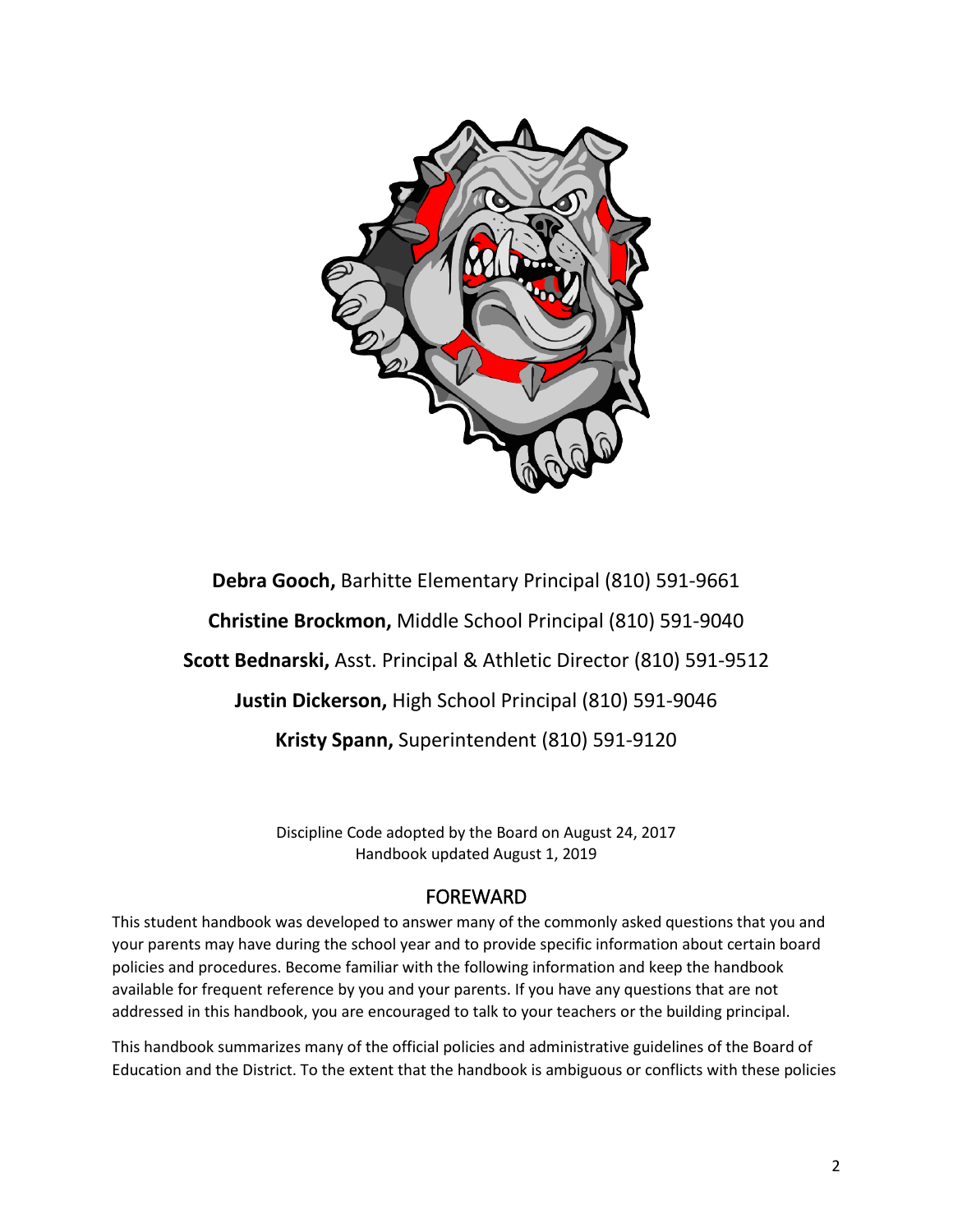and guidelines, the policies and guidelines shall control. This handbook is effective immediately and supersedes any prior handbook and other written material on the same subjects.

This handbook does not equate to an irrevocable contractual commitment to the student, but only reflects the current status of the Board's policies and the schools' rules as of June 20, 2019. If any of the policies or administrative guidelines referenced herein are revised after June 20, 2019, the language in the most current policy or administrative guidelines prevail.

## MISSION STATEMENT

<span id="page-2-1"></span><span id="page-2-0"></span>The mission of the Bentley Community School District is to address the needs of each child, both socially and academically, to ensure his/her personal growth. We will partner with stakeholders to instill a strong commitment to citizenship and pride in self and the community.

## BENTLEY COMMUNITY SCHOOLS BOARD OF EDUCATION Mrs. Renee Gatica, President Mrs. Angela Jackson, Vice President Ms. Toby Bauldry, Secretary Mrs. Katrina Bailey, Treasurer Mr. Ty Burt, Trustee Mrs. Amanda Mobley, Trustee Mr. Jon Woodruff, Trustee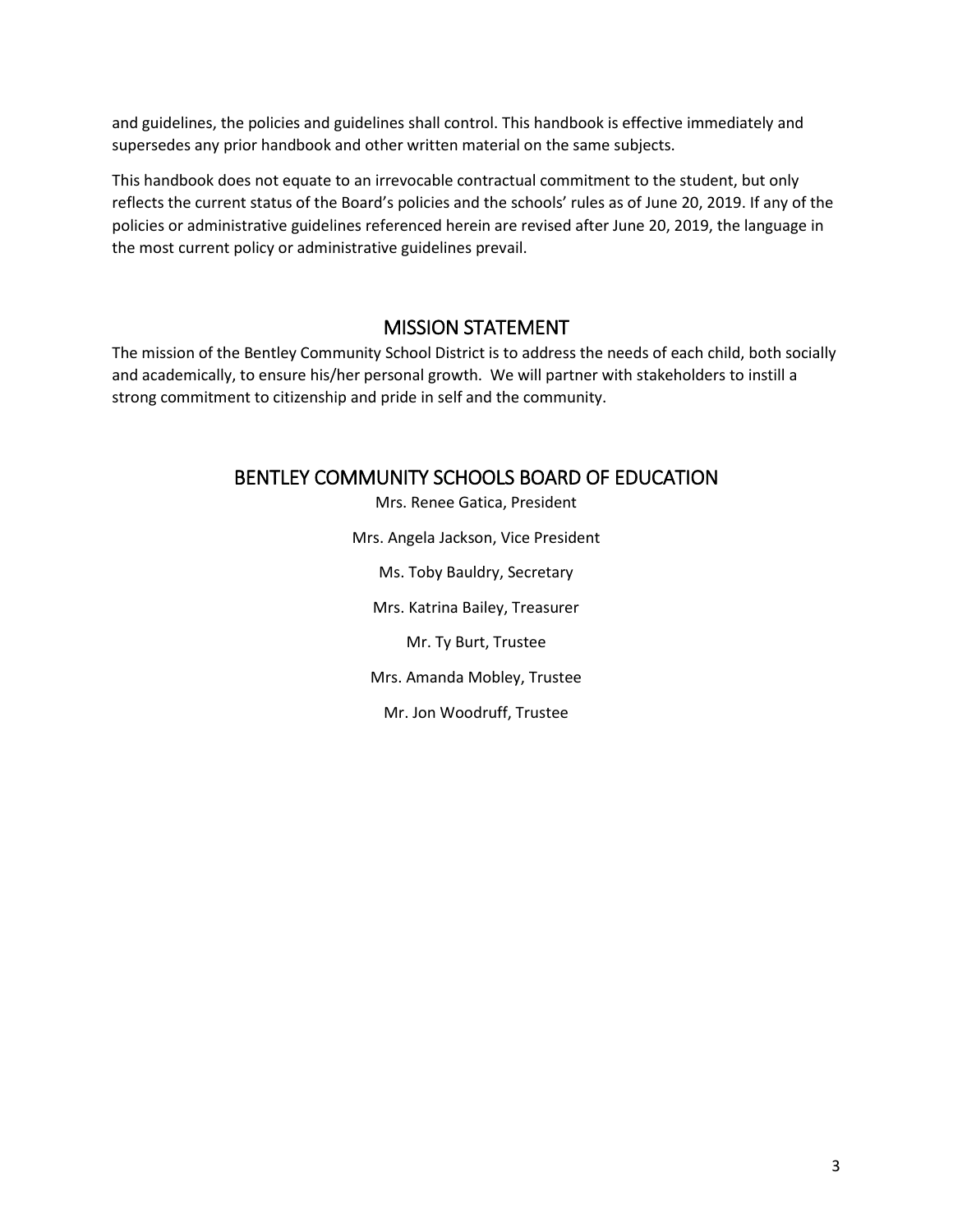## **Contents**

| 1118(c)(3): Involve parents in planning, reviewing, and improving the School-Wide Title 1 program,                                                                                                       |
|----------------------------------------------------------------------------------------------------------------------------------------------------------------------------------------------------------|
|                                                                                                                                                                                                          |
| $1118(c)(4)(B)$ : Provide a description and explanation of curriculum in use at the school,                                                                                                              |
| $1118(c)(4)(c)$ : Provide parents opportunities for regular meetings to formulate suggestions<br>regarding decisions related to the education of their children and formulate responses to these         |
| 1118(c)(5): Process for parents to submit comments on the plan if parents find the plan                                                                                                                  |
| 1118(d)(1): Develop jointly with parents and teachers a School/Parent/Student Compact:13                                                                                                                 |
|                                                                                                                                                                                                          |
| 1118(d)(2)(B): Provide frequent reports to parents on their children's progress: 13                                                                                                                      |
| 1118(d)(2)(C): Afford parents reasonable access to staff. Provide opportunities for parents to                                                                                                           |
| 1118(e)(1): Provide information and assistance to parents regarding the state and local academic                                                                                                         |
|                                                                                                                                                                                                          |
| 1118(e)(3): Educate teachers, Title 1 staff and principals regarding the value of parent involvement,<br>ways to communicate effectively with parents, and implementation of parent programs: 14         |
| 1118(e)(4): Coordinate parental involvement activities with other programs:  14                                                                                                                          |
| 1118(e)(5): Inform parents of school and parent programs in a timely and practical format in a                                                                                                           |
|                                                                                                                                                                                                          |
| 1118(f): Parent Involvement activities accessible to all parents, including those with disabilities,<br>migratory and parents who use English as their second language in a language they understand: 15 |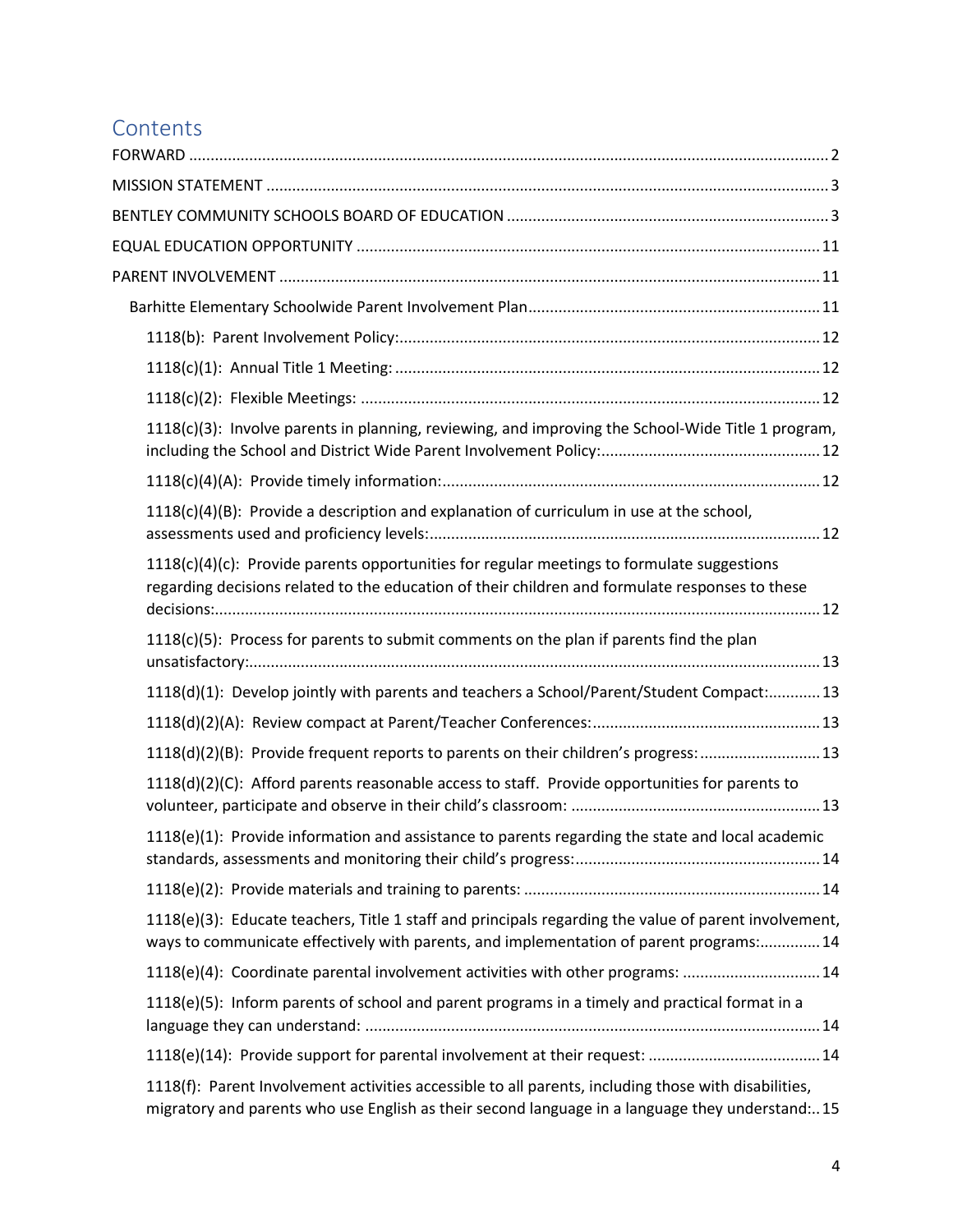| 1118(c) (4) (c) Opportunities for parents to formulate questions, suggestions and participate in  |  |
|---------------------------------------------------------------------------------------------------|--|
| 1118 (c) (5) Process for Parents to submit comments on the plan if not satisfactory. 15           |  |
|                                                                                                   |  |
|                                                                                                   |  |
|                                                                                                   |  |
| 1118 (d) (2) (c) Reasonable access to staff, volunteering, observation in the classroom 16        |  |
| 1118 (e)(1) Assist understanding of State content standards, achievement standards, assessments,  |  |
|                                                                                                   |  |
| 1118 (e)(3) Educate staff on the value of parent involvement and how to reach out 16              |  |
|                                                                                                   |  |
| 1118 (e)(5) Provide information in a language and format they can understand 16                   |  |
|                                                                                                   |  |
| 1118 (f) Provide opportunities to participate for parents who have limited English, are disabled, |  |
|                                                                                                   |  |
|                                                                                                   |  |
|                                                                                                   |  |
|                                                                                                   |  |
|                                                                                                   |  |
|                                                                                                   |  |
|                                                                                                   |  |
|                                                                                                   |  |
|                                                                                                   |  |
|                                                                                                   |  |
|                                                                                                   |  |
|                                                                                                   |  |
|                                                                                                   |  |
|                                                                                                   |  |
|                                                                                                   |  |
|                                                                                                   |  |
|                                                                                                   |  |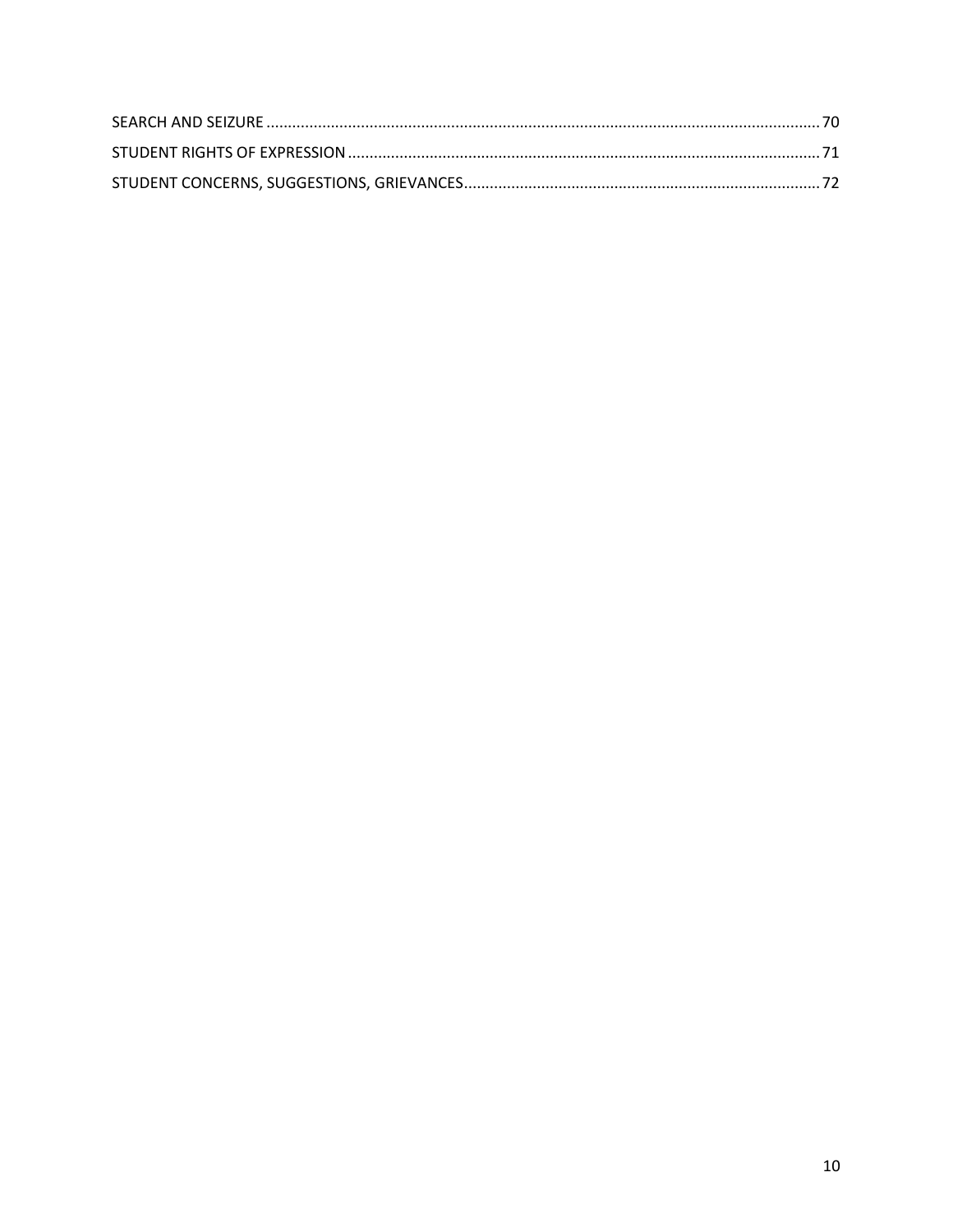## Section I: General Information

## EQUAL EDUCATION OPPORTUNITY

<span id="page-10-0"></span>It is the policy of this District to provide an equal education opportunity for all students.

Any person who believes that s/he has been discriminated against based on his/her race, color, disability, religion, gender, or national origin, while at school or a school activity should immediately contact the School District's Compliance Officers listed below:

| <b>Kristy Spann</b> | Scott Bednarski                              |
|---------------------|----------------------------------------------|
| Superintendent      | <b>Assistant Principal/Athletic Director</b> |
| (810) 591-9120      | (810) 591-9512                               |

Complaints will be investigated in accordance with the procedures as described in Board Policy 2260. Any student making a complaint or participating in a school investigation will be protected from any threat or retaliation. The Compliance Officer can provide additional information concerning equal access to educational opportunity.

## PARENT INVOLVEMENT

<span id="page-10-1"></span>The Board of Education recognizes and values parents and families as children's first teachers and decision-makers in education. The Board believes that student learning is more likely to occur when there is an effective partnership between the school and the student's parents and family. Such a partnership between the home and school and greater involvement of parents in the education of their children generally result in higher academic achievement, improved student behavior, and reduced absenteeism.

The term "parents" and "families" is used in order to include children's primary caregivers, including those who are not their biological parents, such as foster caregivers, grandparents, and other family members.

Through this policy, the Board directs the establishment of a Parental Involvement Plan by which a school-partnership can be established and provided to the parent of each child in the District. The plan must encompass parent participation, through meetings and other forms of communication. The Parental Involvement Plan can be found in Board Policy 2112.

#### Barhitte Elementary Schoolwide Parent Involvement Plan

<span id="page-10-2"></span>Barhitte Elementary believes that strong partnerships between parents and school staff are imperative for high student achievement.

Representatives of parents and staff of Barhitte Elementary met in the spring of 2014 to develop this Title 1 School-Wide Parent Involvement Policy. The parent team and Barhitte staff will continue to have input in order to update and revise our School-Wide Title 1 program.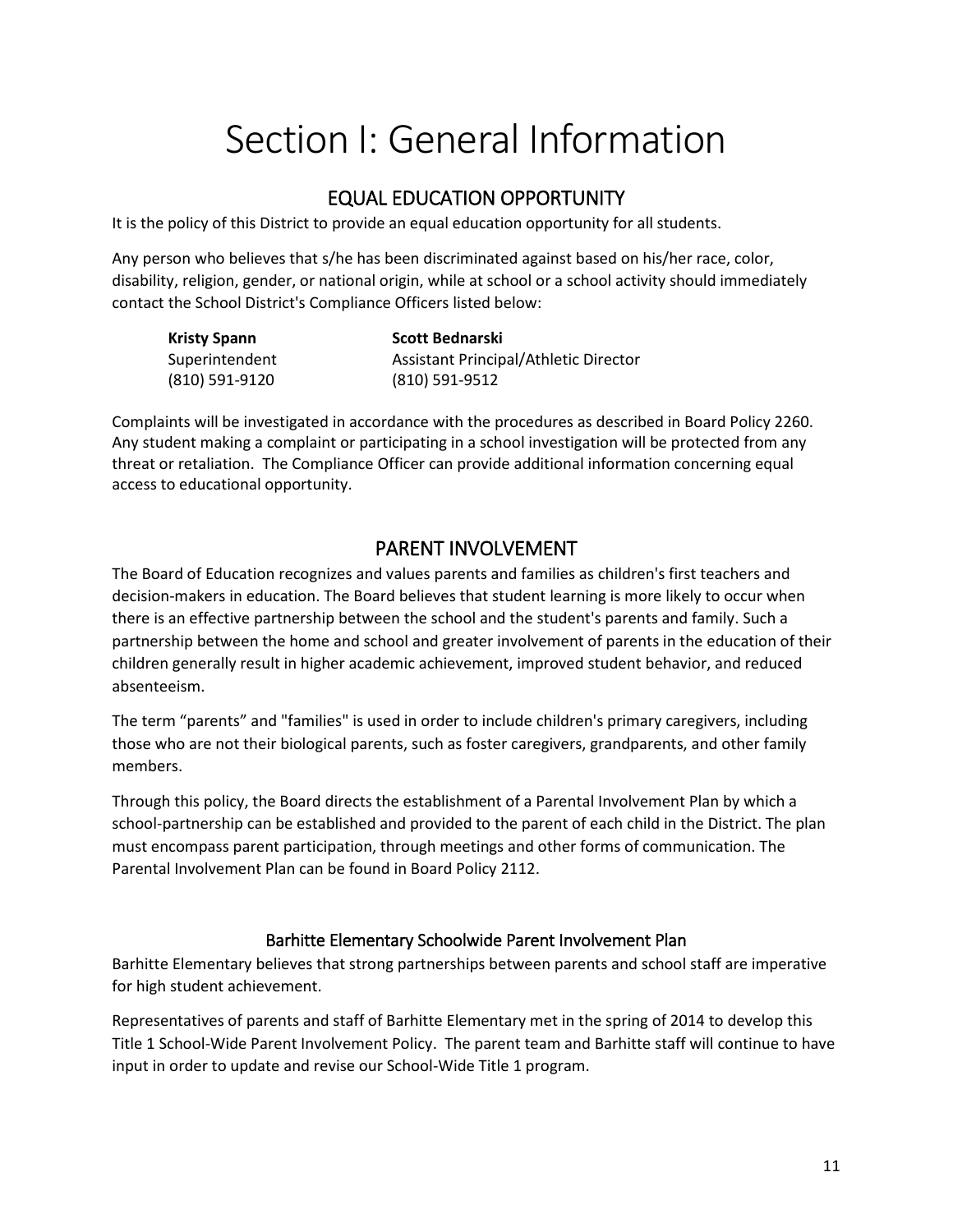#### <span id="page-11-0"></span>1118(b): Parent Involvement Policy:

Barhitte Elementary had a targeted school parent involvement policy in place. Parents and staff met and revised the policy to meet all the requirements of the school-wide policy. The policy is distributed to parents through the school handbook and discussed at fall Parent-Teacher conferences. It is also available on the website.

### <span id="page-11-1"></span>1118(c)(1): Annual Title 1 Meeting:

All parents are invited and encouraged to attend the annual Title 1 meeting which is held during both nights of Parent-Teacher conferences in November. Information and an explanation of the Title 1 requirements and the rights of parents are provided during these meetings. The Title 1 teacher(s) conducts these meetings.

### <span id="page-11-2"></span>1118(c)(2): Flexible Meetings:

Parent meetings are held 3 – 4 times per school year at a time that meets the needs of the majority of parents. The meetings are designed for parents and their children to interact and work on activities together. Parent-Teacher conferences are held in the fall and spring in the late afternoon and evening. Teachers also schedule meetings to accommodate parents before, during or after school either in person or by phone throughout the school year.

## <span id="page-11-3"></span>1118(c)(3): Involve parents in planning, reviewing, and improving the School-Wide Title 1 program, including the School and District Wide Parent Involvement Policy:

Barhitte staff conduct meetings with parents on various topics related to the Title 1 program including the review and improvement of the school parental involvement policy and school wide program plan. Our school website has been expanded to include Title 1 information.

## <span id="page-11-4"></span>1118(c)(4)(A): Provide timely information:

Progress reports and report cards are supplied to parents once a quarter. Third through fifth grade parents can access their child's grades anytime through Parent-Vue. Parent and teacher communication regarding a child's progress takes place through face to face meetings, phone conversations, email or notes home. The school provides a kindergarten orientation in the fall. Monthly and weekly classroom newsletters are sent home. Daily/weekly folders are used as a communication tool. Email and phone calls are made as needed.

## <span id="page-11-5"></span>1118(c)(4)(B): Provide a description and explanation of curriculum in use at the school, assessments used and proficiency levels:

Barhitte staff provides parents a pamphlet which is tailored to each grade level outlining the curriculum, assessments we use and proficiency levels. Our standards-based report cards help parents to understand grade level expectations and their child's progress. The pamphlet is available on the school's website. District/School website will make the compact and parent involvement policy available for parents to read.

## <span id="page-11-6"></span>1118(c)(4)(c): Provide parents opportunities for regular meetings to formulate suggestions regarding decisions related to the education of their children and formulate responses to these decisions:

Barhitte staff members provide parent/child involvement meetings three to four times a year. Title 1 meetings are held during flexible times. Parent teacher conferences are held two times a year.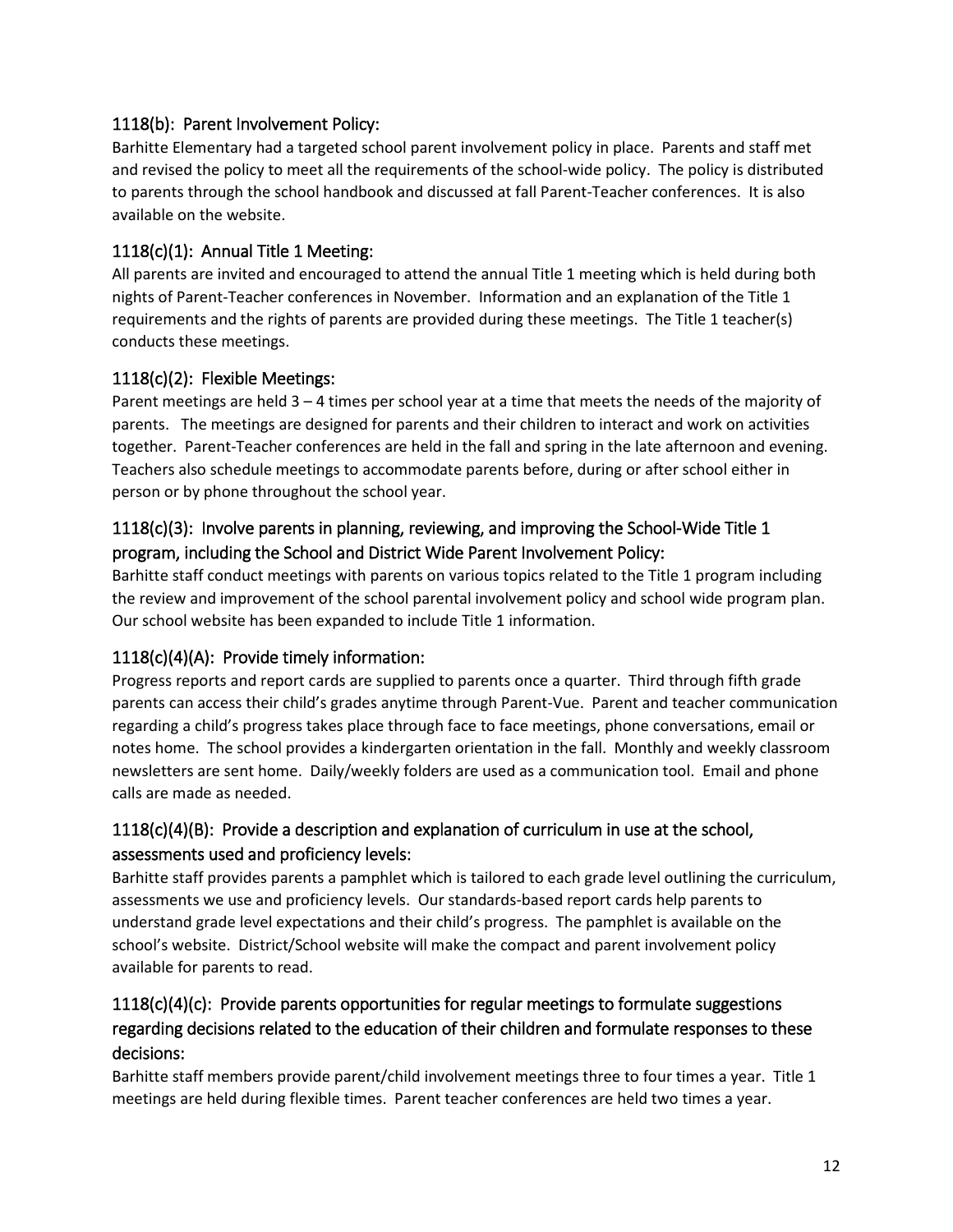Telephone calls, emails, written correspondence takes place between parents and staff. An annual perception and Title 1 survey is given.

## <span id="page-12-0"></span> $1118(c)(5)$ : Process for parents to submit comments on the plan if parents find the plan unsatisfactory:

One parent meeting per school year will be designated to parent suggestions and comments on the plan. A link on the school website will allow parents to leave suggestions and comments regarding the plan. The website will be reviewed monthly with administrators responding via email, phone call or conference. A parent survey will be given at the Title 1 meetings to provide feedback on the parent involvement meetings and the Title 1 program. E-mail/written correspondence takes place between parents, teachers and administrator.

### <span id="page-12-1"></span>1118(d)(1): Develop jointly with parents and teachers a School/Parent/Student Compact:

Parents and staff met to review and revise the Parent/Teacher/Student compact. This is reviewed annually. Revisions are made based on surveys and suggestions. The compact is reviewed and discussed with parents at fall parent/teacher conferences. This sharing allows for all stakeholders to have their voice heard.

### <span id="page-12-2"></span>1118(d)(2)(A): Review compact at Parent/Teacher Conferences:

The compact will be shared with all parents in the fall. The compact will be given to all parents during fall parent/teacher conferences. Teachers and parents discuss contents to foster a strong home-school connection. The compact will be on the school's website.

#### <span id="page-12-3"></span>1118(d)(2)(B): Provide frequent reports to parents on their children's progress:

Progress reports are sent home every five weeks. Report cards are sent home every marking period (ten weeks). Parent-Vue (electronic progress monitoring) is available to all parents at any time through the internet. This progress monitoring site is updated weekly. Phone calls, notes, and emails are used as needed. Individualized Education program (IEP's) yearly meetings, where the plans for students receiving Special Education services are reviewed and new goals are established based on current data and are written with parents/staff. Student Based Intervention Teams (SBIT) meetings review current student data and strategize how to further support academic and behavioral growth of struggling students. IRIPs (Individualized Reading Intervention Plans) are developed for struggling readers in grades K-3. Parents are provided the plan in the fall and strategies to work with their child at home. Progress that their child has made on the goals set in the plan are mailed to parents at the conclusion of the school year.

## <span id="page-12-4"></span>1118(d)(2)(C): Afford parents reasonable access to staff. Provide opportunities for parents to volunteer, participate and observe in their child's classroom:

Parents are given the opportunity and encouraged to volunteer in classrooms, attend field trips and can schedule appointments to observe classrooms. Parents are asked to run various outdoor activities during Field Day. Reading night and book fairs are held annually. Classroom parties are held three times a year and parents volunteer to attend and help in the classroom. Parent/teacher conferences are held both in the fall and spring and all parents are encouraged to attend. Daily/weekly folders are sent home to foster communication between the school and home. Email, phone calls and written notes are made/sent as needed.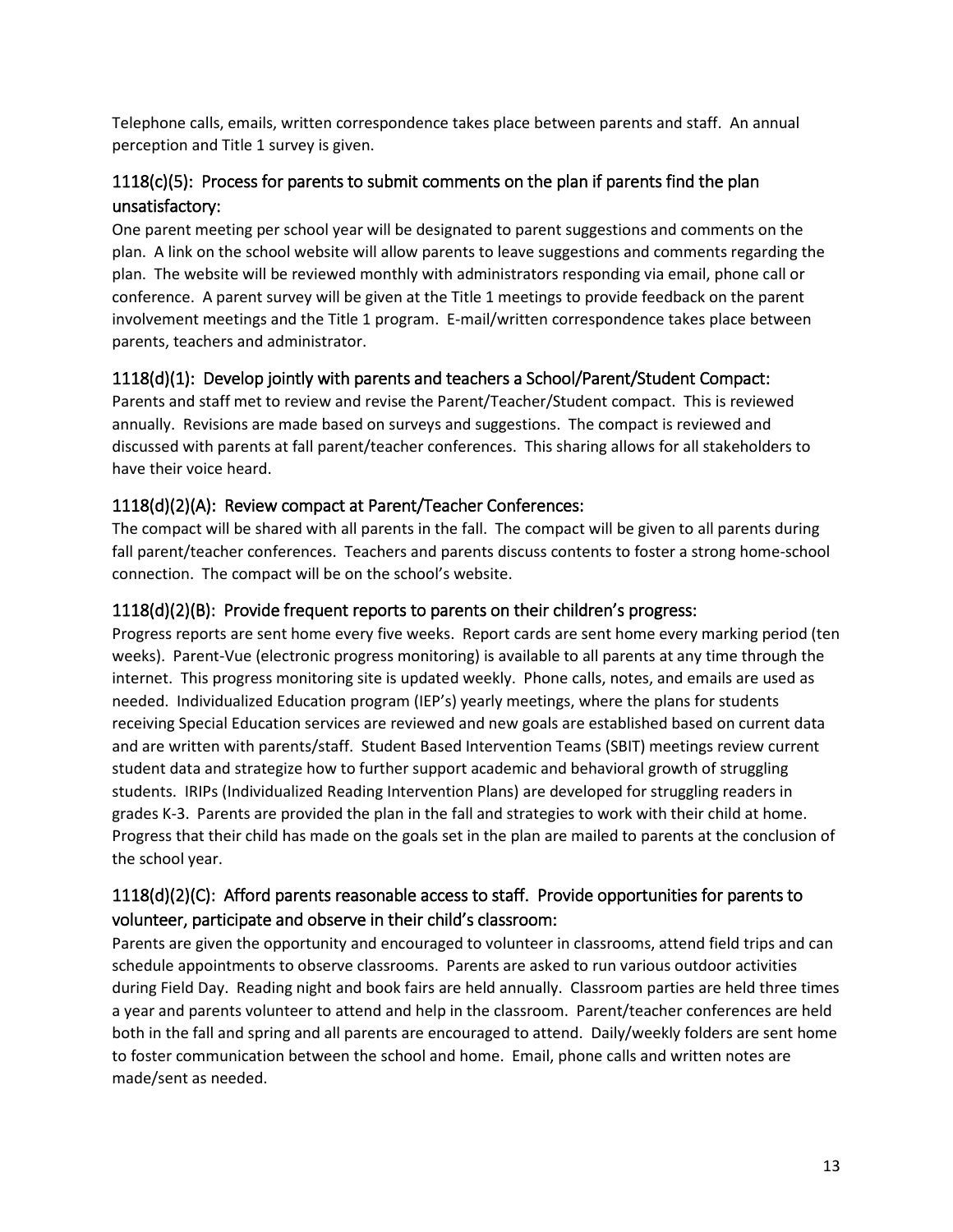## <span id="page-13-0"></span>1118(e)(1): Provide information and assistance to parents regarding the state and local academic standards, assessments and monitoring their child's progress:

Parent meetings are held three to four times per year with one meeting dedicated to explaining State Content Standards, MSTEP proficiency levels and district level assessments. Title 1 staff shares how Title 1 was developed, how students qualify and the goals for exiting the program. Title 1 brochure provides information on the Title 1 programming, parent involvement opportunities and school contact information. Title 1 staff is available at parent/teacher conferences.

## <span id="page-13-1"></span>1118(e)(2): Provide materials and training to parents:

Barhitte staff hosts parent meetings which provide materials and training to parents to help them work with their children to improve their child's academic achievement. These meetings take place at a time that is flexible and meets the needs of most parents. Training on Parent-Vue and the district website takes place at the beginning of the year during grade level meeting nights. Teacher websites offer and provide parents materials and age level appropriate websites to use with their children. Parents are provided with a curriculum guide at the beginning of the year and it is also posted on the school website. Parents are given an opportunity to provide feedback on Title 1 services.

## <span id="page-13-2"></span>1118(e)(3): Educate teachers, Title 1 staff and principals regarding the value of parent involvement, ways to communicate effectively with parents, and implementation of parent programs:

To ensure that quality parent involvement is part of Barhitte Elementary School's professional development plan, ten to fifteen minutes is dedicated to discussion on how to best encourage parents' involvement, during staff meetings or designated district provided professional development days. The principal includes excerpts into her Weekly Word communication to staff that gives suggestions on ways to reach out to parents. Mentor/Mentee meetings include focal points related to parent involvement.

#### <span id="page-13-3"></span>1118(e)(4): Coordinate parental involvement activities with other programs:

Title 1 staff and administration communicate with local youth groups, organizations and special education to make sure that scheduling conflicts don't exist. Efforts are made to ensure that parents can attend all programs and won't have a conflict attending parent/teacher conferences for students who may be in all buildings.

## <span id="page-13-4"></span>1118(e)(5): Inform parents of school and parent programs in a timely and practical format in a language they can understand:

Information is given to parents in a variety of ways including written newsletters, emails, social media updates such a Facebook, school website and School Messenger calls. Jargon and use of acronyms are avoided. School and classroom newsletters are written in parent-friendly language. Daily/weekly takehome folders are used. Services from Genesee Intermediate School District are utilized to assist in translations. Phone lines and computers are available in classrooms for parents' and teachers' communication needs. Conferences are available upon request by the parent.

## <span id="page-13-5"></span>1118(e)(14): Provide support for parental involvement at their request:

Parents can contact teachers and/or administration to request reasonable support at any time by personal contact, note, email or phone call. Parents receive feedback within a 24-hour period.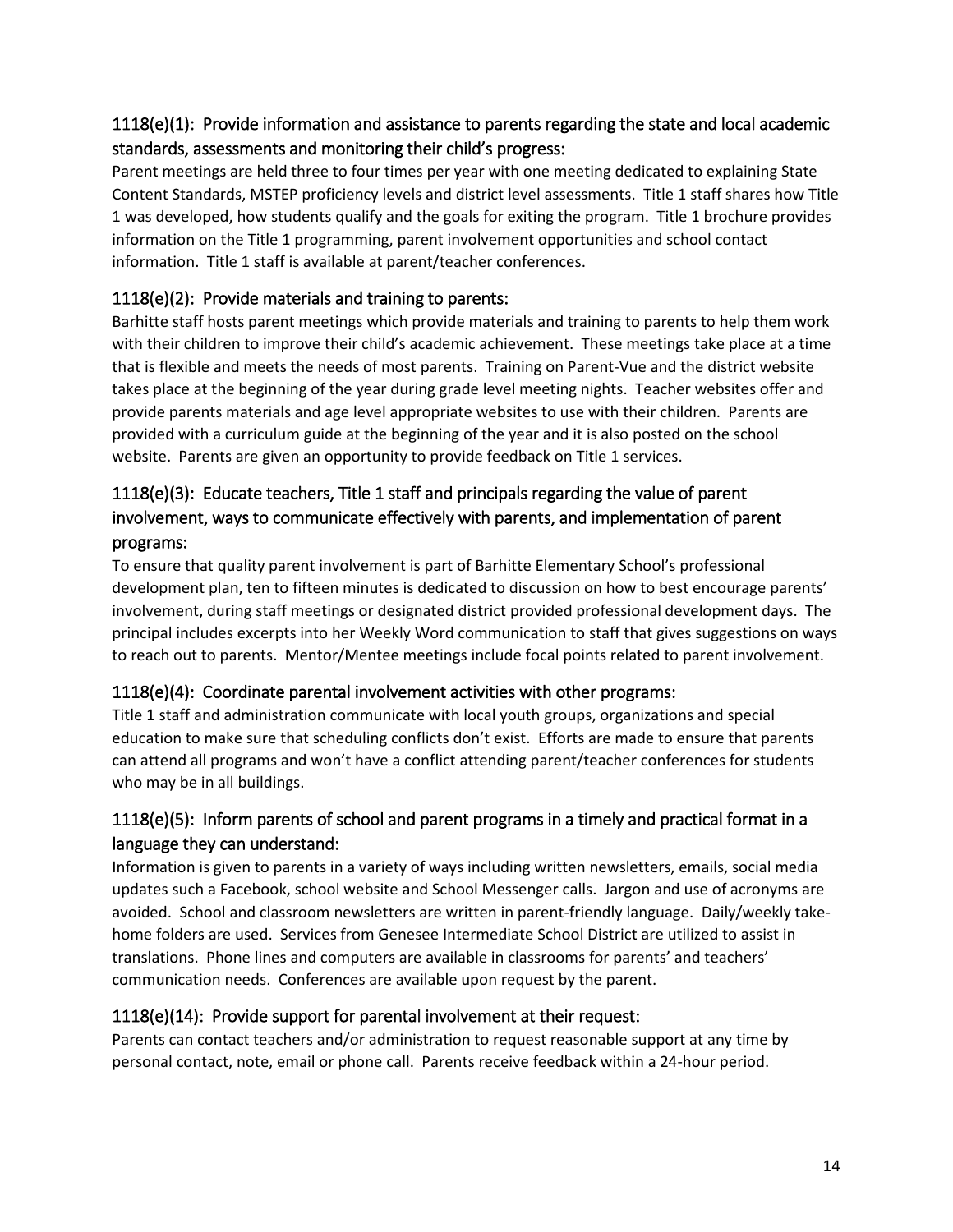### <span id="page-14-0"></span>1118(f): Parent Involvement activities accessible to all parents, including those with disabilities, migratory and parents who use English as their second language in a language they understand:

Flexible meeting times as requested by parents. Services and/or translations from Genesee Intermediate School District are utilized. Building meets requirements of Americans with Disabilities Act. The school contacts Michigan Department of Education for assistance regarding migratory needs.

## Bentley Middle School Schoolwide Parent Involvement Policy

## <span id="page-14-2"></span><span id="page-14-1"></span>1118(c) (4) (c) Opportunities for parents to formulate questions, suggestions and participate in decision-making.

Bentley Middle School provides opportunities for parents to formulate questions, suggestions, and to participate in decision-making by providing parents with a written plan for discipline and procedures, in the form of a handbook. Bentley Middle School teachers send home an annual home survey, to have parents communicate special needs or concerns for their children in the upcoming year. Bentley Middle School parents are invited to attend semester meetings to review and improve policies. By using the online form, parents can submit questions and concerns to be discussed prior to those meetings.

### <span id="page-14-3"></span>1118 (c) (5) Process for Parents to submit comments on the plan if not satisfactory.

Bentley Middle School uses a four-step system for parents to communicate concerns. First, parents call the building principal or submit a request for appointment online form. Secondly, a meeting is set up with the building principal and any appropriate staff within one week. If a satisfactory answer is not reached, parents are asked to write a letter voicing their concerns. The letter is either disseminated to appropriate members of administration and staff by the building principal or may be delivered to the building principal and superintendent within three business days of the meeting. Parents receive a phone call to set up a meeting with the superintendent within three business days. If further discussion is needed, parents are encouraged to attend the monthly district board meeting to voice their concerns in open forum or to forward their concerns to the Board of Education.

## <span id="page-14-4"></span>1118 (d) (1) Jointly develop compact

The Bentley Middle School Parent Compact was collaboratively written between staff and parents at the Spring 2014 Title One Stakeholder meeting at Bentley High School.

## <span id="page-14-5"></span>1118 (d) (2) (A) Compact Shared

Bentley Middle School conducts a beginning of the school year kick off where parents of the Middle School students receive a copy of the parent handbook and the Parent Compact. Each of the documents contain a parent signature area that parents are to return to school. Within the first marking period conferences, teaching staff explain the compact through one-on-one conferences during their regular conference time.

## <span id="page-14-6"></span>1118 (d) (2) (B) Frequent reporting on child's progress

To maintain positive parental contact, Bentley Middle School provides several different venues to provide parents with reports regarding their child's progress. At the beginning of each school year, parents receive passwords and accounts for ParentVue, a computer application that aligns the teacher grades with parent reports. Passwords and accounts are kept in the main office and are sent to parents at each report card marking. When Bentley Middle School students are not performing academically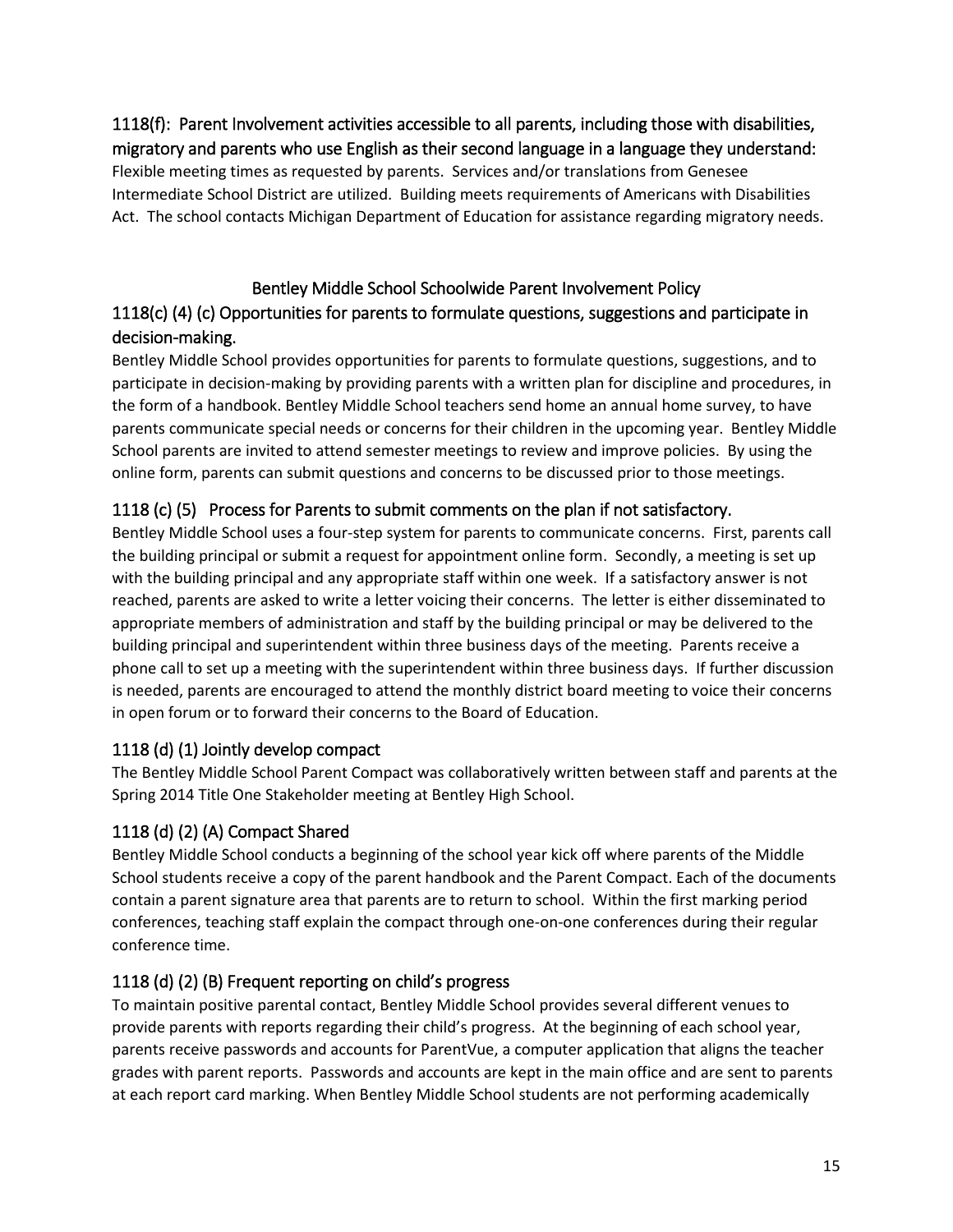above a C-, or behavior issues arise, parents are contacted by phone by the appropriate staff member. When additional behavior intervention is needed, Bentley Middle School students will discuss with the internationalist, or principal, and will make a phone call home to their parents explaining the issue and its outcome.

#### <span id="page-15-0"></span>1118 (d) (2) (c) Reasonable access to staff, volunteering, observation in the classroom.

All parents interested in volunteering for Bentley Middle School programs are to fill out the district volunteer form. The form may be obtained in the Middle School office or the administration building. A criminal record check may be required. Upon completion of the volunteer form, parents can set meetings or schedule their time with the teacher and/or building main office. Upon completion of the volunteer form and acceptance, volunteers will be given an identification badge to wear when they arrive at school for their program. The district website provides links to all staff contacts.

### <span id="page-15-1"></span>1118 (e)(1) Assist understanding of State content standards, achievement standards, assessments, Title 1, and how to monitor a child's progress.

Bentley Middle School parents receive a brochure from each curriculum designation and level which outlines, in common language, the expectations for our students. Bentley Middle School parents are encouraged to attend the annual district Title One Meeting.

#### <span id="page-15-2"></span>1118(e)(2) Provide materials and training to parents.

Parents attend annual Title 1 meeting for training purposes. ParentVue training sessions take place during parent teacher conferences in the fall and spring. Teachers provide websites with direct links to resources available to parents.

#### <span id="page-15-3"></span>1118 (e)(3) Educate staff on the value of parent involvement and how to reach out

During staff meetings, staff members rotate and share out ideas regarding parental involvement. Guest speakers attend meetings to help staff members reach out to parents.

#### <span id="page-15-4"></span>1118(e)(4) Coordinate with other programs

Parent teacher conferences are scheduled to accommodate families.

Events are scheduled so they will not interfere with other community events.

Service Day activities connect to various organizations in the community.

Emergency Food Pantry is in place with assistance from the Food Bank of Eastern Michigan.

Stakeholder meetings provide parents with information regarding instructional material utilized during classroom instruction.

#### <span id="page-15-5"></span>1118 (e)(5) Provide information in a language and format they can understand.

User-friendly language is used in all communication resources.

Information is shared through social media resources, such as Facebook and Twitter, through a school account.

Information is available through online sources, as well as paper copies, when sharing with district members.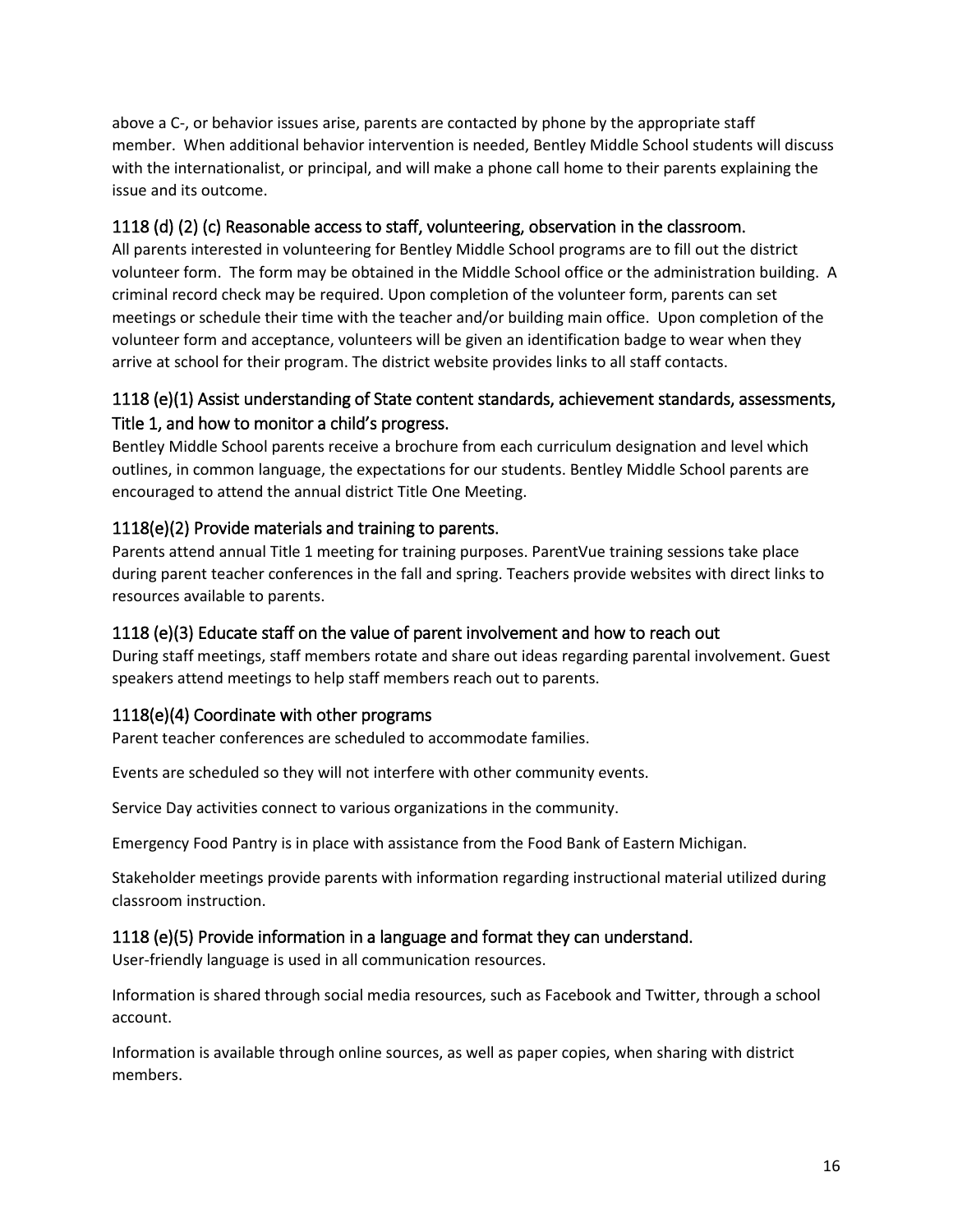#### <span id="page-16-0"></span>1118(e)(14) Provide other reasonable support

Parents reach out to the school for support, such as child care assistance.

Building transition meetings are held in August.

Stakeholder meetings are held on a monthly basis.

#### <span id="page-16-1"></span>1118 (f) Provide opportunities to participate for parents who have limited English, are disabled, and/or are Migratory:

Limited English:

- 1. An ELL facilitator is provided to translate information.
- 2. Visuals, such as graphs and charts, are provided to represent information.
- 3. The Genesee Intermediate School District offers support resources as needed.

Disabled: Building is ADA compliant.

- 1. The sign language teacher provides interpreting at school events and performances.
- 2. Verbal communication of information is provided.
- 3. Newsletters are shared online.

Migratory: We currently do not have any migratory students. Should this change, we will contact the Michigan Department of Education for assistance.

#### <span id="page-16-2"></span>Other Parent Involvement

- 1. Parents can chaperone field trips.
- 2. Parents are involved with the Service Day for our Community.
- 3. Parents can complete surveys periodically throughout the school year.
- 4. Band Boosters meet periodically throughout the school year.

## SCHOOL DAY

<span id="page-16-3"></span>

| <b>Barhitte Elementary</b> | <b>Middle School</b>  | <b>High School</b>    |  |
|----------------------------|-----------------------|-----------------------|--|
| $8:25$ a.m. $-3:30$ p.m.   | 7:45 a.m. - 2:50 p.m. | 7:45 a.m. - 2:50 p.m. |  |

## STUDENT RIGHTS AND RESPONSIBILITIES

<span id="page-16-4"></span>The rules and procedures of the school are designed to allow each student to obtain a safe, orderly, and appropriate education. Students can expect their rights to freedom of expression and association and to fair treatment if they respect those rights for their fellow students and the staff. Students will be expected to follow teachers' directions and to obey all school rules. Disciplinary procedures are designed to ensure due process (a fair hearing) before a student is removed because of his/her behavior.

Parents have the right to know how their child is succeeding in school and will be provided information on a regular basis and as needed, when concerns arise. Many times, it will be the student's responsibility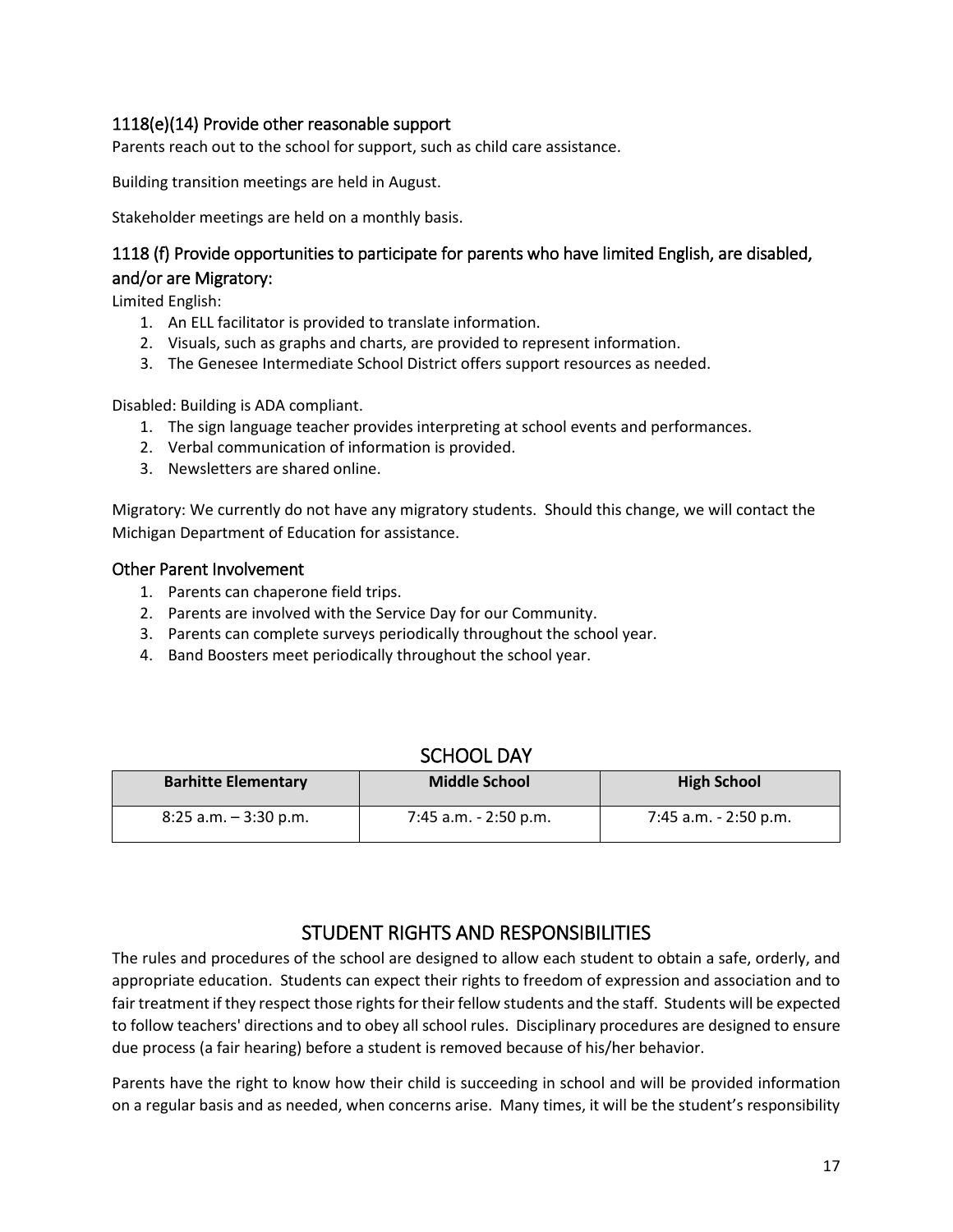to deliver that information. If necessary, the mail or hand delivery may be used to ensure contact. Parents are encouraged to build a two-way link with their child's teachers and support staff by informing the staff of suggestions or concerns that may help their child better accomplish his/her educational goals.

#### **Students must arrive at school on time, prepared to learn and participate in the educational program**. If this is not possible, the student should seek help from the school administrator.

Adult students (age eighteen (18) or older) must follow all school rules.

If residing at home, adult students should include their parents in their educational program.

## STUDENT WELL-BEING

<span id="page-17-0"></span>Student safety is a responsibility of the students and staff. All staff members are familiar with emergency procedures such as fire, lock down and tornado drills and accident reporting procedures. Should a student be aware of any dangerous situation or accident, s/he must notify any staff person immediately.

State law requires that all students must have an emergency medical card completed, signed by a parent or guardian, and filed in the school office. A student may be excluded from school until this requirement has been fulfilled.

**Students with specific health care needs should deliver written notice about such needs along with proper documentation by a physician, to the school office**.

## INJURY AND ILLNESS

<span id="page-17-1"></span>All injuries must be reported to a teacher or the office. If minor, the student will be treated and may return to class. If medical attention is required, the office will follow the school's emergency procedures including the completion of an accident report.

A student who becomes ill during the school day should request permission to go to the office. An appropriate adult in the office will determine whether the student should remain in school or go home. Students with potential communicable diseases or conditions that may affect other students may be immediately sent home. No student will be released from school without proper parental permission.

## HOMEBOUND INSTRUCTION

<span id="page-17-2"></span>The District shall arrange for individual instruction to students of legal school age who are not able to attend classes because of a physical or emotional disability.

Parents should contact the school principal regarding procedures for such instruction. Applications must be approved by the building administrator and the special education coordinator. The District will provide homebound instruction only for those confinements expected to last at least five (5) days.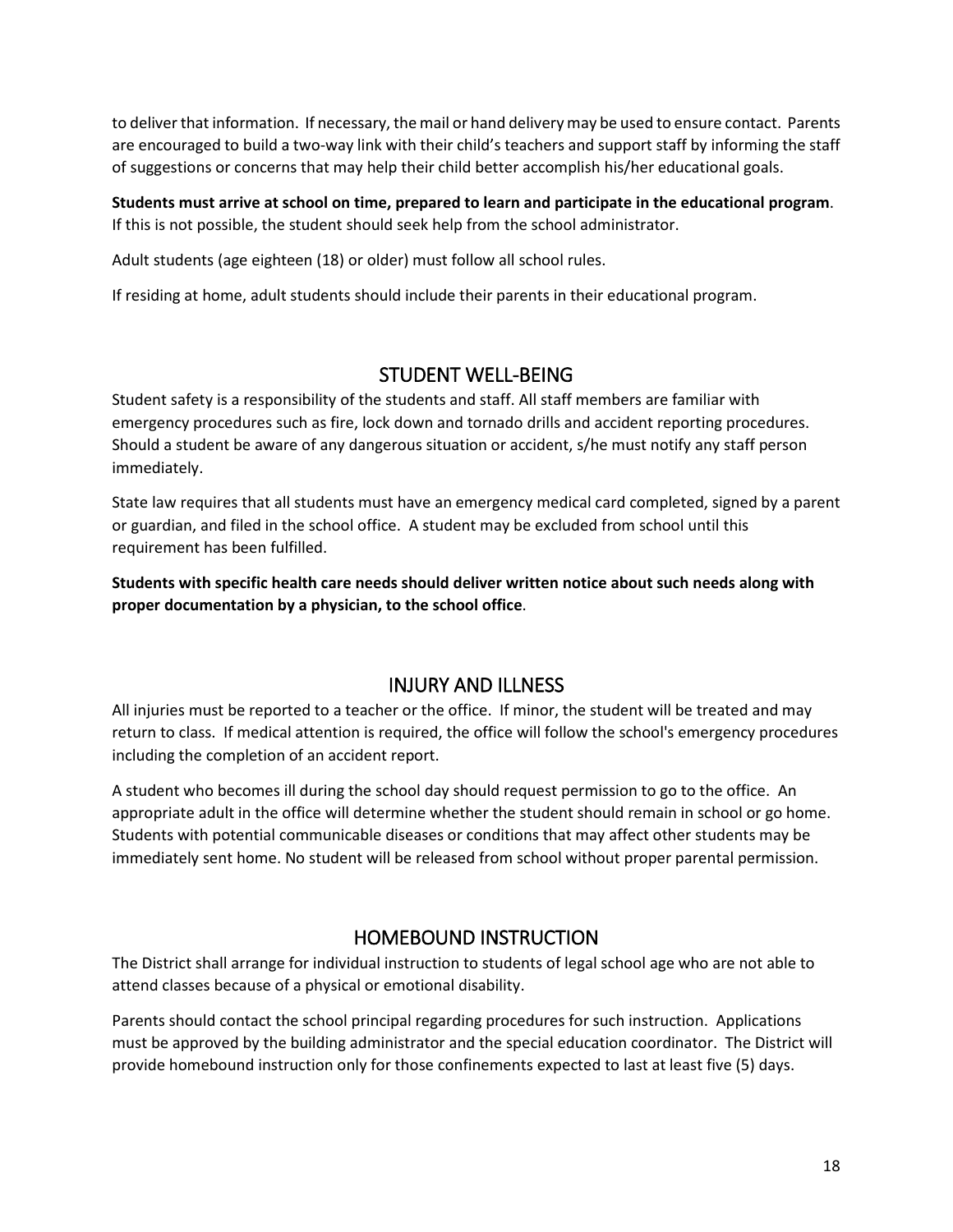Applications for individual instruction shall be made by a physician licensed to practice in this state, parent, student, or other caregiver. A physician must: certify the nature and existence of a medical condition; state the probable duration of the confinement; request such instruction; present evidence of the student's ability to participate in an educational program.

## ENROLLING IN THE SCHOOL

<span id="page-18-0"></span>In general, State law requires students to enroll in the school district in which their parent or legal guardian resides unless enrolling under the District's open enrollment policy.

New students under the age of eighteen (18) must be enrolled by their parent or legal guardian. When enrolling, parents must provide copies of the following:

- 1. an official birth certificate or similar document,
- 2. court papers allocating parental rights and responsibilities, or custody (if appropriate),
- 3. official proof of residency,
- 4. official proof of immunizations.

Under certain circumstances, temporary enrollment may be permitted. In such cases, parents will be notified about documentation required to establish permanent enrollment.

Students enrolling from another school must have an official transcript from their previous school in order to have credits transferred. The building secretary will assist in obtaining the transcript, if not presented at the time of enrollment.

Homeless students who meet the federal definition of homeless may enroll and will be under the direction of the District Liaison for Homeless Children regarding enrollment procedures.

New students eighteen (18) years of age or older are not required to be accompanied by a parent when enrolling. When residing with a parent, these students are encouraged to include the parents in the enrollment process. When conducting themselves in school, adult students have the responsibilities of both student and parent.

A student who has been suspended or expelled by another public school in Michigan may be temporarily denied admission to the District's schools during the period of suspension or expulsion even if that student would otherwise be entitled to attend school in the District. Likewise, a student who has been expelled or otherwise removed for disciplinary purposes from a public school in another state and the period of expulsion or removal has not expired, may be temporarily denied admission to the District's schools during the period of expulsion or removal or until the expiration of the period of expulsion or removal which the student would have received in the District had the student committed the offense while enrolled in the District. Prior to denying admission, however, the Superintendent shall offer the student an opportunity for a hearing to review the circumstances of the suspension or expulsion and any other factors the Superintendent determines to be relevant.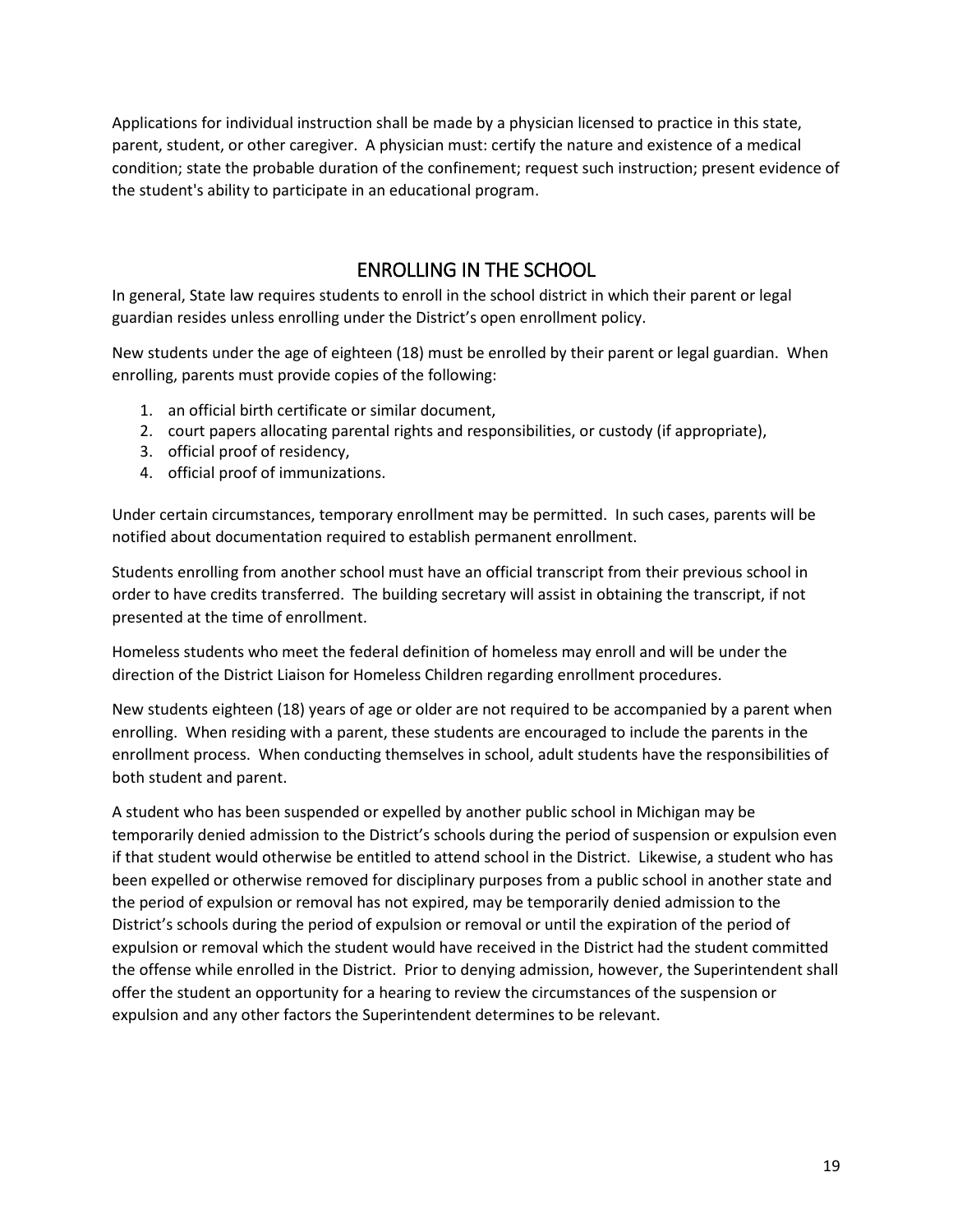## SCHEDULING AND ASSIGNMENT

#### Elementary

<span id="page-19-1"></span><span id="page-19-0"></span>The principal will assign each student to the appropriate classroom and program. Any questions or concerns about the assignment should be discussed with the principal.

#### **Secondary**

<span id="page-19-2"></span>Schedules are provided to each student at the beginning of the school year or upon enrollment. Schedules are based on the student's needs and available class space. Any changes in a student's schedule should be handled through the building administrator or designee. Students may be denied course enrollment due to a lack of available space or the need to pass prerequisites. Students are expected to follow their schedules. Any variation should be approved with a pass or schedule change.

Foreign-exchange students (from recognized and approved student programs) are eligible for admission on the same basis as other non-resident students.

## EARLY DISMISSAL / PICK-UPS

<span id="page-19-3"></span>A form of identification will be requested when signing out students.

Students will only be released to persons listed on the emergency card. Adding someone additional must be done in person—we will not add a person over the phone. If the person is not listed on the emergency card, we will not release the student.

If a student leaves early, it will be unexcused unless documentation is provided by a physician, a lawyer, or other similar professional.

We have a closed campus and cannot allow parents to call and sign out students verbally for lunch. This has become a major safety issue and our main goal is to keep our students safe.

Even if students are 18, written parent permission is required to leave the building early. If it is for an appointment, a note must accompany the request and we will not allow calls the day of or standing notes for students to leave for lunch and to return.

## TRANSFER OUT OF THE DISTRICT

<span id="page-19-4"></span>Parents must notify the principal about plans to transfer their child to another school. If a student plans to transfer from Bentley Community Schools, the parent must notify the principal. Transfer will be authorized only after the student has completed the arrangements, returned all school materials, and paid any fees or fines that are due. School records may not be released if the transfer is not properly completed. Parents are encouraged to contact the Principal's Office for specific details.

School officials, when transferring student records, are required to transmit disciplinary records including suspension and expulsion actions against the student.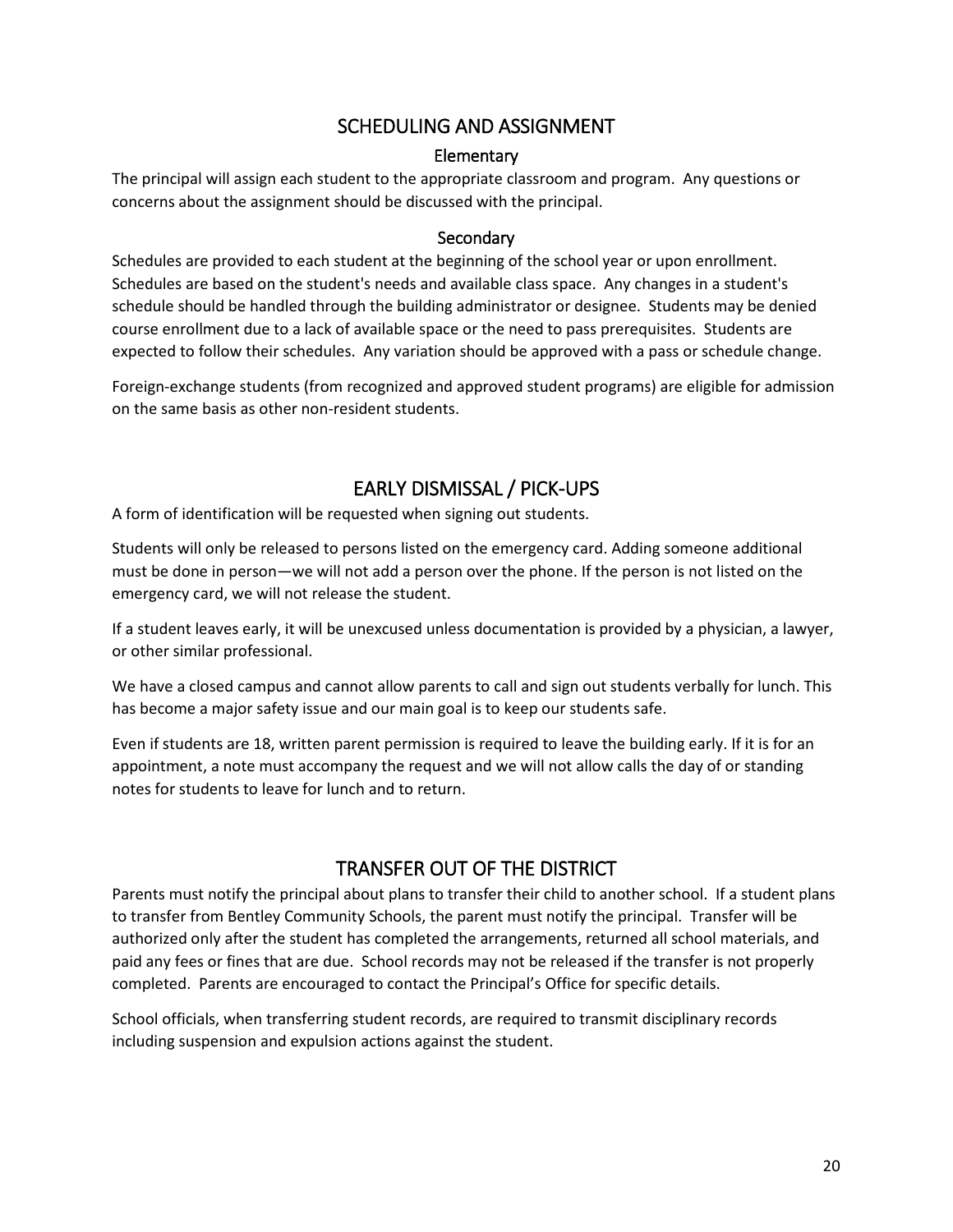## WITHDRAWL FROM SCHOOL

<span id="page-20-0"></span>No student under the age of eighteen (18) will be allowed to withdraw from school without the written consent of his/her parents.

### IMMUNIZATIONS

<span id="page-20-1"></span>Students must be current with all immunizations required by law or have an authorized waiver from State immunization requirements. If a student does not have the necessary shots or waivers, the principal may remove the student or require compliance with a set deadline. This is for the safety of all students and in accordance with State law. Any questions about immunizations or waivers should be directed to the building secretary or designee.

## EMERGENCY MEDICAL AUTHORIZATION

<span id="page-20-2"></span>The Board has established a policy that every student must have an Emergency Medical Authorization Form completed and signed by his/her parent in order to participate in any activity off school grounds. This includes field trips, spectator trips, athletic and other extra-curricular activities, and co-curricular activities.

The Emergency Medical Authorization Form is provided at the time of enrollment and at the beginning of each year. Failure to return the completed form to the school will jeopardize a student's educational program.

## USE OF MEDICATIONS

#### Prescription Medications

<span id="page-20-4"></span><span id="page-20-3"></span>In those circumstances where a student must take prescribed medication during the school day, the following guidelines are to be observed:

- 1. Parents should, with their physician's counsel, determine whether the medication schedule can be adjusted to avoid administering medication during school hours.
- 2. The Medication Request and Authorization Form 5330 F1, F1a, F1b, and F1c must be filed with the respective building principal before the student will be allowed to begin taking any medication during school hours.
- 3. All medications must be registered with the principal's office.
- 4. Medication that is brought to the office will be properly secured.
- 5. Medication MAY NOT be sent to school in a student's lunch box, pocket, or other means on or about his/her person, except for emergency medications for allergies and/or reactions. Parents should bring the medicine directly to the school office.
- 6. Any unused medication unclaimed by the parent will be destroyed by school personnel when a prescription is no longer to be administered or at the end of a school year.
- 7. The parents shall have sole responsibility to instruct their child to take the medication at the scheduled time, and the child has the responsibility for both presenting himself/herself on time and for taking the prescribed medication.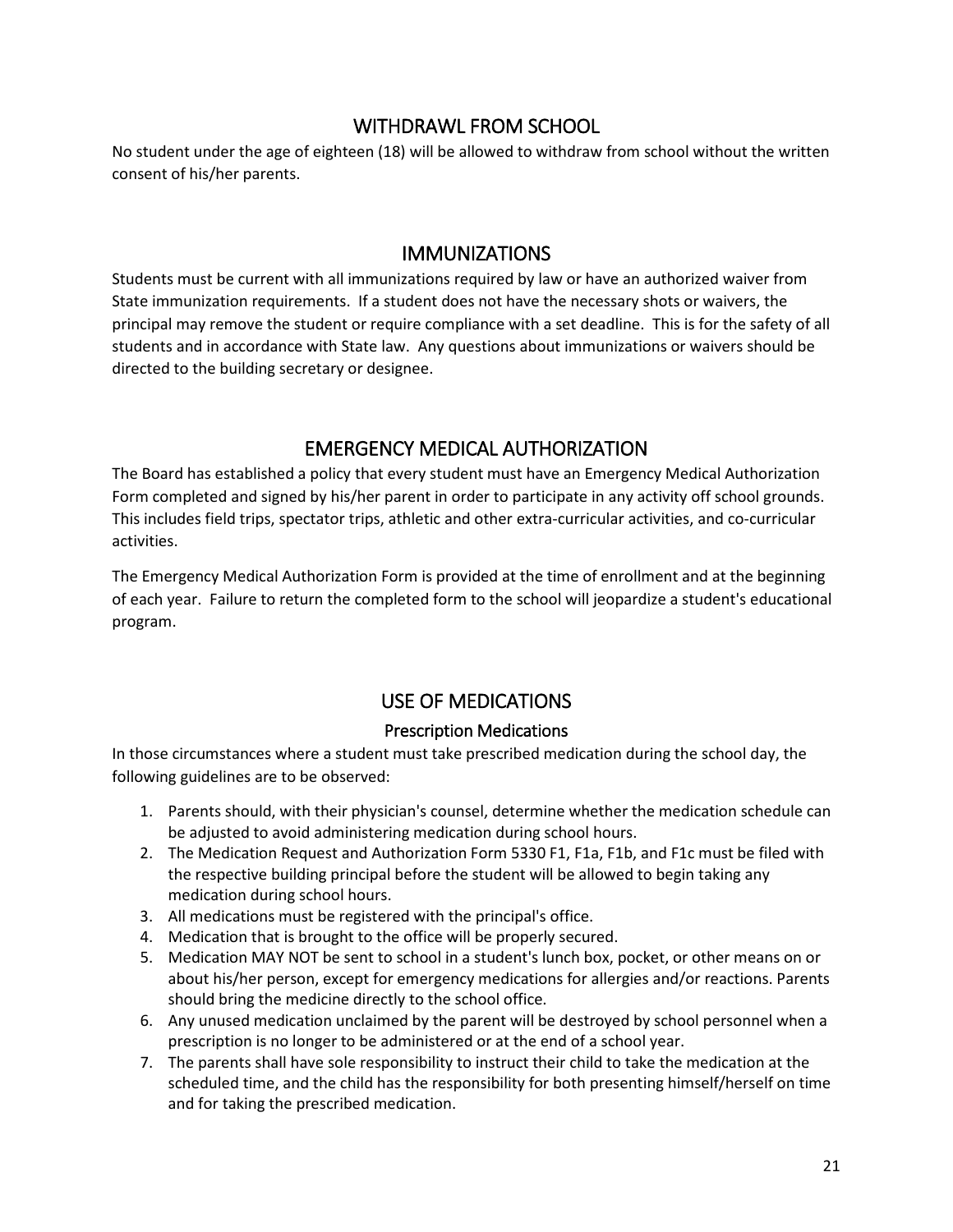8. A log for each prescribed medication shall be maintained which will note the personnel giving the medication, the date, and the time of day. This log will be maintained along with the physician's written instructions and the parent's written permission release.

#### <span id="page-21-0"></span>Asthma Inhalers and Epi-Pens

Students, with appropriate written permission from the physician and parent, may possess and use a metered dose inhaler or dry powder inhaler to alleviate asthmatic symptoms. Epinephrine (Epi-pen) is administered only in accordance with a written medication administration plan developed by the school principal and updated annually.

#### Non-Prescription (Over the Counter) Medications

#### <span id="page-21-2"></span><span id="page-21-1"></span>Elementary (Grades K to 5)

The same guidelines apply as for prescription medications, stated in the preceding section.

#### <span id="page-21-3"></span>Secondary (Grades 7 to 12)

Parents may authorize the school to administer a nonprescribed medication using a form which is available at the school office. A physician does not have to authorize such medication. The parent may also authorize on the form that their child may self-administer the medication.

If a student is found using or possessing a nonprescribed medication without parent authorization, s/he will be brought to the school office and the parents will be contacted for authorization. The medication will be confiscated until written authorization is received.

Any student who distributes a medication of any kind to another student or is found to possess a medication other than the one authorized is in violation of the school's Code of Conduct and will be disciplined in accordance with the drug-use provision of the Code.

## CONTROL OF CASUAL CONTACT COMMUNICABLE DISEASES

<span id="page-21-4"></span>Because a school has a high concentration of people, it is necessary to take specific measures when the health or safety of the group is at risk. The school's professional staff has the authority to remove or isolate a student who has been ill or has been exposed to a communicable disease.

Specific diseases include: strep infections, measles mumps, rubella, pertussis, Hemophilus influenza type B, meningitis, encephalitis, hepatitis, tuberculosis, whooping cough, and other conditions indicated by the Local and State Health Departments.

Any removal will only be for the contagious period as specified in the school's administrative guidelines.

## CONTROL OF NONCASUAL CONTACT COMMUNICABLE DISEASES

<span id="page-21-5"></span>In the case of noncasual-contact communicable-diseases, the school still has the obligation to protect the safety of the staff and students. In these cases, the person in question will have his/her status reviewed by a panel of resource people, including the County Health Department, to ensure that the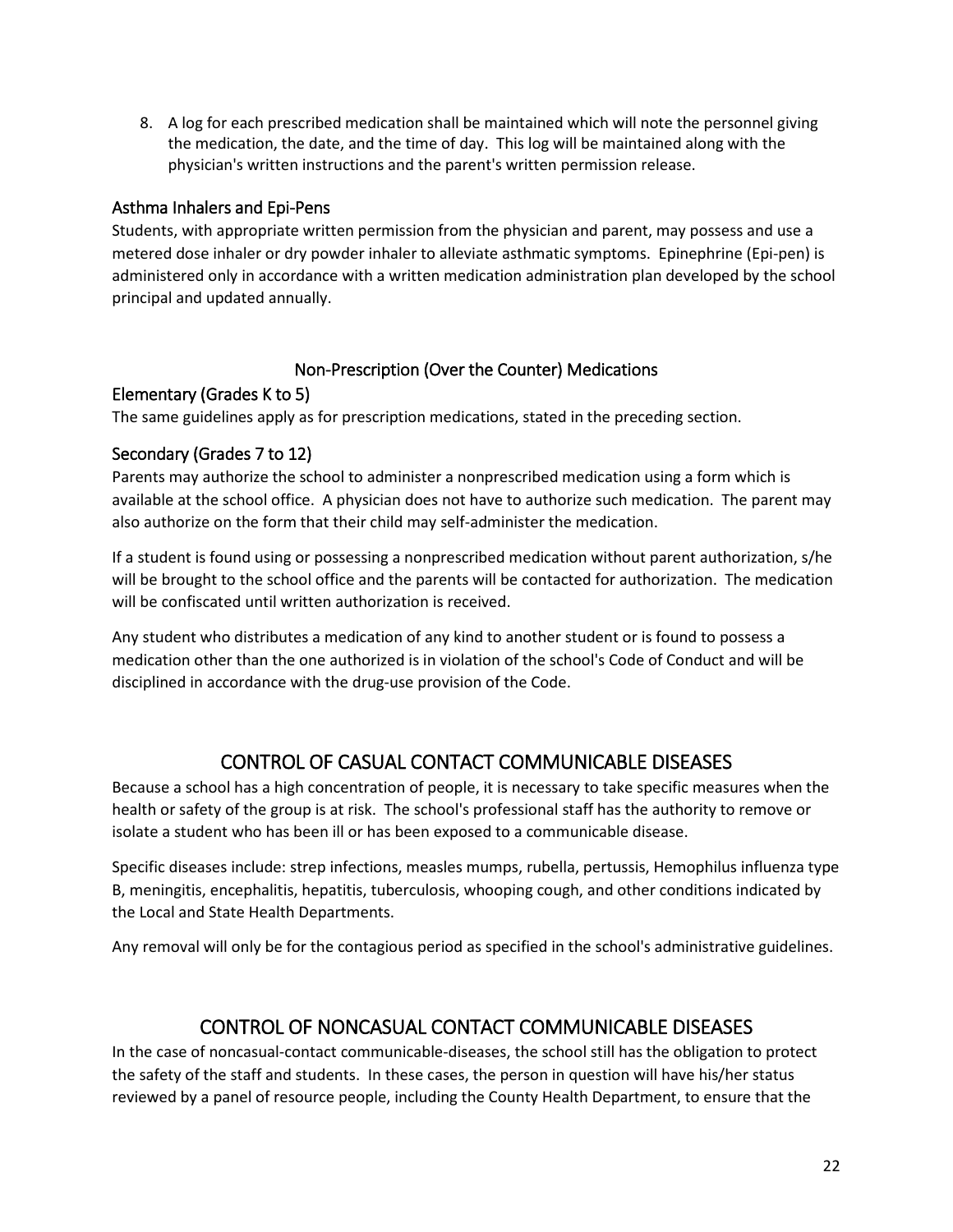rights of the person affected and those in contact with that person are respected. The school will seek to keep students and staff persons in school unless there is definitive evidence to warrant exclusion.

Noncasual-contact communicable diseases include sexually transmitted diseases, AIDS (Acquired Immune Deficiency Syndrome), ARC-AIDS Related Complex (condition), HIV (Human-immunodeficiency), HAV, HBV, HCV (Hepatitis A, B, C); and other diseases that may be specified by the State Board of Health.

As required by Federal law, parents will be requested to have their child's blood checked for HIV, HBV, and other blood-borne pathogens when the child has bled at school and students or staff members have been exposed to the blood. Any testing is subject to laws protecting confidentiality.

### INDIVIDUALS WITH DISABILITIES

<span id="page-22-0"></span>The American's with Disabilities Act (ADA) and Section 504 of the Rehabilitation Act provide that no individual will be discriminated against based on a disability. This protection applies not just to the student, but to all individuals who have access to the District's programs and facilities.

A student can access special education services through the proper evaluation procedures. Parent involvement in this procedure is important and required by Federal (IDEA) and State law. Contact the special education director to inquire about evaluation procedures and programs.

## LIMITED ENGLISH PROFICIENCY

<span id="page-22-1"></span>Limited proficiency in the English language should not be a barrier to equal participation in the instructional or extra-curricular programs of the District. It is, therefore, the policy of this District that those students identified as having limited English proficiency will be provided additional support and instruction to assist them in gaining English proficiency and in accessing the educational and extracurricular programs offered by the District. Parents should contact the building English language program coordinator to inquire about evaluation procedures and programs offered by the District.

## STUDENT RECORDS

<span id="page-22-2"></span>The School District maintains many student records including both directory information and confidential information.

Neither the Board nor its employees shall permit the release of the social security number of a student, or other individual except as authorized by law (see AG 8350). Documents containing social security numbers shall be restricted to those employees who have a need to know that information or a need to access those documents. When documents containing social security numbers are no longer needed, they shall be shredded by an employee who has authorized access to such records.

Each year the Superintendent shall provide public notice to students and their parents of the District's intent to make available, upon request, certain information known as "directory information." The Board designates as student "directory information":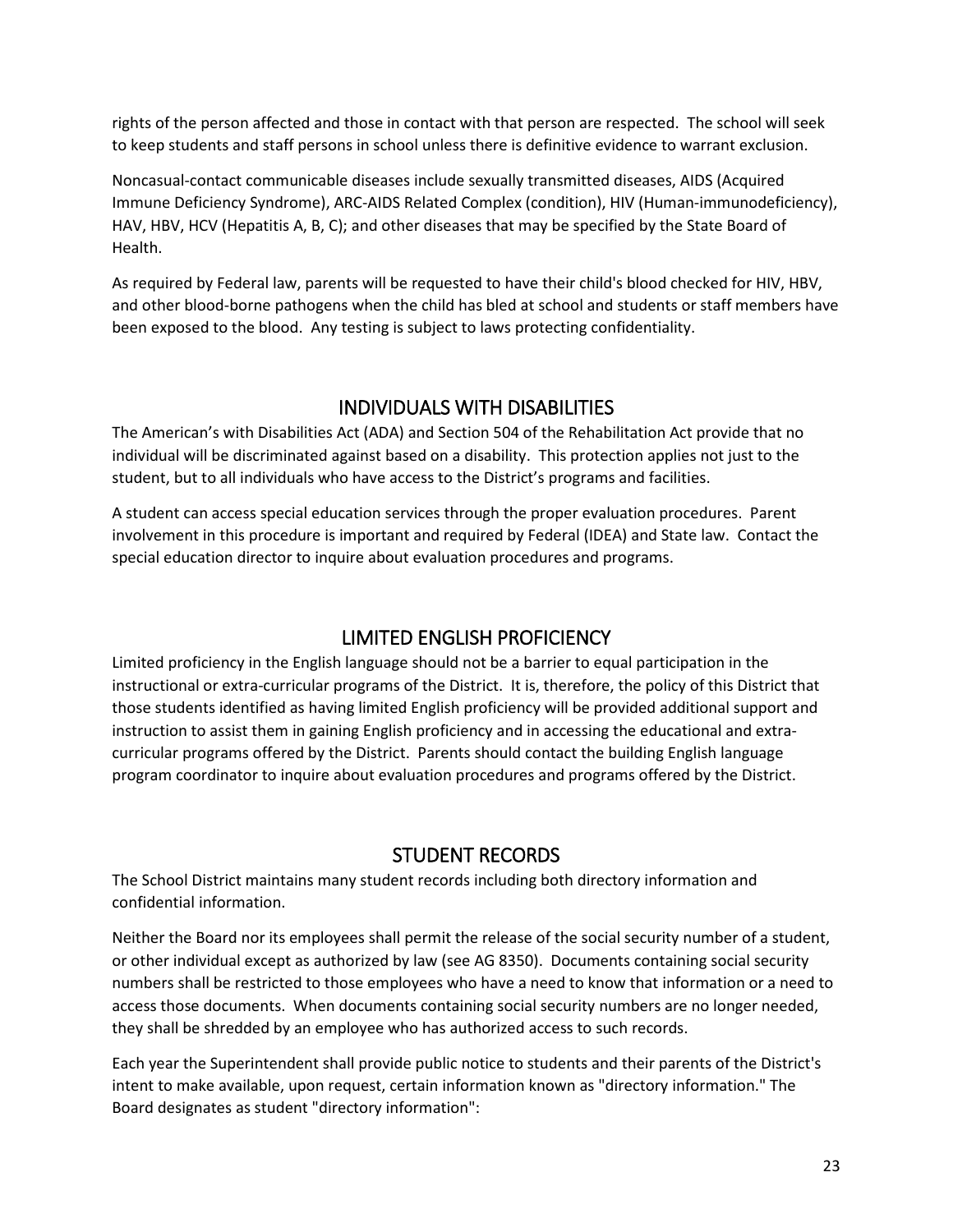- 1. Student's name
- 2. Address
- 3. Phone number
- 4. Date and place of birth
- 5. Major field of study
- 6. Participation in officially recognized activities and sports
- 7. Height and weight if a member of an athletic team
- 8. Dates of attendance
- 9. Date of graduation
- 10. Awards received, honor rolls, scholarships
- 11. School photographs or videos of students participating in school activities, events or programs
- 12. Email address

The Board designates school-assigned e-mail accounts as "directory information" for the limited purpose of facilitating students' registration for access to various online educational services, including mobile applications/apps that will be utilized by the student for educational purposes and for inclusion in internal e-mail address books. School-assigned e-mail accounts shall not be released as directory information beyond this/these limited purpose(s) and to any person or entity but the specific online educational service provider and internal users of the District's education technology.

Parents and eligible students may refuse to allow the District to disclose any or all such "directory information" upon written notification to the District within ten (10) days after receipt of the District's public notice.

Directory information can be provided upon request to any individual, other than a for-profit organization, even without the written consent of a parent. For further information about the items included within the category of directory information and instructions on how to prohibit its release, you may wish to consult the Board's annual *Family Education Rights and Privacy Act* (FERPA) notice which can be found a[t www.bentleyschools.org](http://www.bentleyschools.org/) in the section regarding Board of Education Board Bylaws and Policies, Student Records Policy 8330.

Other than directory information, access to all other student records is protected by (FERPA) and Michigan law. Except in limited circumstances as specifically defined in State and Federal law, the School District is prohibited from releasing confidential education records to any outside individual or organization without the prior written consent of the parents, or the adult student, as well as those individuals who have matriculated and entered a postsecondary educational institution at any age.

Confidential records include test scores, psychological reports, behavioral data, disciplinary records, and communications with family and outside service providers.

Students and parents have the right to review and receive copies of all educational records. Costs for copies of records may be charged to the parent. To review student records, please provide a written notice identifying requested student records to the building secretary. You will be given an appointment with the appropriate person to answer any questions and to review the requested student records.

Parents and adult students have the right to amend a student record when they believe that any of the information contained in the record is inaccurate, misleading or violates the student's privacy. A parent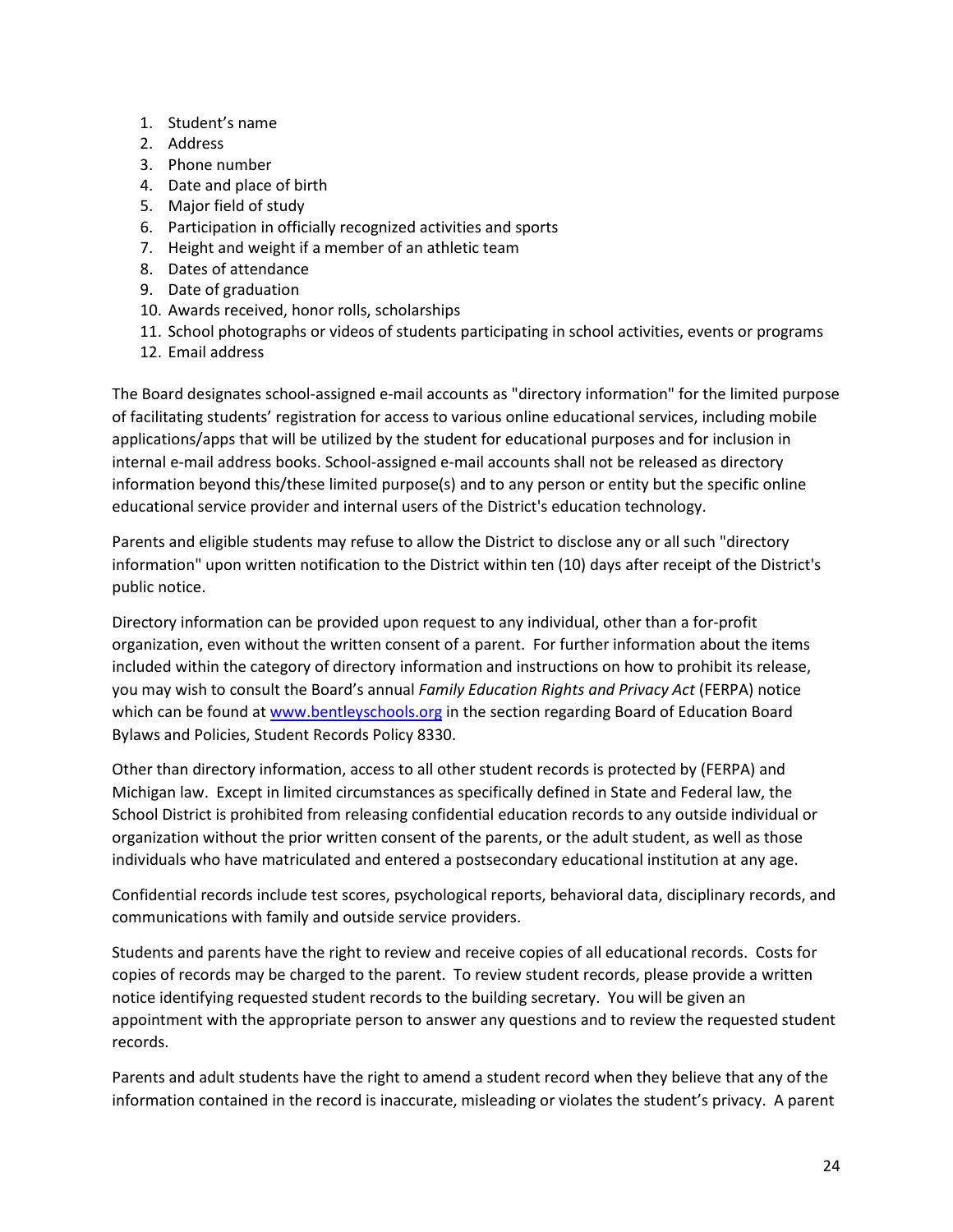or adult student must request the amendment of a student record in writing and if the request is denied, the parent or adult student will be informed of their right to a hearing on the matter.

Individuals have a right to file a complaint with the United States Department of Education if they believe that the District has violated FERPA.

Consistent with the Protection of Pupil Rights Amendment (PPRA), no student shall be required, as a part of the school program or the District's curriculum, without prior written consent of the student (if an adult, or an emancipated minor) or, if an unemancipated minor, his/her parents, to submit to or participate in any survey, analysis, or evaluation that reveals information concerning:

- 1. political affiliations or beliefs of the student or his/her parents;
- 2. mental or psychological problems of the student or his/her family;
- 3. sex behavior or attitudes;
- 4. illegal, anti-social, self-incriminating or demeaning behavior;
- 5. critical appraisals of other individuals with whom respondents have close family relationships;
- 6. legally recognized privileged and analogous relationships, such as those of lawyers, physicians, and ministers;
- 7. religious practices, affiliations, or beliefs of the student or his/her parents; or
- 8. income (other than that required by law to determine eligibility for participation in a program or for receiving financial assistance under such a program).

Consistent with the PPRA and Board policy, the Superintendent shall ensure that procedures are established whereby parents may inspect any materials used in conjunction with any such survey, analysis, or evaluation.

Further, parents have the right to inspect, upon request, a survey or evaluation created by a third party before the survey/evaluation is administered or distributed by the school to the student. The parent will have access to the survey/evaluation within a reasonable period after the request is received by the building principal.

The Superintendent will provide notice directly to parents of students enrolled in the District of the substantive content of this policy at least annually at the beginning of the school year, and within a reasonable period after any substantive change in this policy. In addition, the Superintendent is directed to notify parents of students in the District, at least annually at the beginning of the school year, of the specific or approximate dates during the school year when the following activities are scheduled or expected to be scheduled:

- 1. activities involving the collection, disclosure, or use of personal information collected from students for the purpose of marketing or for selling that information for otherwise providing that information to others for that purpose); and
- 2. the administration of any survey by a third party that contains one or more of the items described in A through H above.

The Family Policy Compliance Office in the U.S. Department of Education administers both FERPA and PPRA. Parents and/or eligible students who believe their rights have been violated may file a complaint with: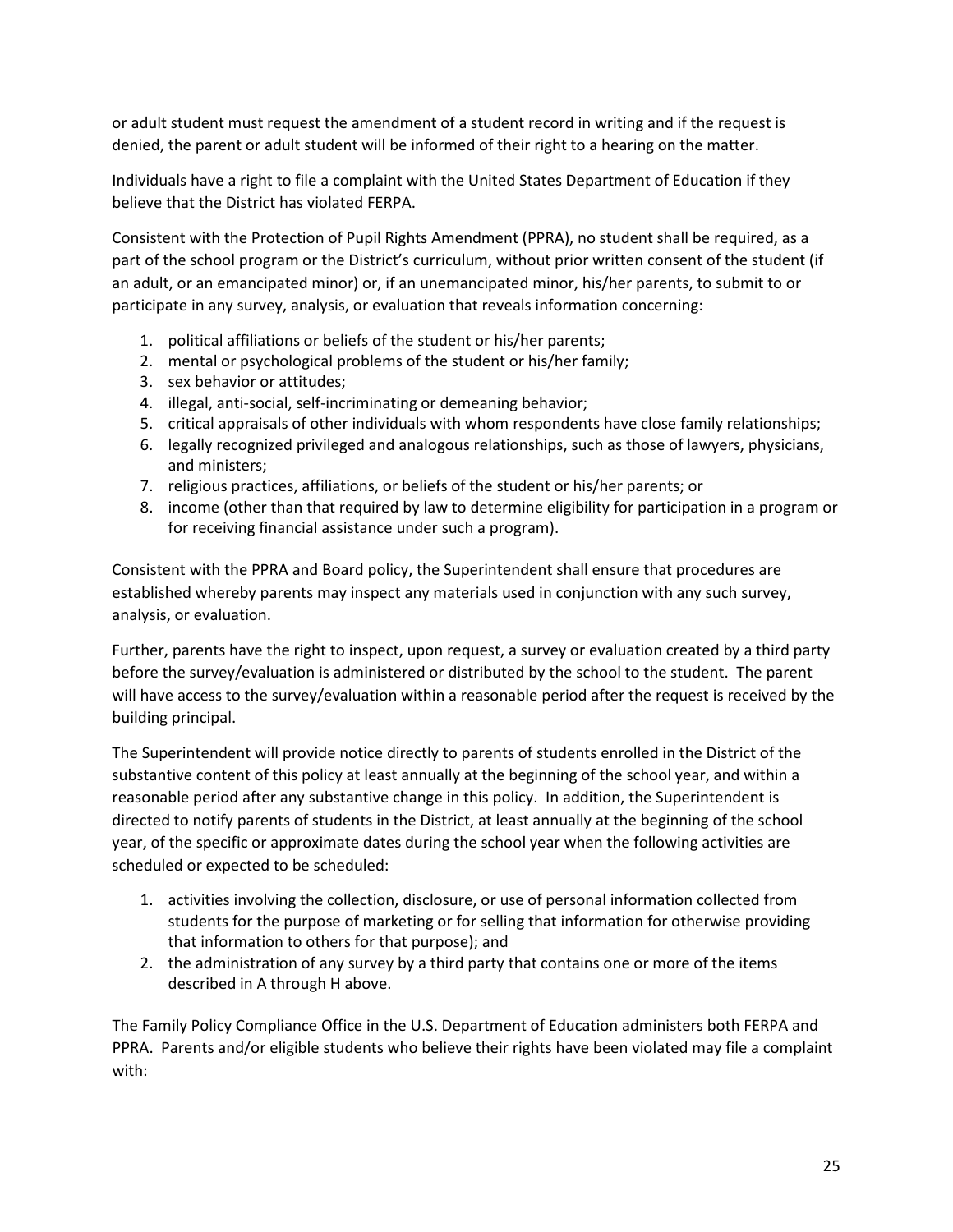Family Policy Compliance Office U.S. Department of Education 400 Maryland Avenue, SW 20202-4605 Washington, D.C. www.ed.gov/offices/OM/fpco

Informal inquiries may be sent to the Family Policy Compliance Office via the following email addresses: [FERPA@ED.Gov;](mailto:FERPA@ED.Gov;) an[d PPRA@ED.Gov.](mailto:PPRA@ED.Gov)

## ARMED FORCES RECRUITING

<span id="page-25-0"></span>The school must provide at least the same access to the high school campus and to student directory information as is provided to other entities offering educational or employment opportunities to those students. "Armed forces" means the armed forces of the United States and their reserve components and the United States Coast Guard.

If a student or the parent or legal guardian of a student submits a signed, written request (Form 8330 F13) to the Board that indicates that the student or the parent or legal guardian does not want the student's directory information to be accessible to official recruiting representatives, then the school officials of the school shall not allow that access to the student's directory information. The Board shall ensure that students and parents and guardians are notified of the provisions of the opportunity to deny release of Directory information. Public notice shall be given regarding right to refuse disclosure to any or all "directory information" including in the armed forces of the United States and the service academies of the armed forces of the United States.

Annually, the Board will notify male students age eighteen (18) or older that they are required to register for the selective service.

## STUDENT FEES, FINES, AND SUPPLIES

<span id="page-25-1"></span>Bentley Community Schools charges a fee for "Senior Dues" to cover the cost of cap/gown, diploma cover, and yearbook as these are considered noncurricular activities / programs. Such fees are determined by the cost of materials, freight/handling fees, and add-on fees for loss or damage to school property. The school and staff do not make a profit.

The District will provide all basic supplies needed to complete the required course curriculum. The student and/or student's family may choose to purchase supplies if they desire to have a greater quantity or quality of supplies, or desire to help conserve the limited resources for use by others. The teacher or appropriate administrator may recommend useful supplies for these purposes.

Students using school property and equipment can be fined for excessive wear and abuse of the property and equipment. The fine will be used to pay for the damage, not to make a profit.

Late fines can be avoided when students return borrowed materials promptly. Their use may be needed by others.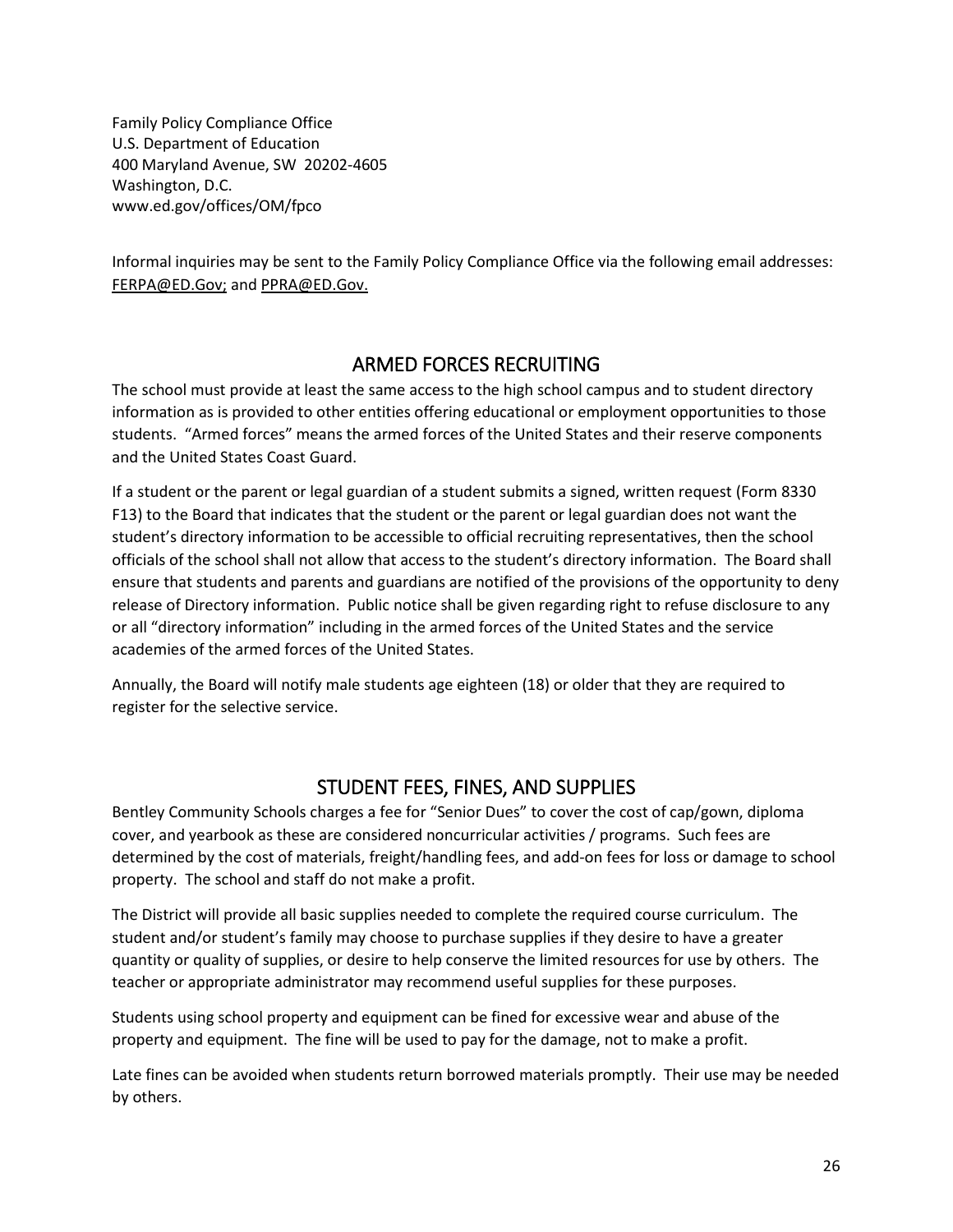## STUDENT FUNDRAISING

<span id="page-26-0"></span>Students participating in school-sponsored groups and activities will be allowed to solicit funds from other students, staff members, and members of the community in accordance with school guidelines. The following general rules will apply to all fund-raisers:

- 1. Students involved in the fund-raiser must not interfere with students participating in other activities when soliciting funds.
- 2. Students must not participate in a fund-raising activity for a group in which they are not members without the approval of the building administrator.
- 3. Students may not participate in fund-raising activities off school property without proper supervision by approved staff or other adults.
- 4. Students may not engage in house-to-house canvassing for any fund-raising activity.
- 5. Students who engage in fund raisers that require them to exert themselves physically beyond their normal pattern of activity, such as "runs for ....", will be monitored by a staff member in order to prevent a student from over-extending himself/herself to the point of potential harm.
- 6. Students may not participate in a fund-raising activity conducted by a parent group, booster club, or community organization on school property without the approval of the school administration.

## STUDENT VALUABLES

<span id="page-26-1"></span>Students are encouraged to not bring items of value to school. The school cannot be responsible for their safe-keeping and will not be liable for loss or damage to personal valuables.

## REVIEW OF INSTRUCTIONAL MATERIALS AND ACTIVITIES

<span id="page-26-2"></span>Parents have the right to review any instructional materials being used in the school. They also may observe instruction in any class, particularly those dealing with instruction in health and sex education. Any parent who wishes to review materials or observe instruction must contact the principal prior to coming to the School. Parents' rights to review teaching materials and instructional activities are subject to reasonable restrictions and limits.

## MEAL SERVICE

<span id="page-26-3"></span>The Board believes the development of healthy behaviors and habits regarding eating cannot be accomplished by the District alone. It will be necessary for the school staff, in addition to parents and the public at large, to be involved in a community-wide effort to promote, support, and model such healthy behaviors and habits. Parents interested in being involved should contact the Director of Food Service.

The school participates in the National School Lunch Program and makes lunches available to students for free. Ala carte items are available. Students may also bring their own lunch to school to be eaten in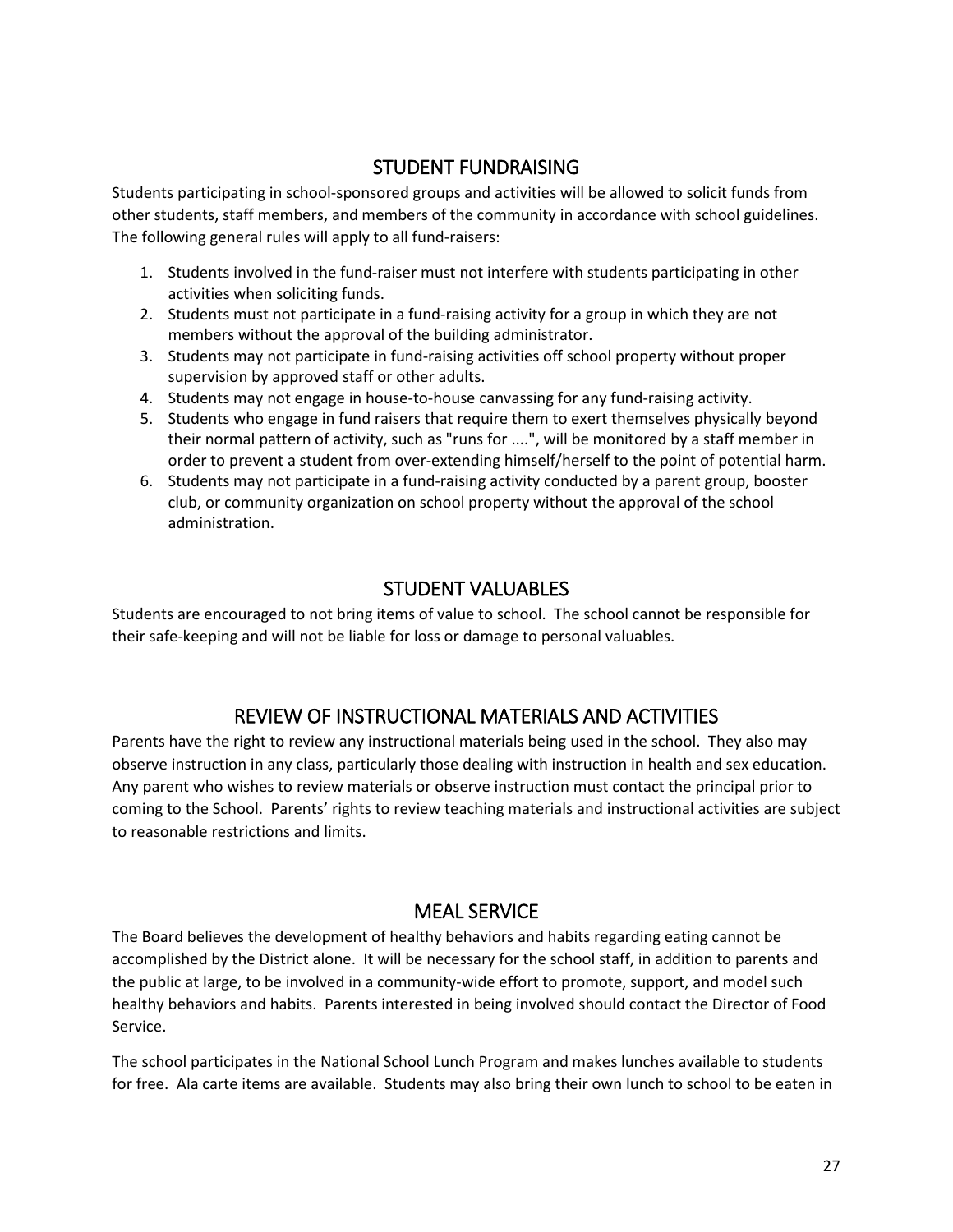the school's cafeteria. No student shall be allowed to leave school premises during the lunch period without specific written permission granted by the principal.

In order to make all meals available for all students for free, each student must complete the application for the school's Free and Reduced-Priced Meal program, whether they believe they are eligible or not. These applications are distributed to all students each year. If you have questions, please contact the building secretary or the Food Services Director.

## FIRE, LOCK-DOWN AND TORNADO DRILLS

<span id="page-27-0"></span>The school complies with all fire safety laws and will conduct fire drills in accordance with State law. Specific instructions on how to proceed will be provided to students by their teachers who will be responsible for safe, prompt, and orderly evacuation of the building.

Tornado drills will be conducted during the tornado season using the procedures provided by the State. The alarm signals for tornadoes is different from the alarm signal for fires and lock down drills.

Lock down drills in which the students are restricted to the interior of the school building and the building secured will occur a minimum of two (2) times each school year. The alarm system for a school lock down is different from the alarm system for fires and tornadoes and an announcement.

## EMERGENCY CLOSINGS AND DELAYS

<span id="page-27-1"></span>If the school must be closed or the opening delayed because of inclement weather or other conditions, the School will notify the following radio and television stations:

Parents and students are responsible for knowing about emergency closings and delays.

A School Messenger call will be sent to all families alerting them of the closing or delay. If you do not currently receive these calls, please contact your student's office to make sure you are on the phone list.

A posting will be immediately made on our website, Facebook and Twitter.

The following news stations will broadcast information for Bentley:

- 1. WEYI: TV25/CW46
- 2. WJRT TV12
- 3. WNEW TV5
- 4. WSMH Fox 66

The following radio stations will also broadcast information:

- 1. WFBE 95.1
- 2. WTRX 1330 AM
- 3. WWCK 1570 AM
- 4. WWCK 105.5 FM
- 5. WRSR 103.9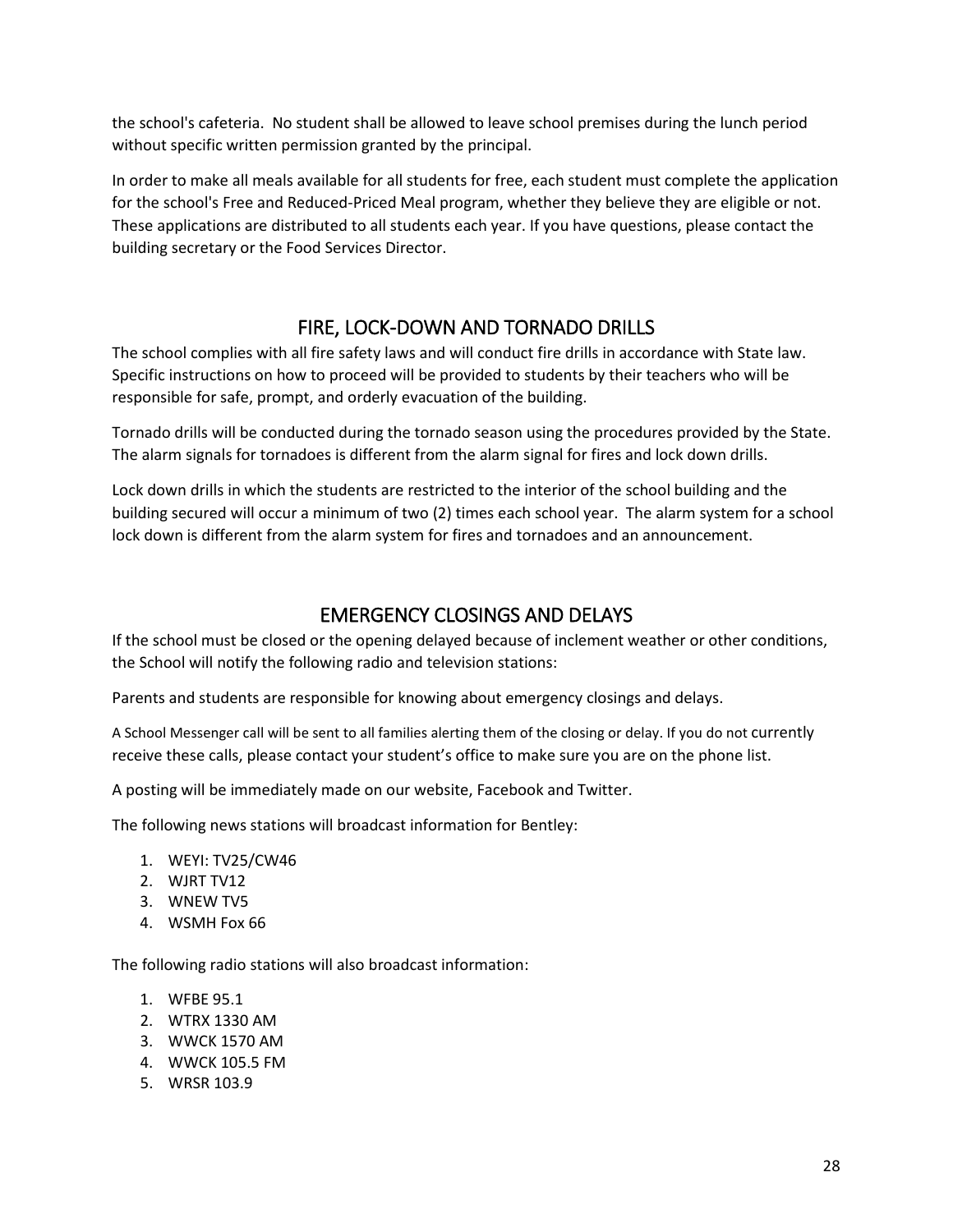## PREPAREDNESS FOR TOXIC AND ASBESTOS HAZARDS

<span id="page-28-0"></span>The School is concerned for the safety of students and attempts to comply with all Federal and State Laws and Regulations to protect students from hazards that may result from industrial accidents beyond the control of school officials or from the presence of asbestos materials used in previous construction. A copy of the school District's *Preparedness for Toxic Hazard and Asbestos Hazard Policy* and asbestos management plan will be made available for inspection at the Board offices upon request.

## **VISITORS**

<span id="page-28-1"></span>Visitors, particularly parents, are welcome at the school. In order to properly monitor the safety of students and staff, each visitor must report to the office upon entering the school to obtain a pass. Any visitor found in the building without a pass shall be reported to the principal. If a person wishes to confer with a member of the staff, s/he should call for an appointment prior to coming to the school, in order to schedule a mutually convenient time.

Students may not bring visitors to school without prior written permission from the Principal.

## USE OF THE LIBRARY

<span id="page-28-2"></span>The library is available to students throughout the school day. Passes may be obtained from a student's teacher or the library paraprofessional. Books on the shelves may be checked out for a period of sevenfourteen days. To check out any other materials, contact the building administrator.

In order to avoid late fees, all materials checked out of the library must be returned to the library within two weeks or as determined by the school administrator.

## USE OF SCHOOL EQUIPMENT AND FACILITIES

<span id="page-28-3"></span>Students must receive the permission of the teacher before using any equipment or materials in the classroom and the permission of the Principal to use any other school equipment or facility. Students will be held responsible for the proper use and protection of any equipment or facility they are permitted to use. Student supervision is necessary including when using the gym, weight room, track, etc.

## LOST AND FOUND

<span id="page-28-4"></span>Each school has a lost and found area. Students who have lost items should check there and may retrieve their items if they give a proper description. Unclaimed items will be given to charity at the close of each semester.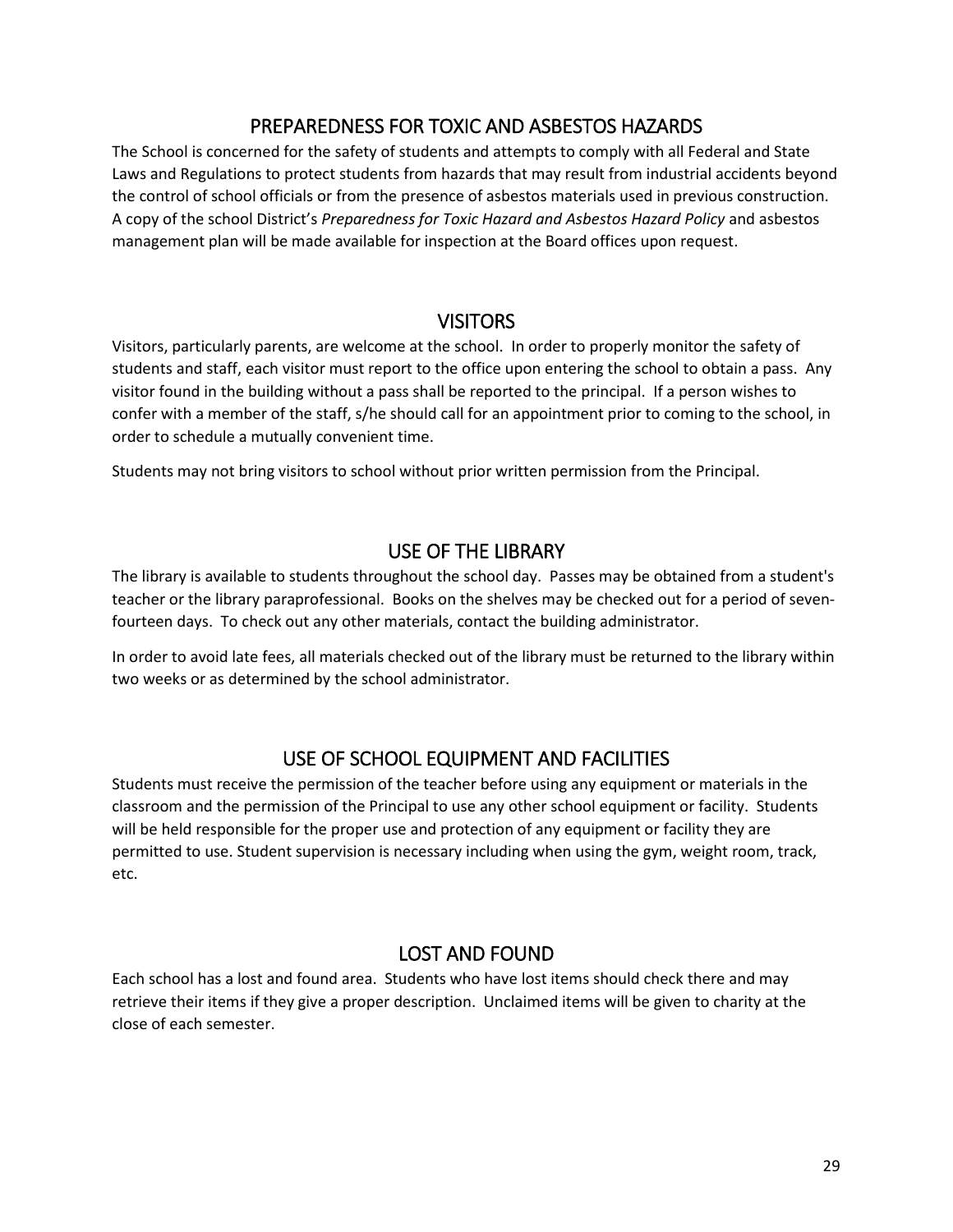### STUDENT SALES

<span id="page-29-0"></span>No student is permitted to sell any item or service in school without the approval of the building administrator. Violation of this may lead to disciplinary action.

#### USE OF PHONES

<span id="page-29-1"></span>Office phones are not to be used for personal calls. Except in an emergency, students will not be called to the office to receive a phone call.

Phones are available in the school for students to use during office hours only and when they are not in class. Students are not to use phones to call parents to receive permission to leave school. Office personnel will initiate all calls on behalf of a student seeking permission to leave school.

### DISTRICT CELL PHONE POLICY

#### Barhitte Elementary

<span id="page-29-3"></span><span id="page-29-2"></span>Cell phones are discouraged at the elementary level and are not allowed to be used on any school property including buses. Cell phones may be confiscated by a staff member and would have to be picked up in the office by a parent or guardian.

#### Bentley Middle School

<span id="page-29-4"></span>Student may **NOT** use a cell phone during the hours of **7:45 a.m. to 2:50 p.m.** Cell phones must be off and put away.

If a student is using a cell phone during these hours, the phone will be confiscated and delivered to the office. A student that refuses to comply with a request to surrender their cell phone by any member of the faculty or staff and/or administrator, will be considered insubordinate. Rules governing insubordination will apply as outlined in the student handbook.

#### Bentley High School

<span id="page-29-5"></span>Students will have the last 3 minutes of each class and their lunch period to take care of business on their phone (check mail, send a text, etc.). Prior to these 3 minutes, the phone is to be put away and kept up out of sight during class.

#### District-wide

<span id="page-29-6"></span>There are specific times when possessing an electronic device jeopardizes safety and violates state regulations. All electronic devices possessed by a student may be collected by staff during emergency situations, during state testing, and at other times as deemed appropriate by the administrators.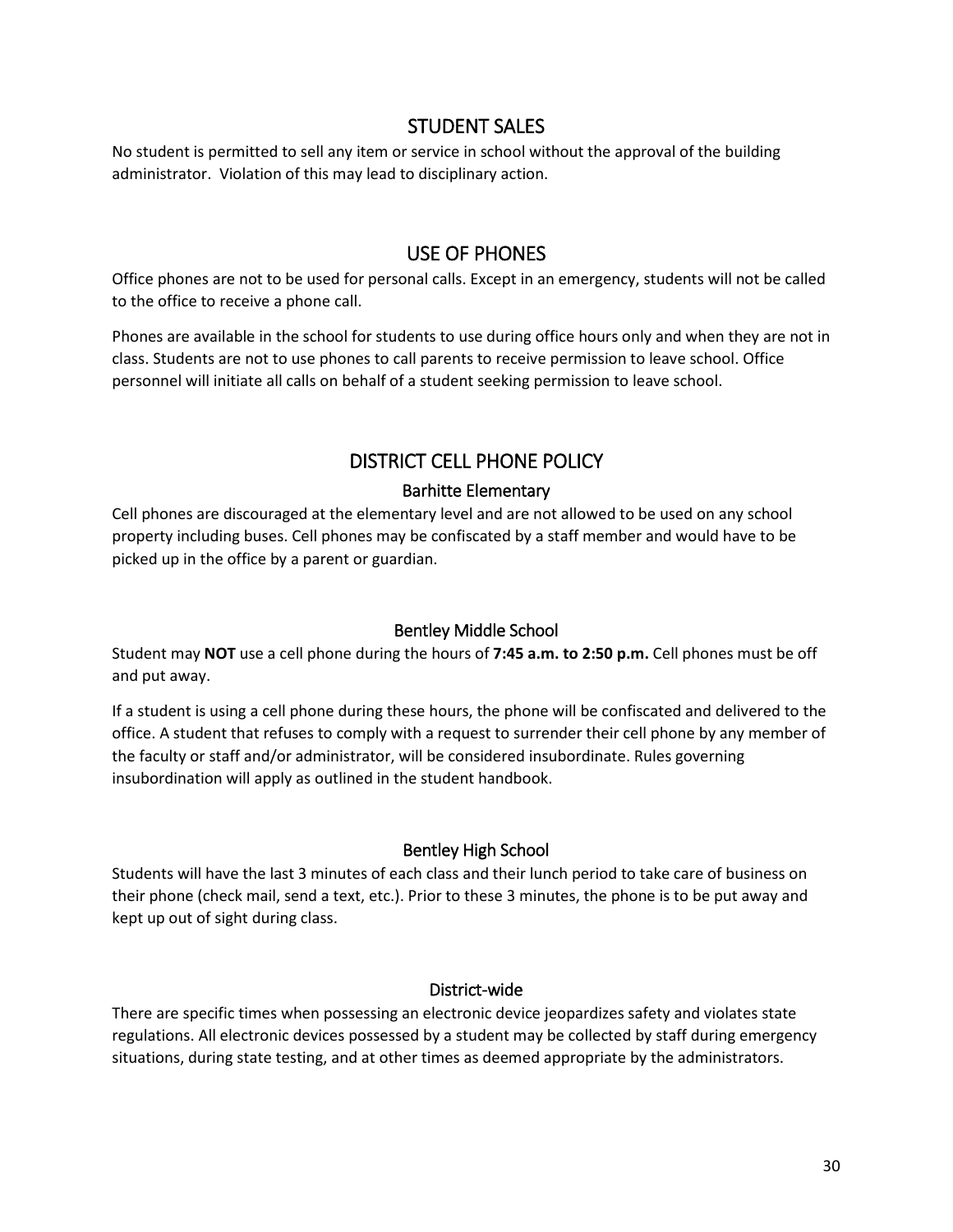## ADVERTISING OUTSIDE ACTIVITIES

<span id="page-30-0"></span>Students may not post announcements or advertisements for outside activities without receiving prior approval from the principal. The principal will try to respond to requests for approval within twentyfour (24) hours of their receipt.

Each school has a central bulletin board located in the main office which may be used to posting notices after receiving permission from the principal.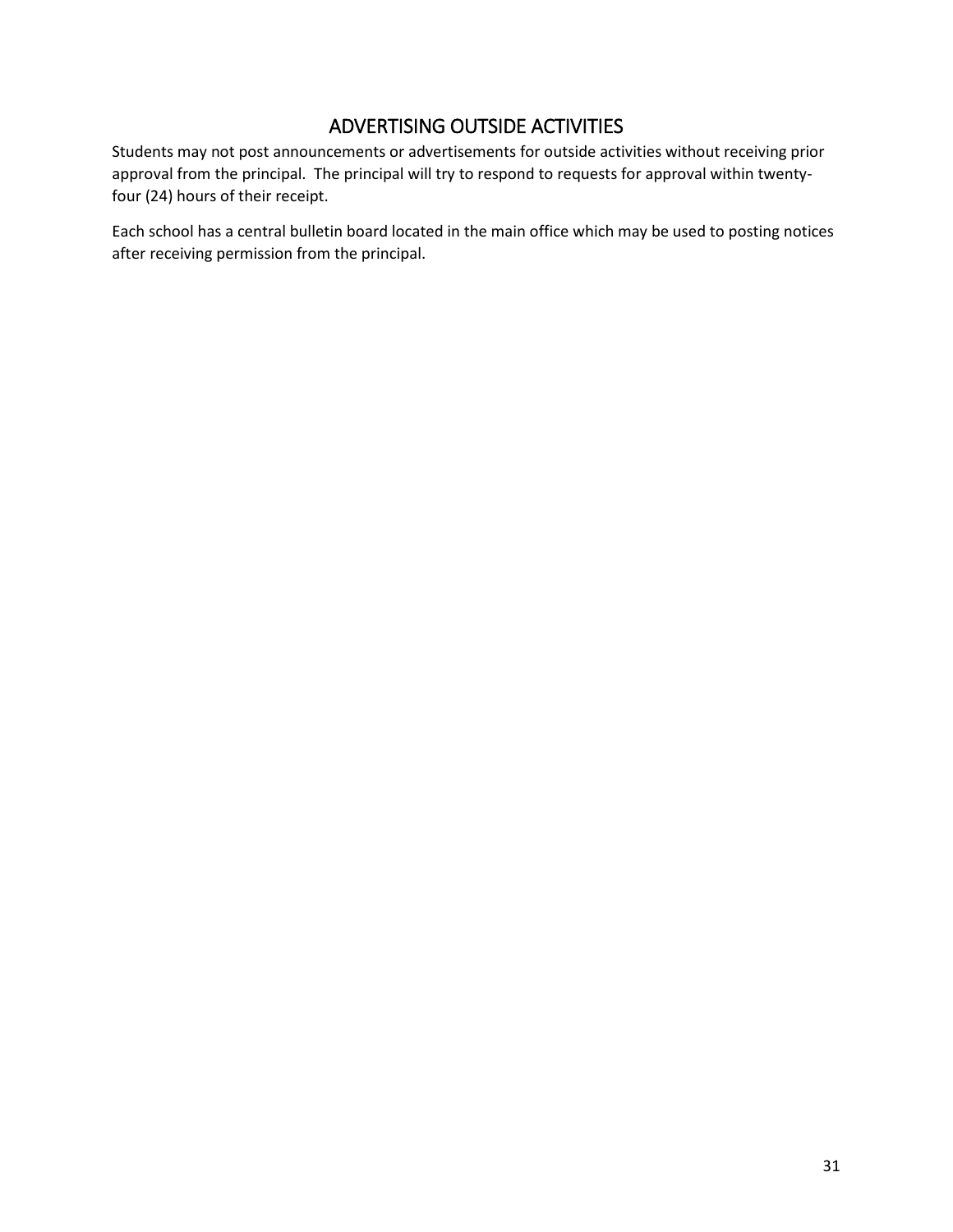## Section II: Academics

## COURSE OFFERINGS

### Barhitte Elementary

<span id="page-31-1"></span><span id="page-31-0"></span>Kindergarten through 5<sup>th</sup> grade classrooms: all students will engage in the following subjects

- English Language Arts (ELA)—reading, writing, spelling, speaking, and listening
- Mathematics
- Science and Health
- Social studies—government, civics, geography, and economics
- Physical education
- Art/Music
- Character education

#### Bentley Middle School

<span id="page-31-2"></span>

| Art                             | Math 6, 7, 8, Algebra*     | <b>STFM</b>                               |
|---------------------------------|----------------------------|-------------------------------------------|
| Band (beginning & intermediate) | Math 180                   | Tech: Intro to Google & Keyboarding       |
| Communications                  | Physical Education 6, 7, 8 | <b>Understanding Our Social-Emotional</b> |
| ELA 6, 7, 8                     | Science 6, 7, 8            | Selves                                    |
| ELA Read 180 (intervention)     | Spanish I*                 |                                           |
| Health                          | Social Studies 6, 7, 8     | *High School credit available             |
|                                 |                            |                                           |

#### Bentley High School

<span id="page-31-3"></span>

| Algebra                      | Child/Abnormal Psychology*        | Psychology                    |
|------------------------------|-----------------------------------|-------------------------------|
| Algebra II                   | <b>Consumer Math</b>              | <b>Public Speaking</b>        |
| American Sign Language*      | Criminal Justice*                 | Sociology                     |
| Anatomy and Physiology       | English 9, 10, 11, 12             | Spanish                       |
| AP Anatomy & Physiology      | Geometry                          | <b>Student Success Center</b> |
| <b>AP Calculus</b>           | Government/Economics              | Bigger, stronger, faster      |
| AP Environmental Science*    | Leadership                        | <b>Study Skills</b>           |
| AP Psychology*               | <b>LINKS</b>                      | Theater                       |
| Art                          | Marketing                         | Trig/Pre-Calc                 |
| Astronomy/Meteorology*       | Modern American History           | Wars/Holocaust*               |
| Band                         | Physical Education/Health         | World History                 |
| <b>Biology</b>               | <b>Physical Science</b>           | Yearbook                      |
| Black History/Global Issues* | Physics                           |                               |
| Chemistry                    | <b>Probability and Statistics</b> | *GenNet course.               |

Note: Due to scheduling and enrollment, not all classes may be offered during each semester/school year.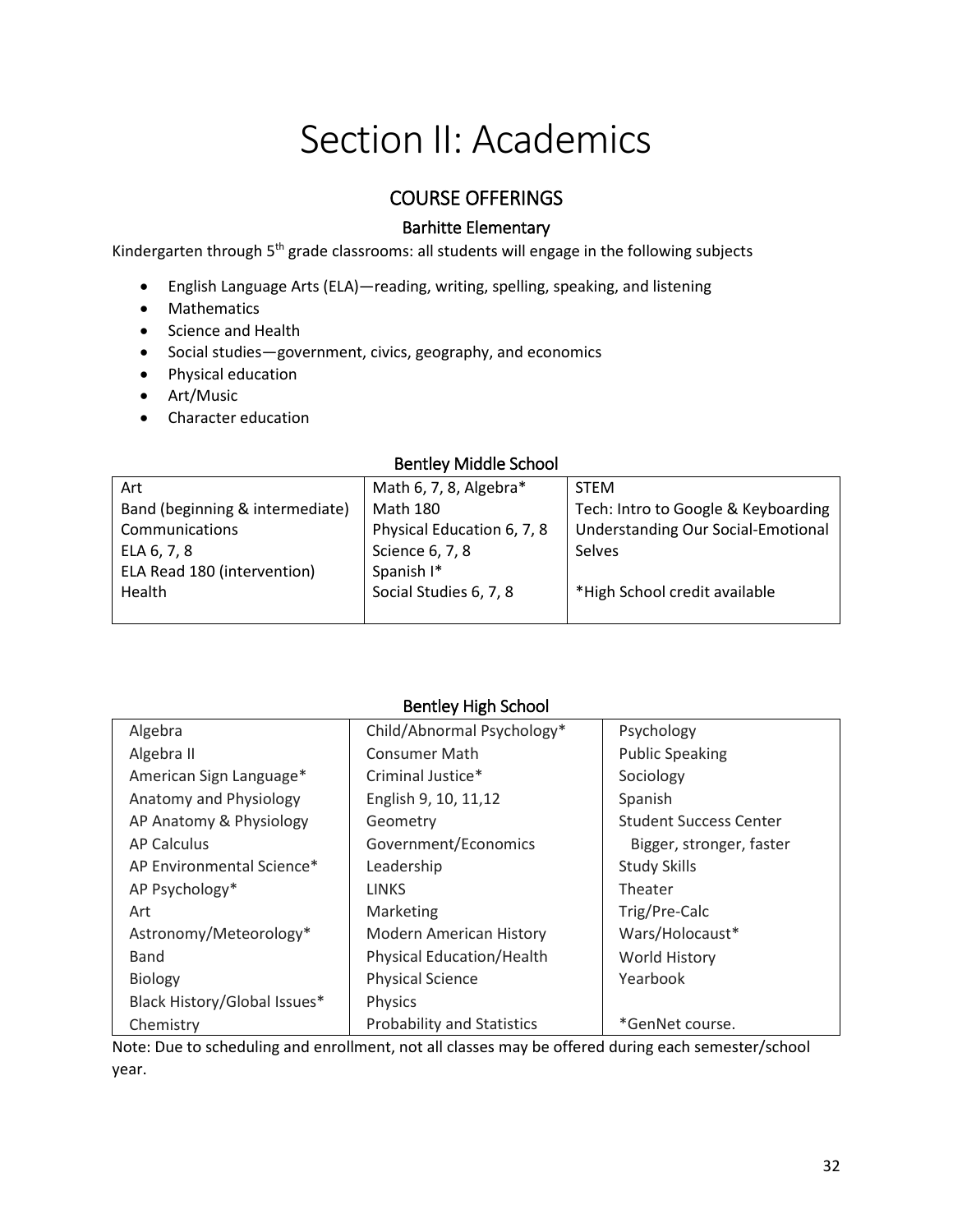#### <span id="page-32-0"></span>Career Tech Center/Genesee Career Institute

Selected junior and senior students are afforded an opportunity to further their vocational training through the cooperative efforts of the constituent districts of the Genesee County Intermediate School District.

#### <span id="page-32-1"></span>Dual Enrollment

Eligible high school students may be enrolled in high school and college classes concurrently. Contact counselor for details.

#### <span id="page-32-2"></span>Credit Recovery

Eligible high school students may enroll in online courses to recover credits lost due to previously failed courses. Contact counselor for details.

## FIELD TRIPS

<span id="page-32-3"></span>Field trips are academic activities that are held off grounds. There are also other trips that are part of the school's co-curricular and extra-curricular program. No student may participate in any schoolsponsored trip without parental consent.

Attendance rules apply to all field trips.

## **GRADES**

#### K-3 Reporting

<span id="page-32-5"></span><span id="page-32-4"></span>Students in kindergarten through third grade will receive a standards-based report card. For each benchmark, students will receive one of the following marks:

- 3=Secure (student meets expectations)
- 2=Progressing (student shows some understanding)
- 1=Area of Concern (student shows little or no understanding of the concept)

## 4th-12th Grade Reporting

<span id="page-32-6"></span>Bentley Community Schools has a standard grading procedure, as well as additional notations that may indicate work in progress or incomplete work. The purpose of a grade is to indicate the extent to which the student has acquired the necessary learning. In general, students are assigned grades based upon test results, homework, projects, and classroom participation. Each teacher may place a different emphasis on these areas in determining a grade and will so inform the students at the beginning of the course work. If a student is not sure how his/her grade will be determined, s/he should ask the teacher.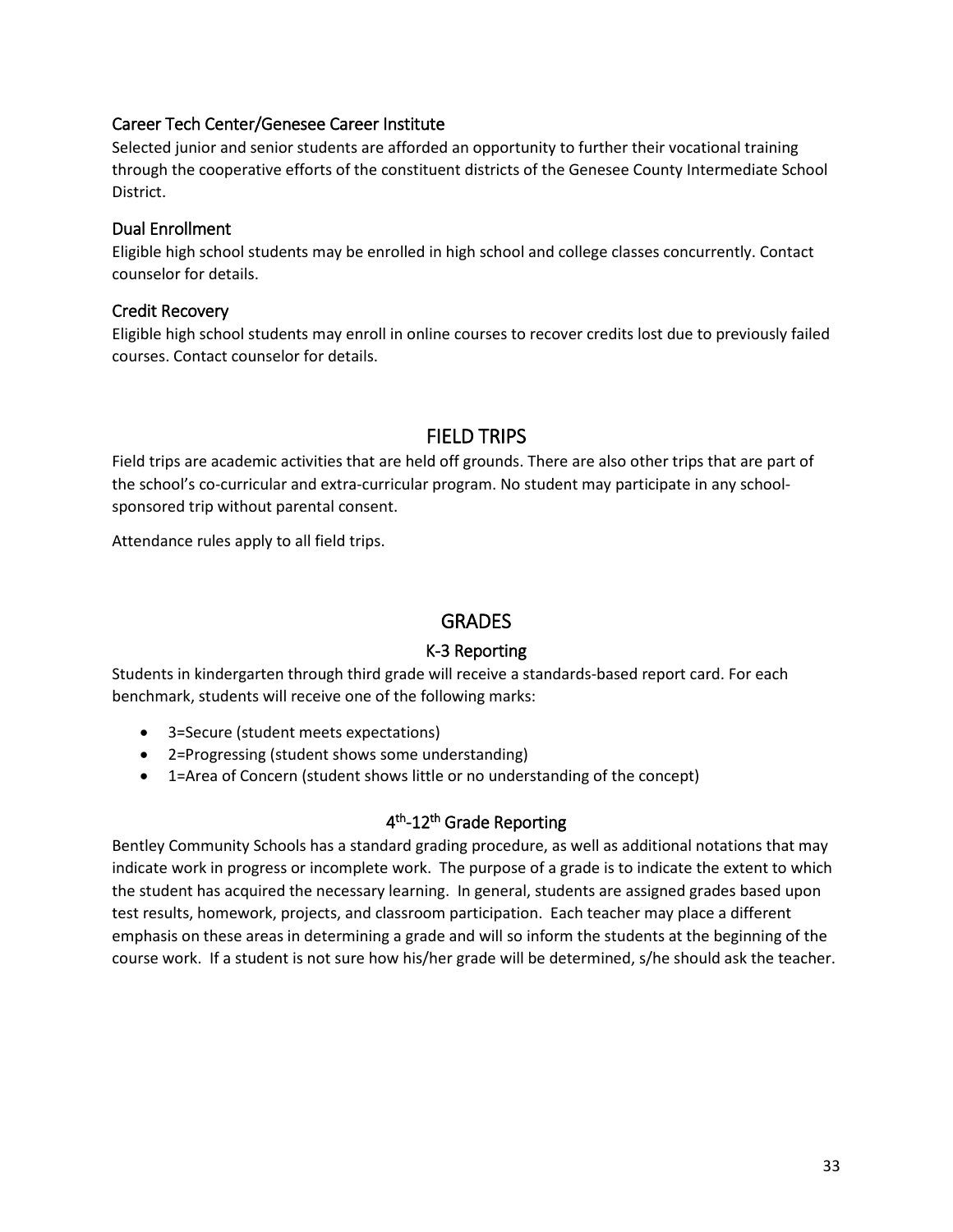The schools use the following grading system:

| 93-100    | A     | 73-76    | C  | Passing        | P         |
|-----------|-------|----------|----|----------------|-----------|
| $90 - 92$ | А-    | 70-72    | .C | No Credit      | <b>NC</b> |
| 87-89     | $B+$  | 67-69    | D+ | Incomplete     |           |
| 83-86     | B     | 63-66    | D  | Satisfactory   | S         |
| 80-82     | $B -$ | 60-62    | D- | Satisfactory - | -S        |
| 77-79     | $C+$  | $0 - 59$ | F  | Unsatisfactory | U         |

## GRADING PERIODS

<span id="page-33-0"></span>Students shall receive a report card at the end of each semester indicating grades for each course for that portion of the term*.* Report cards will be printed at the end of a marking period by parent request only.

When a student appears to be at risk of failure, notification will be provided to the parents so they can talk with the teacher about what actions can be taken to improve poor grades. Parents can access student grades daily online through Parent Vue.

## PROMOTION, PLACEMENT AND RETENTION

#### Elementary-Middle School

<span id="page-33-2"></span><span id="page-33-1"></span>Promotion to the next grade (or level) is based on the following criteria:

- 1. Current level of achievement
- 2. Potential for success at the next level
- 3. Emotional, physical, and/or social maturity

#### High School

<span id="page-33-3"></span>A student's progress toward graduation and receiving a diploma is determined by completing required coursework, earning the necessary credits and passing the State mandated tests. A student is only promoted when the necessary requirements are met or the student has completed the goals and objectives of an Individualized Education Plan (IEP) or in a personal curriculum. It is the student's responsibility to keep in contact with his/her counselor and teachers to ensure that all requirements are being met. Information about credit and course requirements is available in the Principal's Office and a counselor will be pleased to answer any questions. Progress can also be monitored at home by accessing Parent View to review students' grades.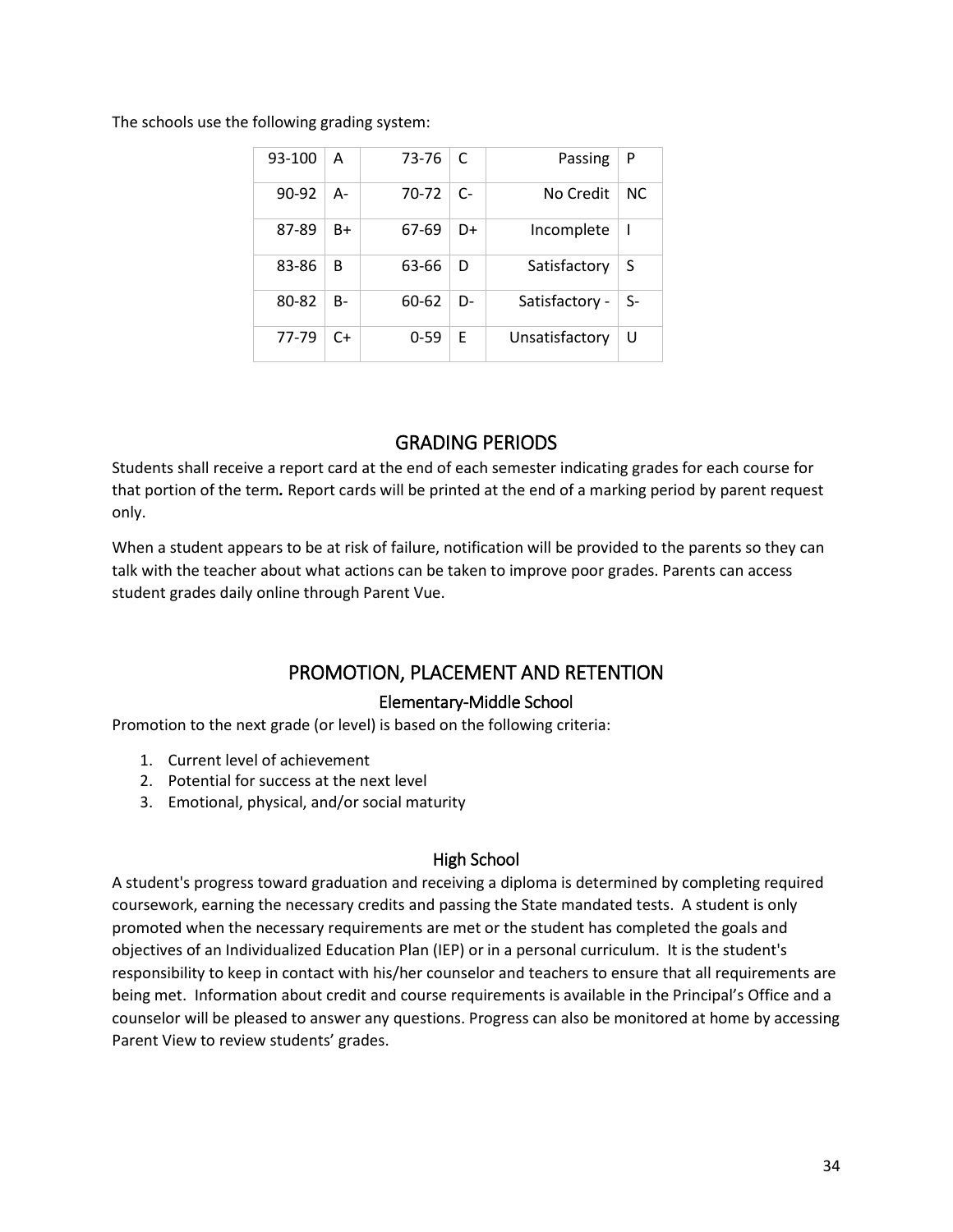## GRADUATION REQUIREMENTS

<span id="page-34-0"></span>It shall be the policy of the Board of Education to acknowledge each student's successful completion of the instructional program or a personal curriculum appropriate to the achievement of District goals and objectives as well as personal proficiency, by the awarding of a diploma at graduation ceremonies.

The Board shall annually notify each of its students and a parent or legal guardian of each of its students that all students are entitled to a personal curriculum. The annual notice shall include an explanation of what a personal curriculum is and state that if a personal curriculum is requested, the public school or public school academy will grant that request. The District shall provide this annual notice to parent and legal guardians by sending a written notice to each student's home or by including the notice in a newsletter, student handbook, or similar communication that is sent to a student's home, and also shall post the notice on the District website.

The Board shall award a regular high school diploma to every student enrolled in this District who meets the requirements of graduation established by this Board, the Michigan Department of Education (MDE), and as provided by State law.

Credit may be earned by traditional course work; demonstrating mastery of subject area content expectations or guidelines for the credit; related course work in which content standards are embedded; non-traditional course work; independent teacher-guided study; testing out; dual enrollment; advanced placement courses; international baccalaureate or other "early college" programs; Michigan Department of Education (MDE)-approved formal career and technical (CTE) program or curriculum; or online classes.

Special education students who properly complete the programs specified in their I.E.P., or in a personal curriculum, and meet the requirements for a high school diploma, and have received the recommendation of the I.E.P.C. may participate in graduation activities as recommended by the student's I.E.P.C. Reasonable accommodation shall be made for students with disabilities, as defined under State or Federal law, to assist them in taking any required tests or assessments for graduation.

All students are required to take all state-mandated tests.

For subject areas and courses in which a final examination is used as the assessment for successful attainment of the subject area content, a grade of C+ or better is required.

The Board shall grant credit toward high school graduation for any student who successfully completes, prior to entering high school, a State-mandated curriculum requirement, provided s/he completes the same content requirements as the high school subject area, and the student has demonstrated the same level of proficiency on the material as required of the high school students.

For elective courses, which are not State-mandated curriculum requirements, the Board shall grant credit to any high school student who is not enrolled in the course, but has exhibited a reasonable level of knowledge of the subject matter of the course by achieving C+ or better in the final exam for the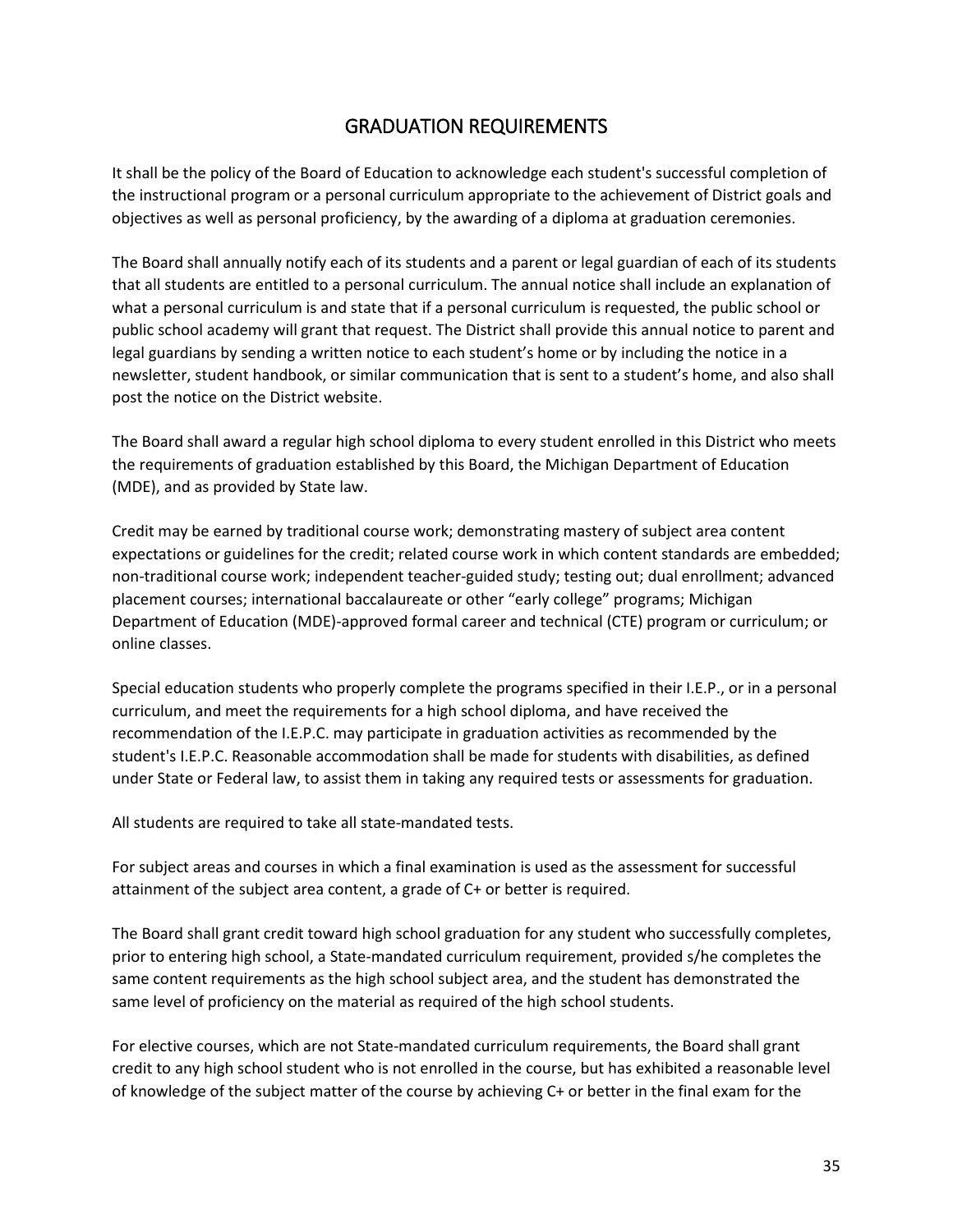course, or, if there is no final exam, through the basic assessment used for the course, which may consist of a portfolio, paper, project, presentation or other established means.

Such credit shall be counted toward the required number of credits needed for graduation. Mastery credits shall be counted toward any subject area requirement and any course sequence requirement. Once mastery credit is earned in a subject area, a student may not receive further credit for a lower sequence course in the same subject area.

A high school student shall be granted credit in any foreign language not offered by the District providing the student meets the competency criteria established by the Superintendent.

The career and technical education credits may include work-based learning by a student working at a business or other work setting with appropriate oversight by the District over the student's experience and learning in the work setting in which the work-based learning occurs.

Commencement exercises will include only those students who have successfully completed requirements as certified by the high school principal. No student who has completed the requirements for graduation shall be denied a diploma as a disciplinary measure. A student may be denied participation in the ceremony of graduation, however, when personal conduct so warrants.

The student must meet these requirements:

A. Each graduate must earn four (4) credits in English, one-half (1/2) credit or one (1) semester of Speech may be used to satisfy a part of this requirement.

B. Each graduate must earn four (4) credits of Mathematics including Algebra I, Algebra II, Geometry and one elective. One math credit must be earned in the senior year.

C. Each graduate must earn three (3) credits of Science, including Biology and (Chemistry or Physics). It is recommended that college preparatory students complete four (4) credits.

D. Each graduate must earn three (3) credits of Social Science-9th grade World History, American History, and American Government/Economics are required.

E. All students are required to earn 2 credits of World Language and one credit in Visual, Performing or Applied Arts.

F. One year of Physical Education/Health.

G. Students must have an on-line learning experience during high school.

## HOMEWORK

<span id="page-35-0"></span>The assignment of homework can be expected. Student grades will reflect the completion of all work, including outside assignments.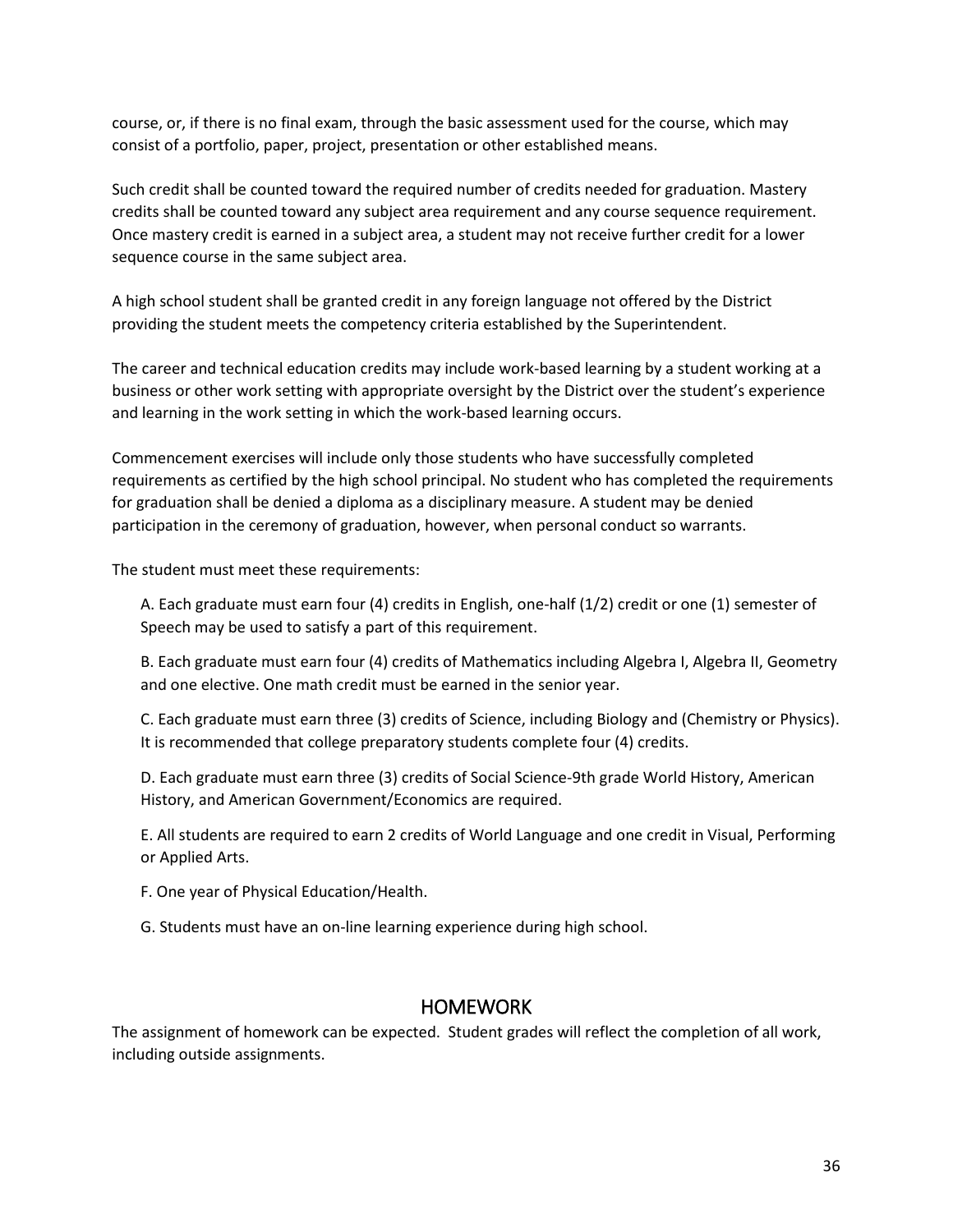## DUAL ENROLLMENT

Any student in 9-12<sup>th</sup> grade may enroll in a postsecondary (dual) enrollment program providing s/he meets the requirements established by law and by the District. Any interested student should contact the guidance counselor at the high school to obtain necessary information.

## ONLINE AND BLENDED COURSES

Students at Bentley Community Schools will have the opportunities to participate in a variety of online, blended and videoconferencing courses. Courses are typically available through GenNET, Gradpoint, Michigan Virtual High School, Edgenuity, and by Bentley teachers.

# RECOGNITION OF ACADEMIC ACHIEVEMENT

Students who have displayed significant achievements during the year are recognized for their accomplishments. Areas that may merit recognition include but are not limited to academics, athletics, performing arts, citizenship, and volunteerism. Recognition for such activities is initiated by the staff and coordinate by the building principal or designee.

# COMPUTER TECHNOLOGY AND NETWORKS

Before any student may take advantage of the School's computer network and the internet, s/he and his/her parents must sign an agreement which defines the conditions under which the student may participate. Failure to abide by all the terms of the agreement may lead to termination of the student's computer account and possible disciplinary action as outlined in the Student Code of Conduct or referral to law enforcement authorities. Copies of the School District's *Student Network and Internet Acceptable Use and Safety Policy* and the requisite student and parent agreement will be distributed the first week of school.

Technology has fundamentally altered the ways in which information is accessed, communicated, and transferred in society. As a result, educators are continually adapting their means and methods of instruction, and the way they approach student learning, to incorporate the vast, diverse, and unique resources available through the Internet. The Board provides Education Technology so that students can acquire the skills and knowledge to learn effectively and live productively in a digital world. The Board of Education provides students with access to the Internet for limited educational purposes only and utilizes online educational services to enhance the instruction delivered to its students. The District's Internet system does not serve as a public access service or a public forum, and the Board imposes reasonable restrictions on its use consistent with its limited educational purpose.

This policy and its related administrative guidelines and the Student Code of Conduct govern students' use of the District's computers, laptops, tablets, personal communication devices (as defined by Policy **[5136](https://go.boarddocs.com/mi/bntl/Board.nsf/Public)**), network, and Internet connection and online educational services ("Education Technology" or "Ed-Tech"). The due process rights of all users will be respected in the event there is a suspicion of inappropriate use of the Education Technology. Users have no right or expectation to privacy when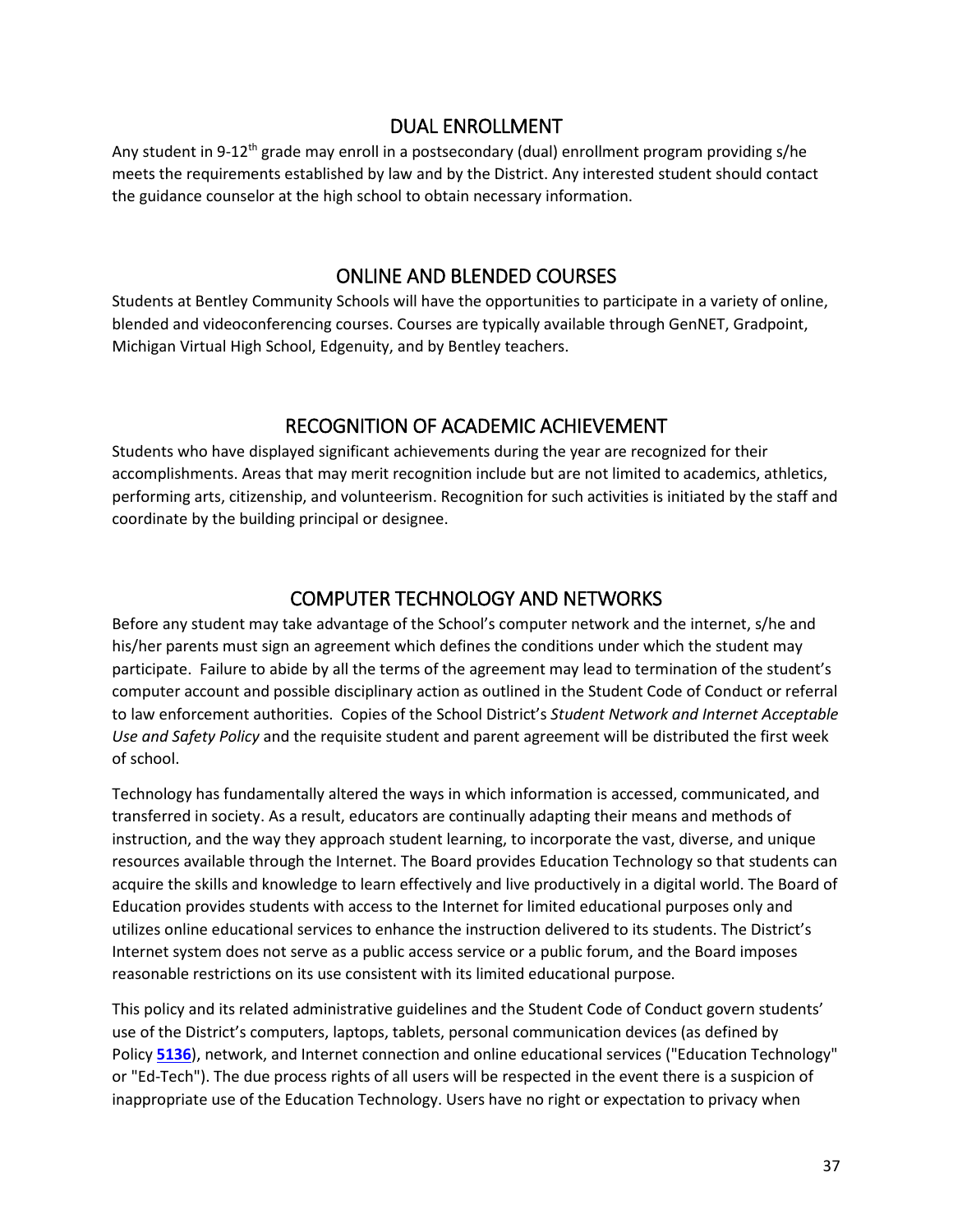using the Ed-Tech (including, but not limited to, privacy in the content of their personal files, e-mails, and records of their online activity while on the network and Internet).

This policy and its related administrative guidelines and the Student Code of Conduct also govern students' use of the their personal communication devices (that is, according to Policy **[5136](https://go.boarddocs.com/mi/bntl/Board.nsf/Public)**, computers, laptops, tablets, e-readers, cellular/mobile telephones, smartphones, and any other web-enabled device), when connected to the District's network, the District's Internet connection, and online educational services ("Education Technology" or "Ed-Tech"). The due process rights of all users will be respected in the event there is a suspicion of inappropriate use of the Education Technology. Users have no right or expectation to privacy when using the Ed-Tech (including, but not limited to, privacy in the content of their personal files, emails, and records of their online activity while on the network and Internet).

First, and foremost, the Board may not be able to technologically limit access, to services through its Educational Technology to only those services and resources that have been authorized for the purpose of instruction, study and research related to the curriculum. Unlike in the past when educators and community members had the opportunity to review and screen materials to assess their appropriateness for supporting and enriching the curriculum according to adopted guidelines and reasonable selection criteria (taking into account the varied instructional needs, learning styles, abilities, and developmental levels of the students who would be exposed to them), access to the Internet, because it serves as a gateway to any publicly available file server in the world, opens classrooms and students to electronic information resources that may not have been screened by educators for use by students of various ages.

Pursuant to Federal law, the Board has implemented technology protection measures which protect against (e.g., filter or block) access to visual displays/depictions/materials that are obscene, constitute child pornography, and/or are harmful to minors, as defined by the Children's Internet Protection Act. At the discretion of the Board or the Superintendent, the technology protection measures may be configured to protect against access to other material considered inappropriate for students to access. The Board also utilizes software and/or hardware to monitor online activity of students to restrict access to child pornography and other material that is obscene, objectionable, inappropriate and/or harmful to minors. The Superintendent or building principal may temporarily or permanently unblock access to websites or online education services containing appropriate material, if access to such sites has been inappropriately blocked by the technology protection measures. The determination of whether material is appropriate or inappropriate shall be based on the content of the material and the intended use of the material, not on the protection actions of the technology protection measures.

Parents/guardians are advised that a determined user may be able to gain access to services on the Internet that the Board has not authorized for educational purposes. In fact, it is impossible to guarantee students will not gain access through the Internet to information and communications that they and/or their parents/guardians may find inappropriate, offensive, objectionable or controversial. Parents/Guardians assume risks by consenting to allow their child to participate in the use of the Internet. Parents/Guardians of minors are responsible for setting and conveying the standards that their children should follow when using Education Technology. The Board supports and respects each family's right to decide whether to apply for independent student access to the Education Technology.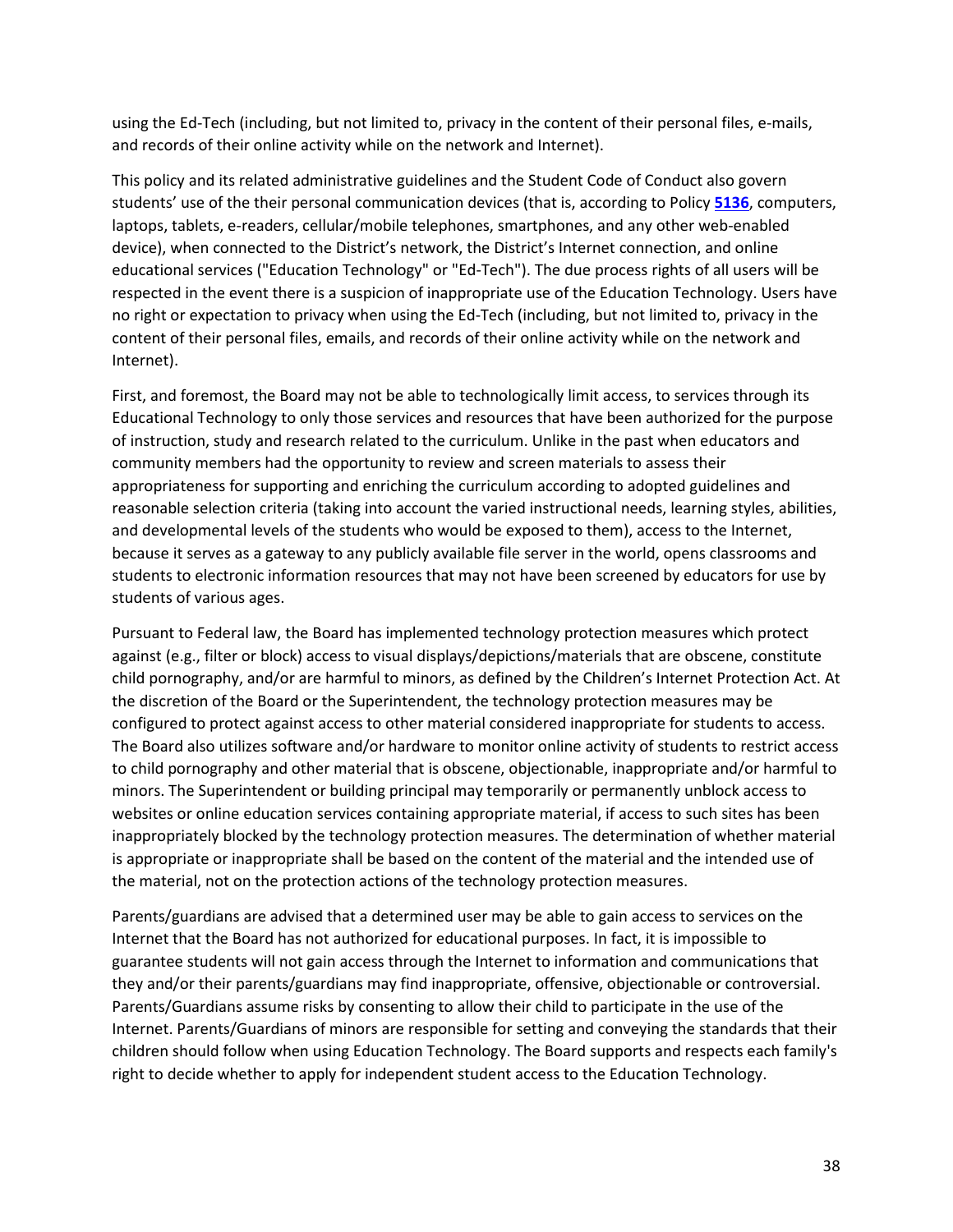The technology protection measures may not be disabled at any time that students may be using the Education Technology, if such disabling will cease to protect against access to materials that are prohibited under the Children's Internet Protection Act. Any student who attempts to disable the technology protection measures will be subject to discipline.

Pursuant to Federal law, students shall receive education about the following:

- 1. safety and security while using e-mail, chat room, social media, and other forms of direct electronic communications;
- 2. the dangers inherent with the online disclosure of personally identifiable information;
- 3. the consequences of unauthorized access (e.g., "hacking") cyberbullying and other unlawful or inappropriate activities by students online; and
- 4. unauthorized disclosure, use, and dissemination of personal information regarding Staff members shall provide instruction for their students regarding the appropriate use of technology and online safety and security as specified above. Furthermore, staff members will monitor the online activities of students while at school.

Monitoring may include, but is not necessarily limited to, visual observations of online activities during class sessions; or use of specific monitoring tools to review browser history and network, server, and computer logs.

Building principals are responsible for providing training so that Internet users under their supervision are knowledgeable about this policy and its accompanying guidelines. The Board expects that staff members will provide guidance and instruction to students in the appropriate use of the Education Technology. Such training shall include, but not be limited to, education concerning appropriate online behavior, including interacting with other individuals on social networking websites and in chat rooms, and cyberbullying awareness and response. All Internet users (and their parents if they are minors) are required to sign a written agreement to abide by the terms and conditions of this policy and its accompanying guidelines.

Students and staff members are responsible for good behavior on the Board's computers/network and the Internet just as they are in classrooms, school hallways, and other school premises and school sponsored events. Communications on the Internet are often public in nature. General school rules for behavior and communication apply. The Board does not sanction any use of the Education Technology that is not authorized by or conducted strictly in compliance with this policy and its accompanying guidelines.

Students shall not access social media for personal use from the District's network but shall be permitted to access social media for educational use in accordance with their teacher's approved plan for such use.

Users who disregard this policy and its accompanying guidelines may have their use privileges suspended or revoked, and disciplinary action taken against them. Users of the Board's Education Technology are personally liable, both civilly and criminally, for uses of the Education Technology not authorized by this Board policy and its accompanying guidelines.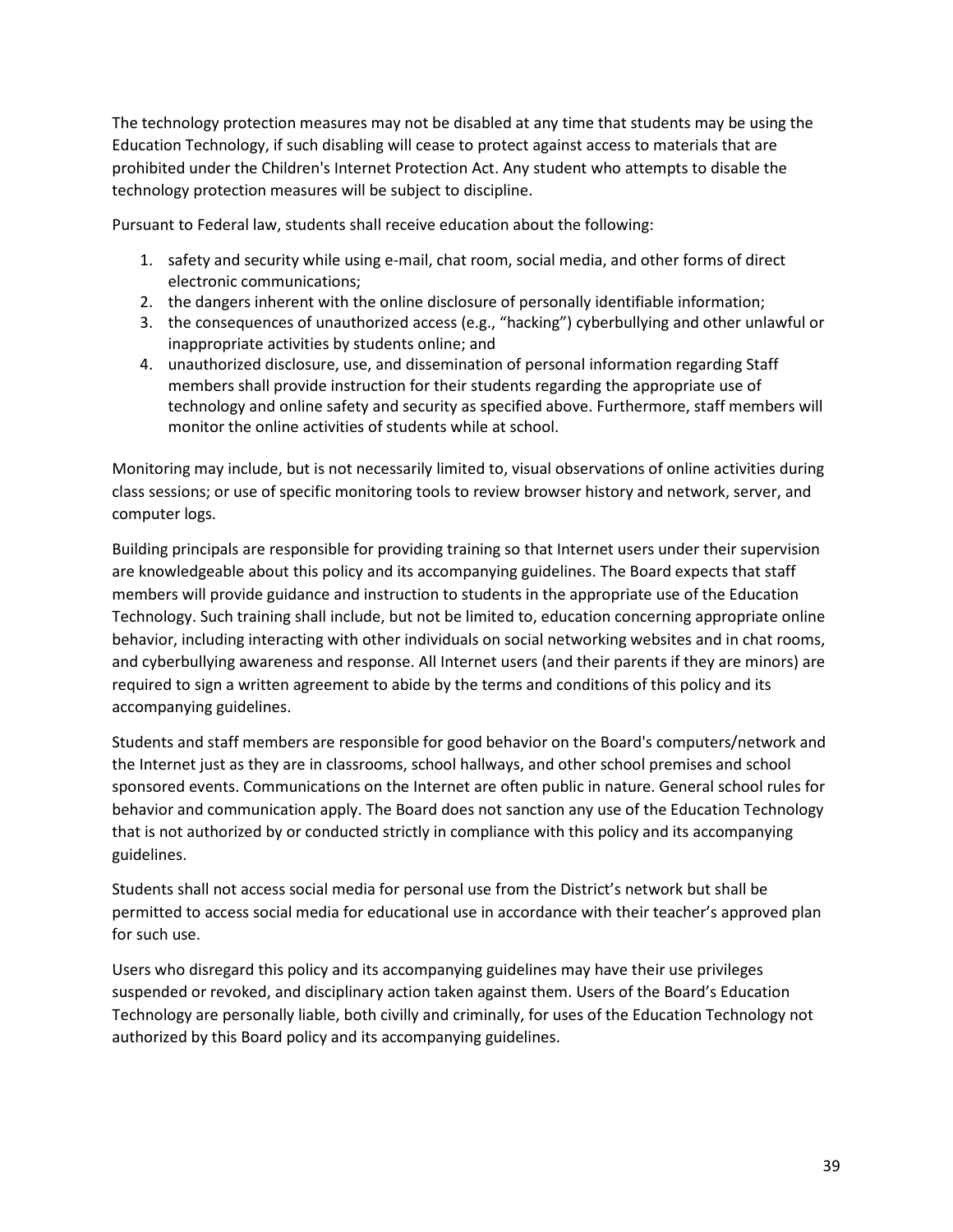The Board designates the Superintendent and building principals as the administrators responsible for initiating, implementing, and enforcing this policy and its accompanying guidelines as they apply to the use of the District's Education Technology and the Internet for instructional purposes.

# STUDENT ASSESSMENTS

Once each year, all students in Michigan take a high-quality state summative assessment. Summative assessments measure what students know and can do at specific grade levels and in specific subject areas. All of Michigan's state assessments measure student progress with Michigan's content standards or other career or college-readiness goals. The Michigan Student Test of Educational Progress (M-STEP) is given online to students in grades 3-8 and measures current student knowledge of Michigan's high academic standards in English language arts (ELA), mathematics, science, and social studies.

Students in grades 8, 9 and 10 take the PSAT to inform schools, students, and parents on what students know in ELA and mathematics and help prepare students for the SAT college entrance exam given to every high school junior as part of the Michigan Merit Examination (MME). The MME consists of an SAT with essay that also measures student knowledge on state ELA and mathematics.

Most students will spend no more than 8-11 hours—less than 1 percent of instructional time—on state and NWEA assessments. All other assessments are determined at the building or classroom level.

Additional group tests are given to students to monitor progress and determine educational mastery levels. These tests will help the staff determine instructional needs.

Classroom tests will be used to assess student progress and assign grades. These are selected or prepared by teachers to assess how well the students have achieved specific objectives.

Any high school student who wishes to test-out of a course in which s/he is not enrolled may do so by taking the final examination for the course and receiving a grade of at least an 83% or by demonstrating mastery of the subject matter as determined by the assessment used in lieu of a final examination. Credit for a course earned by a student through this process may be used to fulfill a course or coursesequence requirement and be counted toward the required number of credits needed for graduation but may not be used to determine the student's GPA.

Students may receive credit toward high school graduation who successfully complete, prior to entering high school, a State mandated curriculum requirement, provided the course meets the same content requirements as the high school course, and the student has demonstrated the same level of proficiency on the material as required of the high school students.

Vocational and interest surveys may be given to identify areas of student interest or talent. These are often given by the guidance staff.

Student will not be required, as part of the school program or District curriculum, to submit or participate in any survey, analysis, or evaluation that reveals information of a personal nature in accordance with Board policy and Federal guidelines.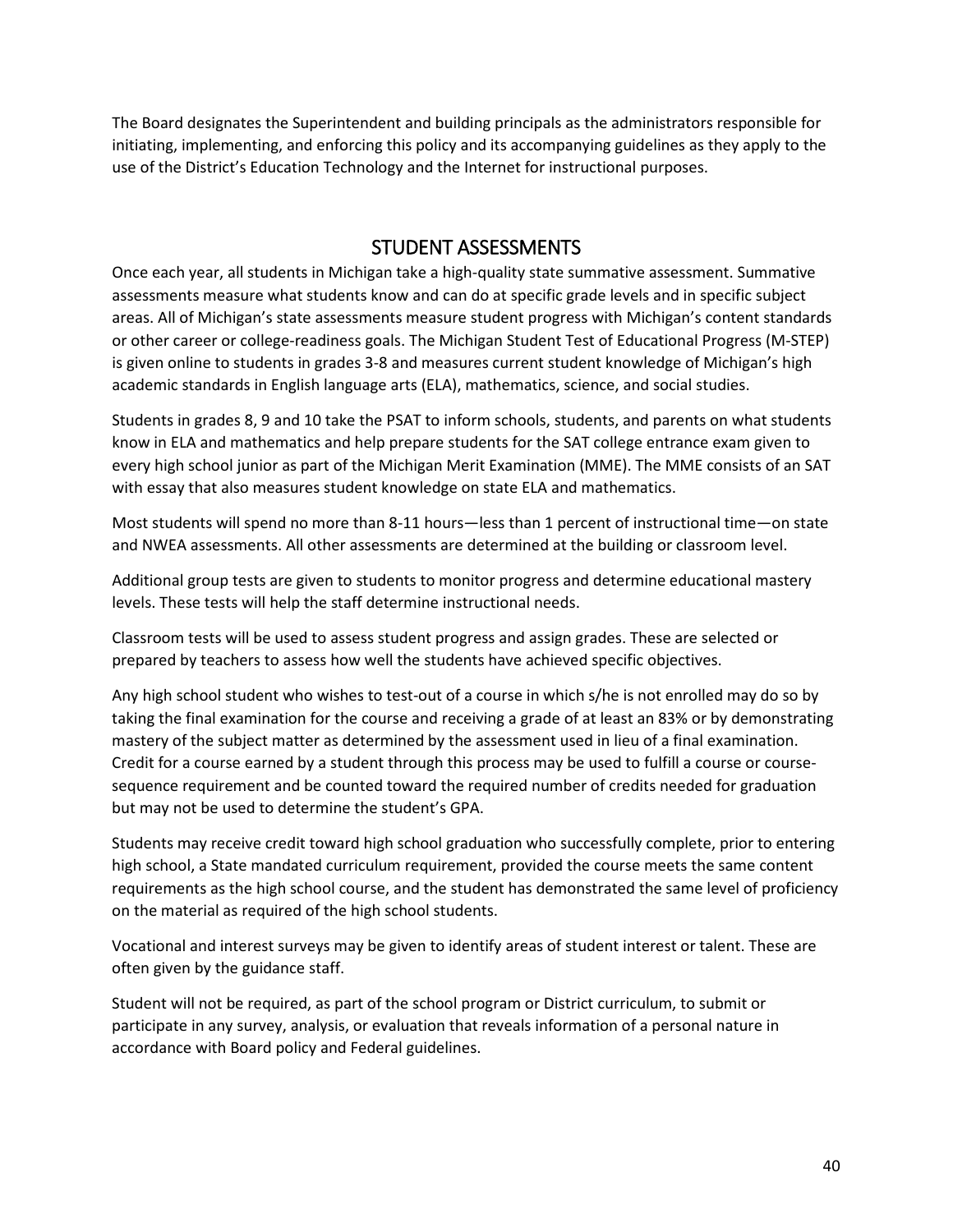Depending on the type of testing and specific information requested, parent (or student) consent may need to be obtained. Bentley Community Schools will not violate the rights of consent and privacy of a student participating in any form of evaluation.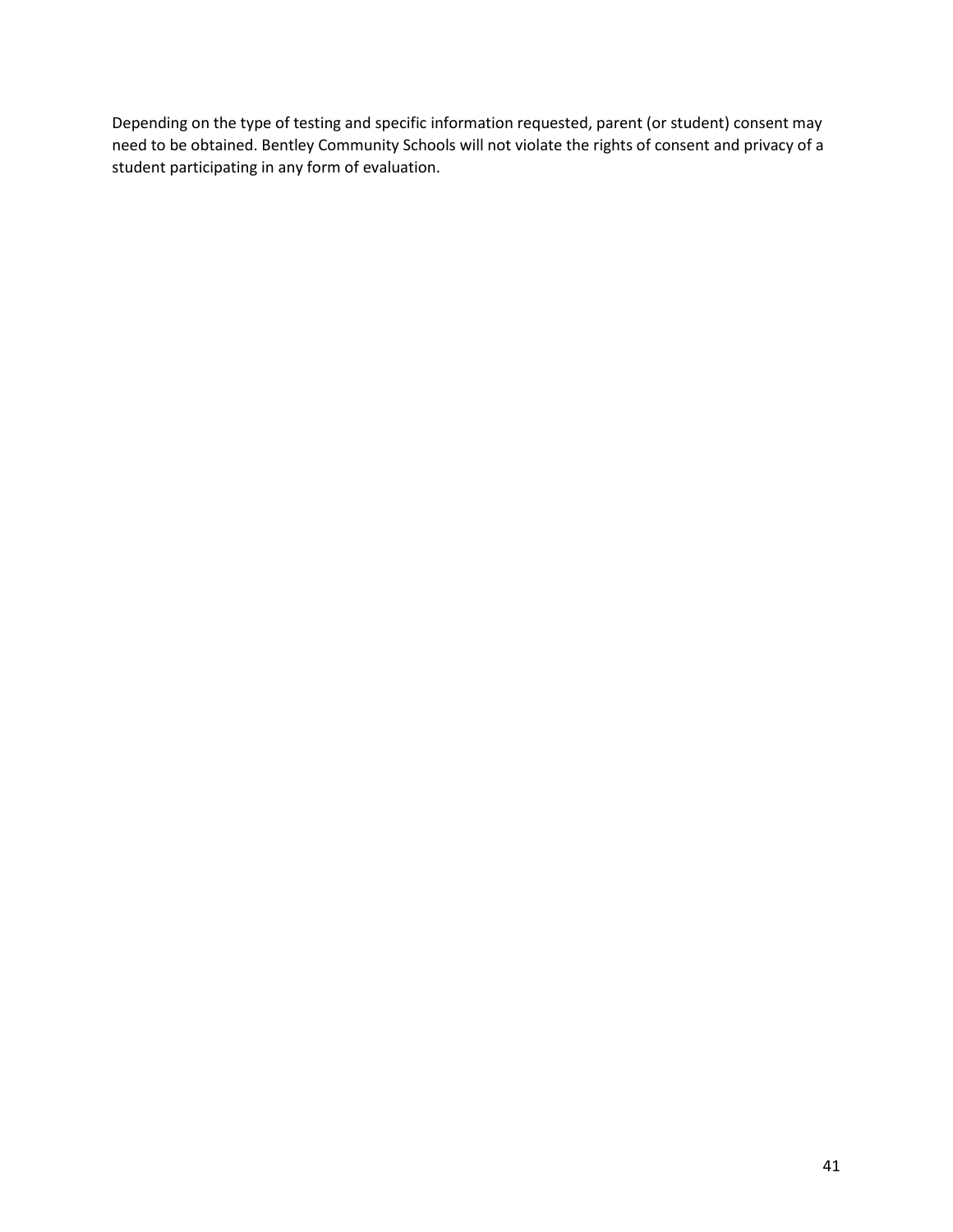# Section III: Student Activities

# SCHOOL SPONSORED CLUBS AND ACTIVITIES

Bentley Community Schools provides students the opportunity to broaden their learning through curricular-related activities. A curricular-related activity may be for credit, required for a course, and/or contain school subject matter.

A student's use of a performance-enhancing substance is a violation that will affect the student's extracurricular participation.

The Board authorizes many student groups that are sponsored by a staff member.

Extra-curricular activities do not reflect the School curriculum but are made available to students to allow them to pursue additional worthwhile activities such as recreational sports, drama, and the like.

All students are permitted to participate in the activities of their choosing, if they meet the eligibility requirements.

# NONSCHOOL SPONSORED CLUBS AND ACTIVITIES

Nonschool-sponsored student groups organized for religious, political, or philosophical reasons may meet during noninstructional hours. The application for permission can be obtained from the principal. The application must verify that the activity is being initiated by students, that attendance is voluntary, that no school staff person is actively involved in the event, that the event will not interfere with school activities and that nonschool persons do not play a regular role in the event. All school rules will still apply regarding behavior and equal opportunity to participate.

Membership in any fraternity, sorority, or any other secret society as proscribed by law is not permitted. All groups must comply with School rules and must provide equal opportunity to participate.

No nondistrict-sponsored organization may use the name of the school or school mascot.

# **ATHLETICS**

Bentley Community Schools provides a variety of athletic activities for students in grades 7-12 in which students may participate providing they meet any eligibility requirements that may apply. A student's use of a performance-enhancing substance is a violation that will affect the student's athletic eligibility and participation. For further information, contact the Athletic Director.

All athletic programs of the District shall comply with the concussion protocols of the Michigan High School Association, the requirements of state law, and the Department of Community Health guidelines regarding concussion awareness training and protection of youth athletes. Refer to the athletic handbook for more information.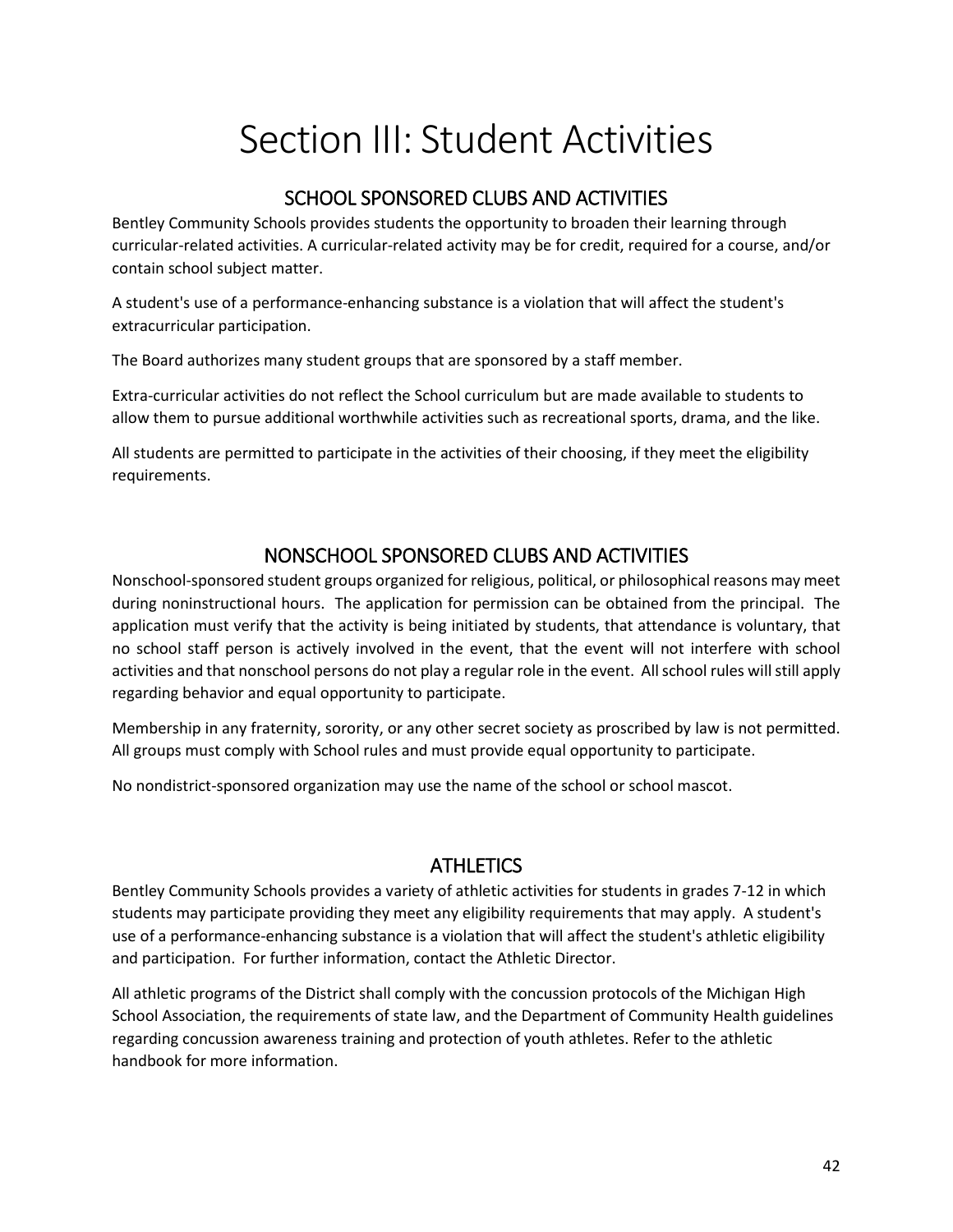# STUDENT EMPLOYMENT

The school does not encourage students to take jobs outside of school that could interfere with their success in school. If a student believes that s/he must maintain a job in addition to going to school, s/he must first contact his/her counselor to discuss any legal requirements and obtain any needed documents.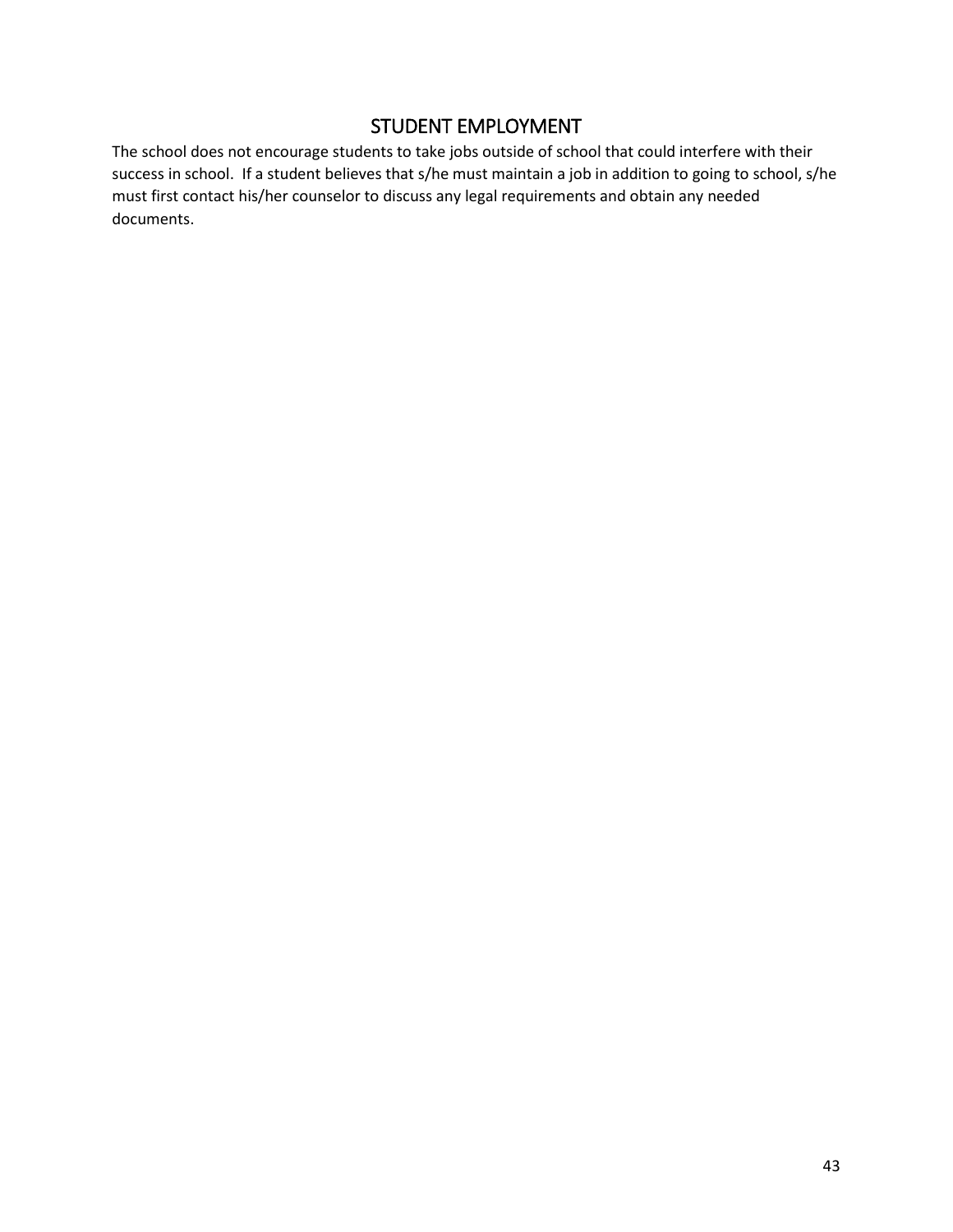# Section IV: Student Conduct

# **ATTENDANCE**

It is imperative that students be in attendance each school day in order not to miss a significant portion of their education. Many important learnings result from active participation in classroom and other school activities, which cannot be replaced by individual study.

Attendance is important in the development of a high-quality work ethic which will be a significant factor in a student's success with future employers. One of the most important work habits that employers look for in hiring and promoting a worker is his/her dependability in coming to work every day and on time. This is a habit the School wants to help students develop as early as possible in their school careers.

## Exempt Absences

Students may be exempted from school for one or more of the following reasons, when it is accompanied by written verification that the student was seen by a professional (doctor, lawyer, etc.). In these cases, the student will be provided an opportunity to make-up missed school work and/or tests: illness, recovery from accident, required court attendance, professional appointments, death in the immediate family, observation or celebration of a bona fide religious holiday, such other good cause as may be acceptable to the Superintendent.

Students with a health condition that causes repeated absence are to provide the school office with an explanation of the condition from a registered physician.

## Suspension from School

Absence from school due to suspension shall be considered an authorized absence, neither excused nor unexcused, and can be considered by the courts in matters pertaining to truancy and educational neglect.

A suspended student will be responsible for making up school work lost due to suspension. It is recommended that a student complete missed assignments during the suspension and turn them in to the teacher upon return to school. Assignments may be obtained from the principal's office beginning with the first day of a suspension. Make-up of missed tests may be scheduled when the student returns to school. The student will be given credit for properly completed assignments and a grade on any made-up tests.

## Tardiness: Elementary

A student who is not in his/her assigned location by 8:25 a.m. shall be considered tardy. Any child arriving between 9:25 and 12:00 will be considered absent for the morning session. Any student arriving late to school is to report to the school office before proceeding to class.

## Tardiness: Secondary

Each student is expected to be in his/her assigned location throughout the school day. If a student is late in arriving to school, s/he is to report to the school office before proceeding to his/her first assigned location. Any student who is late up to two minutes shall be disciplined by the teacher. Students who are more than ten minutes late will be considered absent for that instructional period.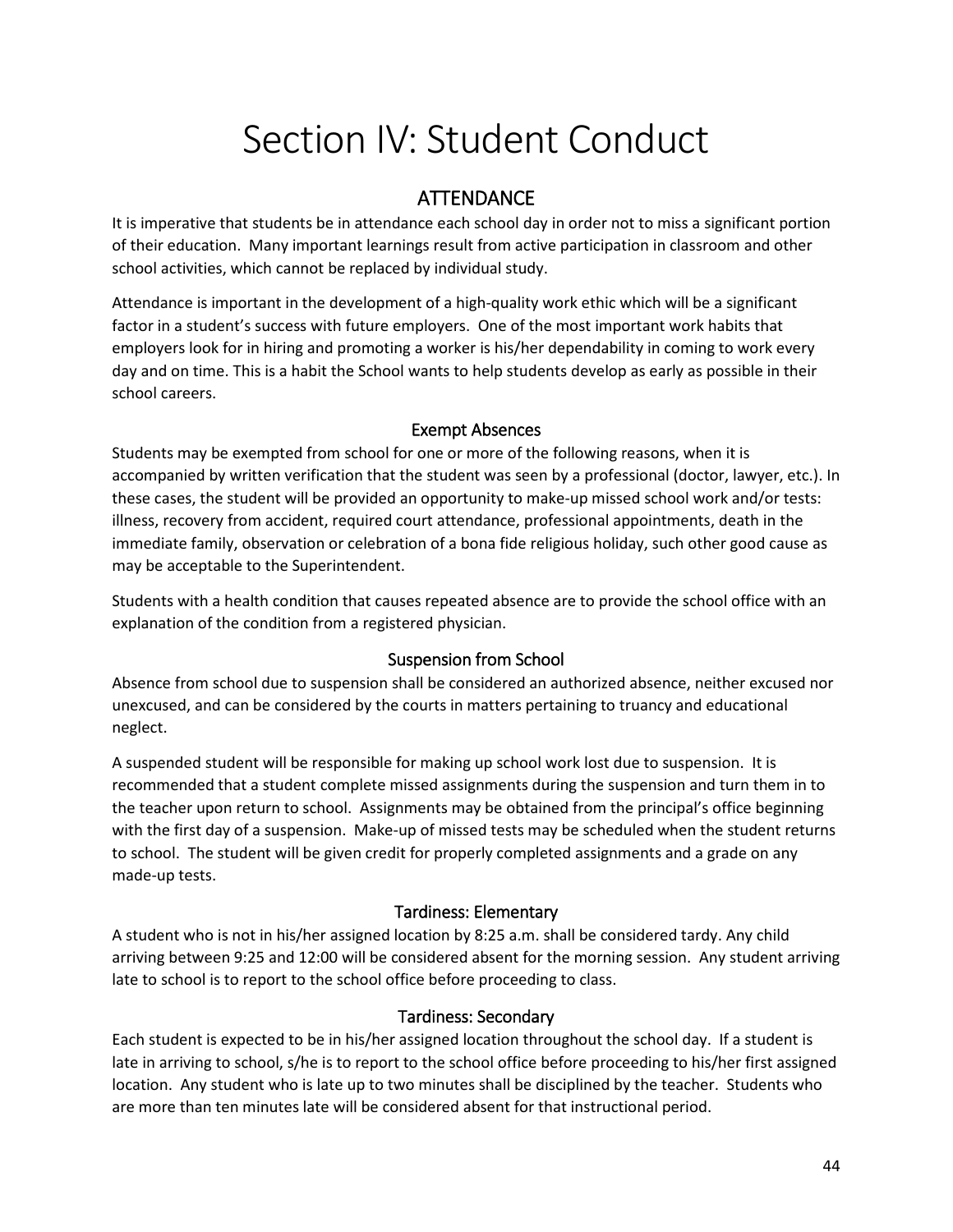Students who are tardy more than six times during a semester shall be appropriately disciplined.

### **Truancy**

Absence from school is not acceptable. After 10 absences, unexcused or verified, the students will be considered truant. At any point in the school year if unexcused and verified absences total 10% or more of days in school, the students will be considered chronically absent. Either of these situations can result in a report to the local authorities. If the child is younger than 12 years of age, then it is considered educational neglect. For children aged 12 and older it is considered truant.

## Vacations During the School Year

Parents are encouraged to schedule vacations during non-school days. When a family vacation must be scheduled during the school year, the parents should discuss the matter with the principal and the student's teacher(s) to make necessary arrangements. It may be possible for the student to receive certain assignments that are to be completed during the trip.

## Verified Absences

Parents must provide an explanation for their child's absence no later than 9:00 a.m. on the day of the absence. They are to call the school office and explain the reason for the absence. If the absence is foreseeable and the principal agrees that said absence is for "good cause", then the parent should arrange school work to be picked up prior to the absence and turned in upon returning from the absence.

It is the responsibility of the student to obtain missed assignments. It is possible that certain kinds of school work such as labs or skill-practice sessions cannot be made up and, as a result, may negatively impact a student's grade.

A student must be in attendance a full day in order to be allowed to participate in events in the evening, or if on Friday, for that weekend unless they obtain approval from administration beforehand.

The skipping of classes or any part of the school day is considered an unexcused absence and disciplinary action will follow.

# STUDENT ATTENDANCE AT SCHOOL EVENTS

The school encourages students to attend as many school events held after school as possible, without interfering with their school work and home activities. Enthusiastic spectators help to build school spirit and encourage those students who are participating in the event.

However, in order to ensure that students attending evening events as nonparticipants are properly safe guarded, it is strongly advised that students be accompanied by a parent or adult chaperone when they attend the event. **All students under the age of 12 must have a chaperone at least 18 years of age**. The school will not be able to supervise unaccompanied students, nor will it be responsible for students who arrive without an adult chaperone.

The school will continue to provide adequate supervision for all students who are participants in a school activity. Students must comply with the Code of Conduct at school events, regardless of the location.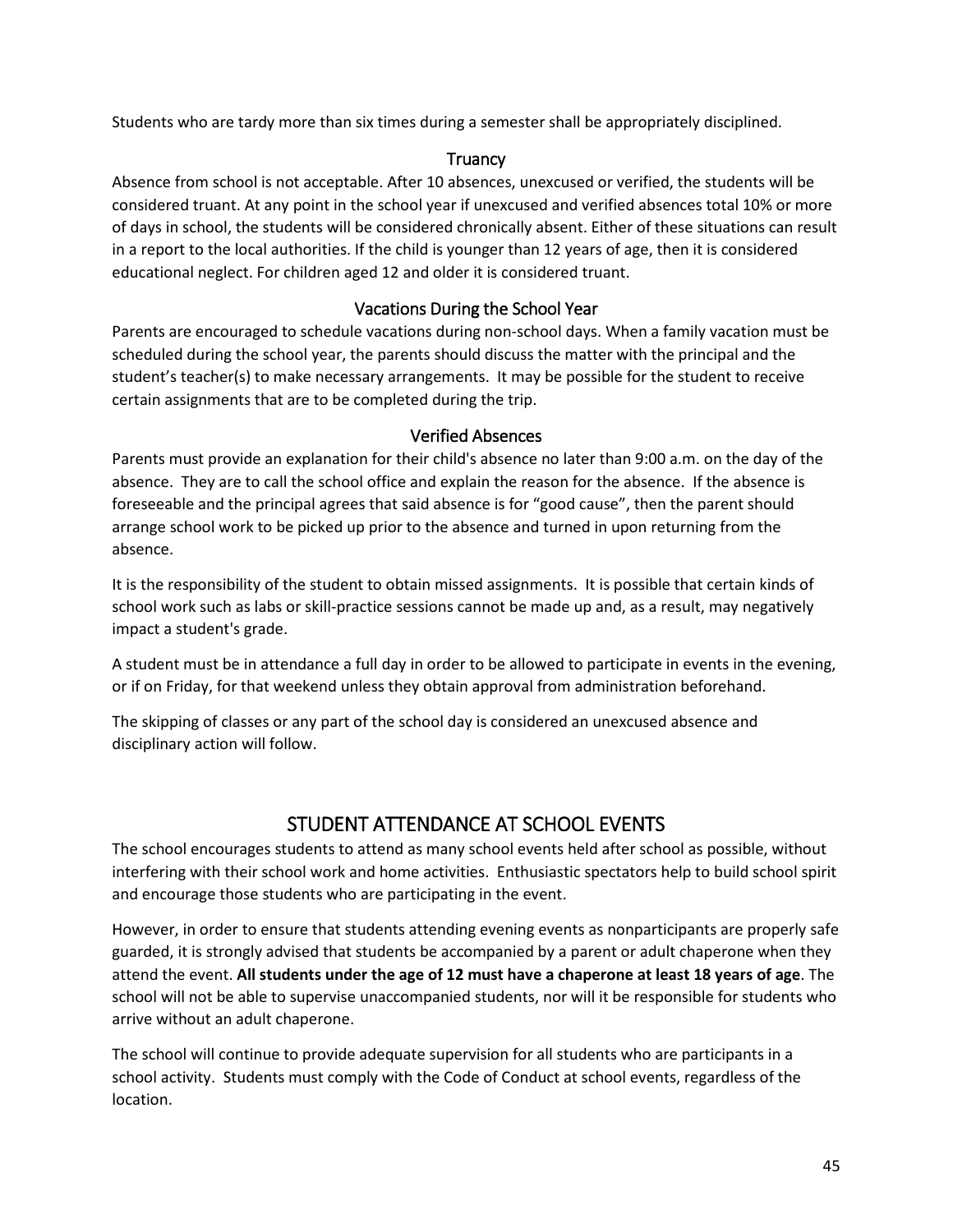# CODE OF CONDUCT

A major component of the educational program at Bentley Community Schools is to prepare students to become responsible workers and citizens by learning how to conduct themselves properly and in accordance with established standards.

## Expected Behaviors

Each student shall be expected to: abide by national, State, and local laws as well as the rules of the school; respect the civil rights of others; act courteously to adults and fellow students; be prompt to school and attentive in class; work cooperatively with others when involved in accomplishing a common goal, regardless of the other's ability, gender, sexual orientation, race, religion, height, weight, disability, or ethnic background; complete assigned tasks on time and as directed; help maintain a school environment that is safe, friendly, and productive; act at all times in a manner that reflects pride in self, family, and in the school.

## Dress and Grooming

While fashion changes, the reason for being in school does not. Students are in school to learn. Any fashion (dress, accessory, or hairstyle) that disrupts the educational process or presents a safety risk will not be permitted. Personal expression is permitted within these general guidelines.

Students should consider the following questions when dressing for school:

- Does my clothing expose too much? (no)
- Does my clothing advertise something that is prohibited to minors? (no)
- Are there obscene, profane, drug-related, gang-related, or inflammatory messages on my clothing? (no)
- Would I interview for a job in this outfit? (yes)
- Am I dressed appropriately for the weather? (yes)
- Do I feel comfortable with my appearance? (yes)

If a student has selected a manner of appearance that is beyond mere freedom of expression and disrupts the educational process or presents risk to themselves or others, they may be removed from the educational setting.

## Barhitte Dress Code

Barhitte's dress code is established to foster a positive and proper learning environment. Appropriate grooming, dignity of appearance and pride all contribute to a successful learning environment. The dress code provides expectations which model good citizenship, teach grooming and hygiene, instill discipline, prevent disruptions, minimize safety hazards, and teach respect for authority. The school encourages students, with supervision of their parents, to maintain high standards of dress, grooming and personal appearance. Parents are encouraged to ensure that their student follows the dress code policy.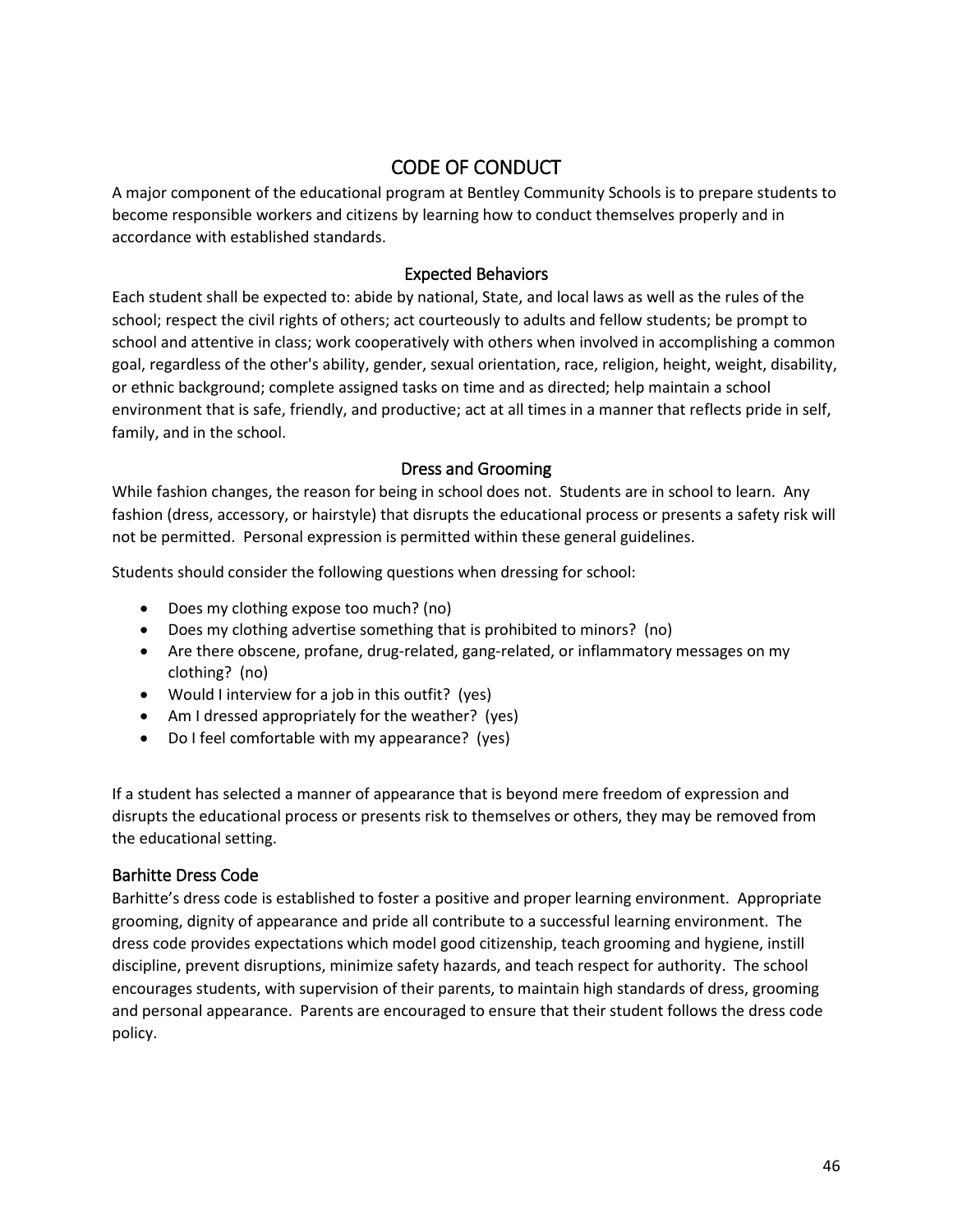#### **General Information**

- No clothing featuring pictures emblems, writings or slogans that are lewd, offensive, risqué, vulgar, obscene, provocative or that convey hate messages or racially, religiously, or ethnically demeaning messages may be worn (including jewelry or accessories)
- No dress or grooming shall disrupt the learning environment or create a health or other hazard to a student's safety or the safety of others.
- No apparel or accessories shall depict tobacco products, alcoholic beverages, drugs or any other dangerous, prohibited or controlled substance.
- No attire that identifies, condones, depicts, or promotes a student as part of an unauthorized group, such as a gang.
- No clothing or accessories that promote violence, weapons, bombs, illegal acts, or anything that could be construed as provocative or offensive or otherwise distract the learning environment.

## Middle School Dress Code

With the support of parents, students and staff we can help students learn how to dress situationally, allowing students to express their own style and present themselves in a manner that allows them to feel comfortable and confident. Every student will personally maintain a reasonable standard of wearing apparel which is appropriate to his/her role as a student.

In keeping with this philosophy and to promote Bulldog Pride, the following guidelines have been established:

- 1. All students must maintain personal hygiene and cleanliness
- 2. Apparel which endorses, or advocates, alcohol, drugs, vulgarities or obscenities are considered inappropriate school attire.
- 3. Short-shorts, short skirts, spaghetti straps or any straps less than two-fingers wide and bare midriff or backless tips are not permitted. The length of skirts and shorts must reach the tip of the index finger when arms are fully extended at sides or mid-thigh.
- 4. Holes in garments in areas that do not follow the guidelines in the above description are not permitted
- 5. "Sagging" of pants is not acceptable
- 6. No pajamas or slippers are allowed
- 7. No hats, hoods, or other head attire or sunglasses are permitted
- 8. Coats are not permitted in the classroom. Each student is provided with a locker; students' coats must be stored there during class time.

Please note that it is not the intention of these guidelines to hinder students' individual sense of style or to embarrass anyone. However, a reasonable level of respect for one's appearance and others is expected. Students who indicate an unwillingness to comply with these guidelines will be subject to discipline.

All judgement and discretion of these rules lies with the middle school staff.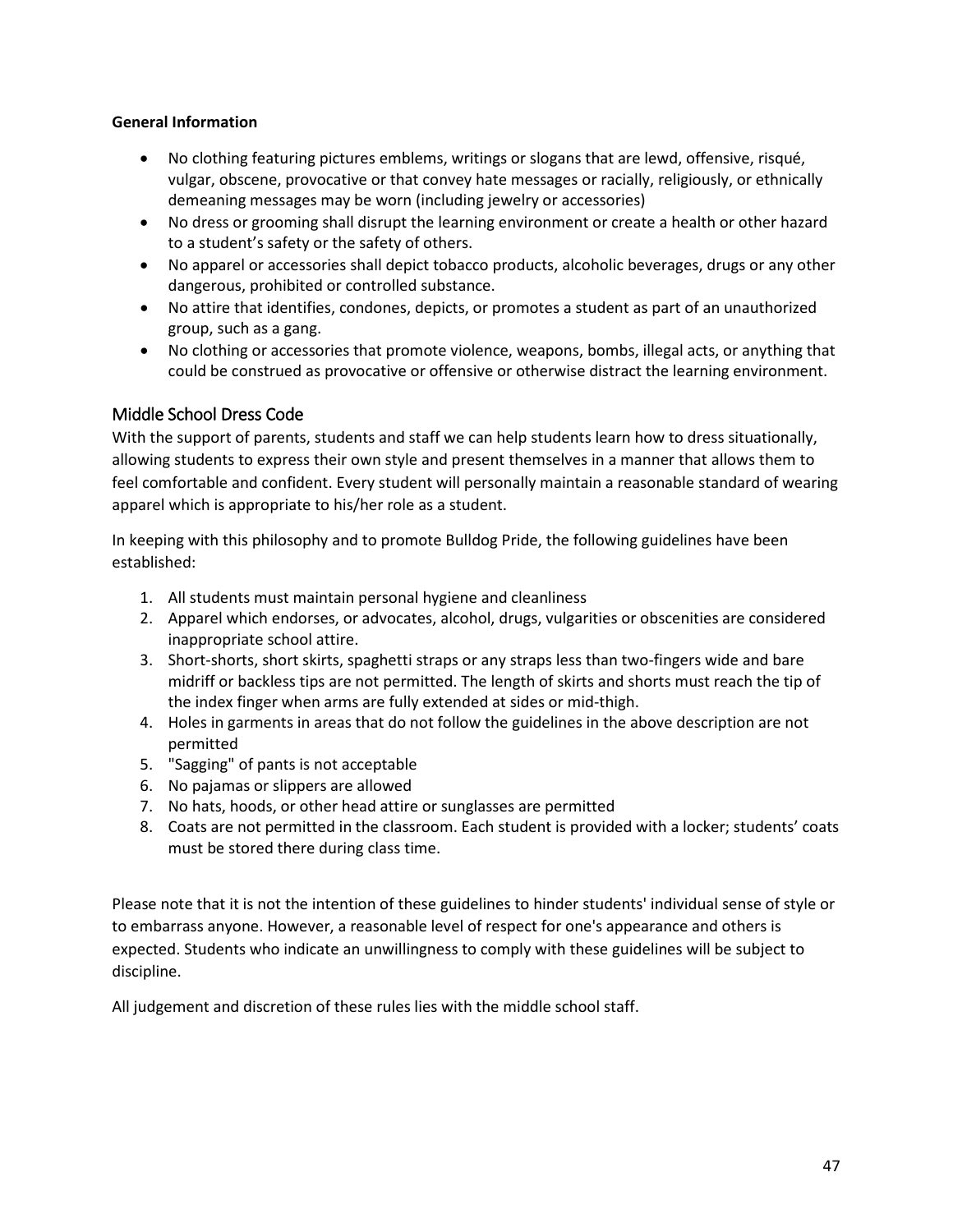## High School Dress Code

With the support of parents, students, and staff we can help students learn how to dress situationally, allowing for students to express their own style and present themselves in a manner that lets them feel comfortable and confident.

Our expectation is students will wear clothes that:

- 1. Provide adequate coverage of bodies and undergarments (fingertip length shorts, no spaghetti straps, no exposed stomachs)
- 2. Fit appropriately
- 3. Do not distract or interfere with the learning environment
- 4. Can be adjusted in response to varying room temperatures and personal comfort (ex: layer a tshirt with a sweatshirt)
- 5. Do not pose any potential safety risk to the student wearing it or others
- 6. Allow for the student to be seen easily (ex: no masks, hoods, bandanas, etc)
- 7. Hats are ok (as long as ears are not covered)
- 8. Let students look and feel good
- 9. Promote bulldog Pride!

Note: Clothing advocating, displaying, or advertising any of the following: violence, discrimination, drugs, alcohol, tobacco, green/grow shops, obscene/sexually explicit language or images (including acronyms), or that creates a disruption to the school day is prohibited.

#### Gangs

Gangs which initiate, advocate or promote activities which threaten the safety or well-being of persons or which are disruptive to the school environment are not tolerated.

Incidents involving initiations, hazing, intimidations or related activities which are likely to cause harm or personal degradation are prohibited.

Students wearing, carrying or displaying gang paraphernalia or exhibiting behaviors or gestures which symbolize gang membership or causing and/or participating in activities which are designed to intimidate another student will be disciplined.

## Care of Property

Students are responsible for the care of their own personal property. The school will not be responsible for personal property. Valuables such as jewelry or irreplaceable items should not be brought to school. The school may confiscate such items and return them to the student's parents.

Damage to or loss of school equipment and facilities wastes taxpayers' money and undermines the school program. Therefore, if a student does damage to or loses school property, the student or his/her parents will be required to pay for the replacement or damage. If the damage or loss was intentional, the student will also be subject to discipline according to the Student Discipline Code.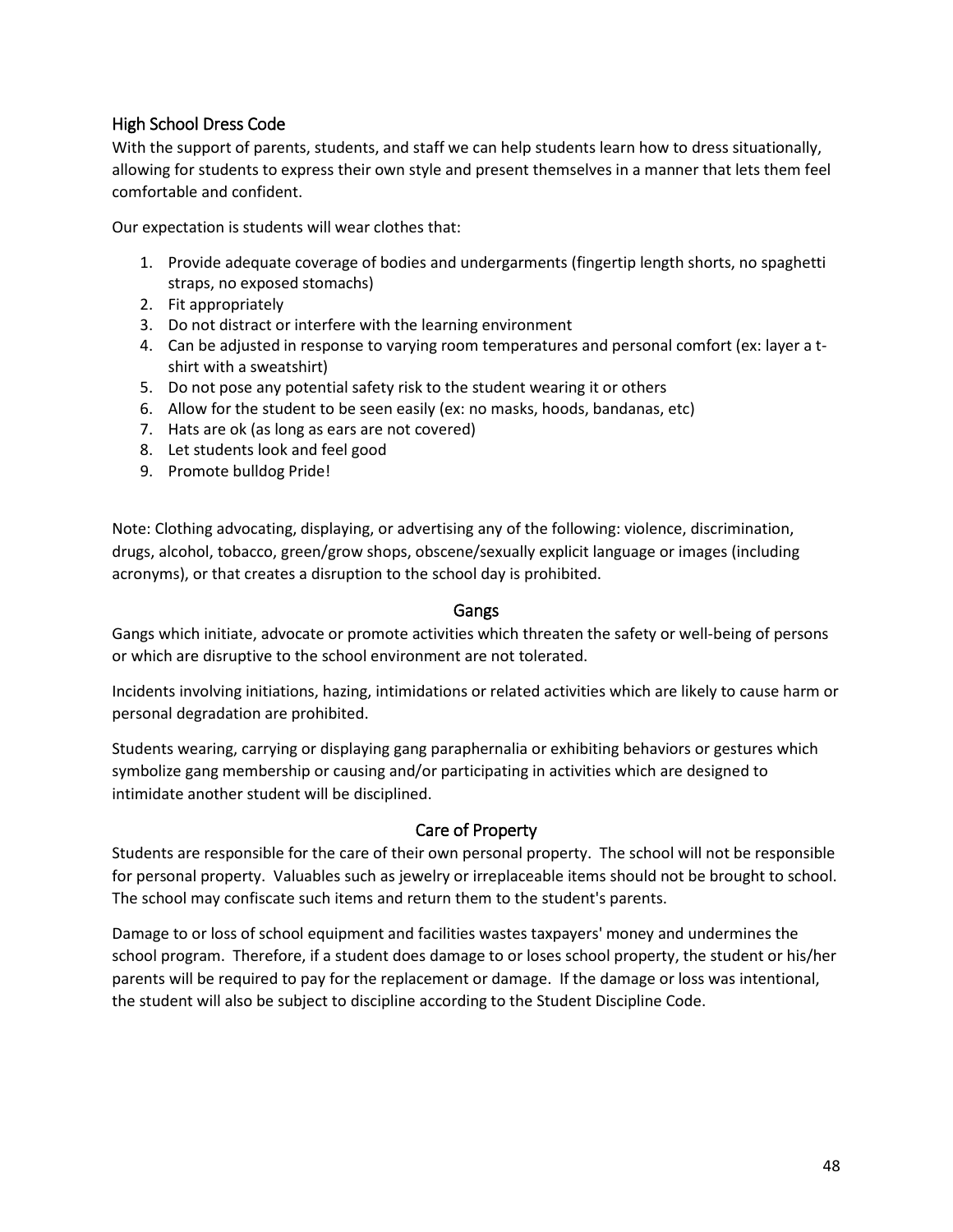# STUDENT DISCIPLINE CODE

The Board of Education has adopted the following Student Discipline Code. The Code includes the types of misconduct that will subject a student to disciplinary action. The Board has also adopted the list of behaviors and the terms contained in the list.

It is the school staff's responsibility to provide a safe and orderly learning environment. History has shown that certain student actions are not compatible with a "safe" and "orderly" environment. Discipline is within the sound discretion of the School's staff and administration. Due process ensures that disciplinary action is imposed only after review of the facts and/or special circumstances of the situation.

## Explanation of Terms Applying to the Student Code of Conduct

Misconduct Categories - Although every effort is made to keep a student in school, under certain conditions it may be in the best interest of a student, or other students of a school, for a student to be denied the privilege of attending school and/or school functions. Each of the behaviors described below may subject the student to disciplinary action including suspension and/or expulsion from school.

## Use of Drugs

A student's use or sale of a performance-enhancing substance is a violation that will affect the student's athletic eligibility and extracurricular participation.

The Department of Community Health periodically distributes to the District the list of banned drugs based on bylaw 31.2.3.1 of the National Collegiate Athletic Association. Use of any drugs or substances appearing on this list will affect the student's athletic and extracurricular participation.

The school has a "Drug Free" zone that extends 1000 feet beyond the school boundaries as well as to any school activity and transportation. This means that any activity, possession, sale, distribution, or use of drugs, alcohol, fake drugs, steroids, inhalants, or look-alike drugs is prohibited. Attempted sale of distribution is also prohibited. If caught, the student could be suspended or expelled, and law enforcement officials may be contacted. Sale also includes the possession or sale of over-the-counter medication to another student.

## Use of Breath Test Instruments

The principal may arrange for a breath test for blood-alcohol to be conducted on a student whenever s/he has individualized reasonable suspicion to believe that a student has consumed an alcoholic beverage with police presence.

The student will be taken to a private administrative or instructional area on school property with at least one (1) other member of the teaching or administrative staff present as a witness to the test.

The purpose of the test is to determine whether the student has consumed an alcoholic beverage. The amount of consumption is not relevant, except where the student may need medical attention.

If the result indicates a violation of school rules as described in this handbook, the student will be disciplined in accordance with disciplinary procedures described in this handbook. If a student refuses to take the test, s/he will be advised that such denial will be considered an admission of alcohol use with the consequent discipline invoked. The student will then be given a second opportunity to take the test.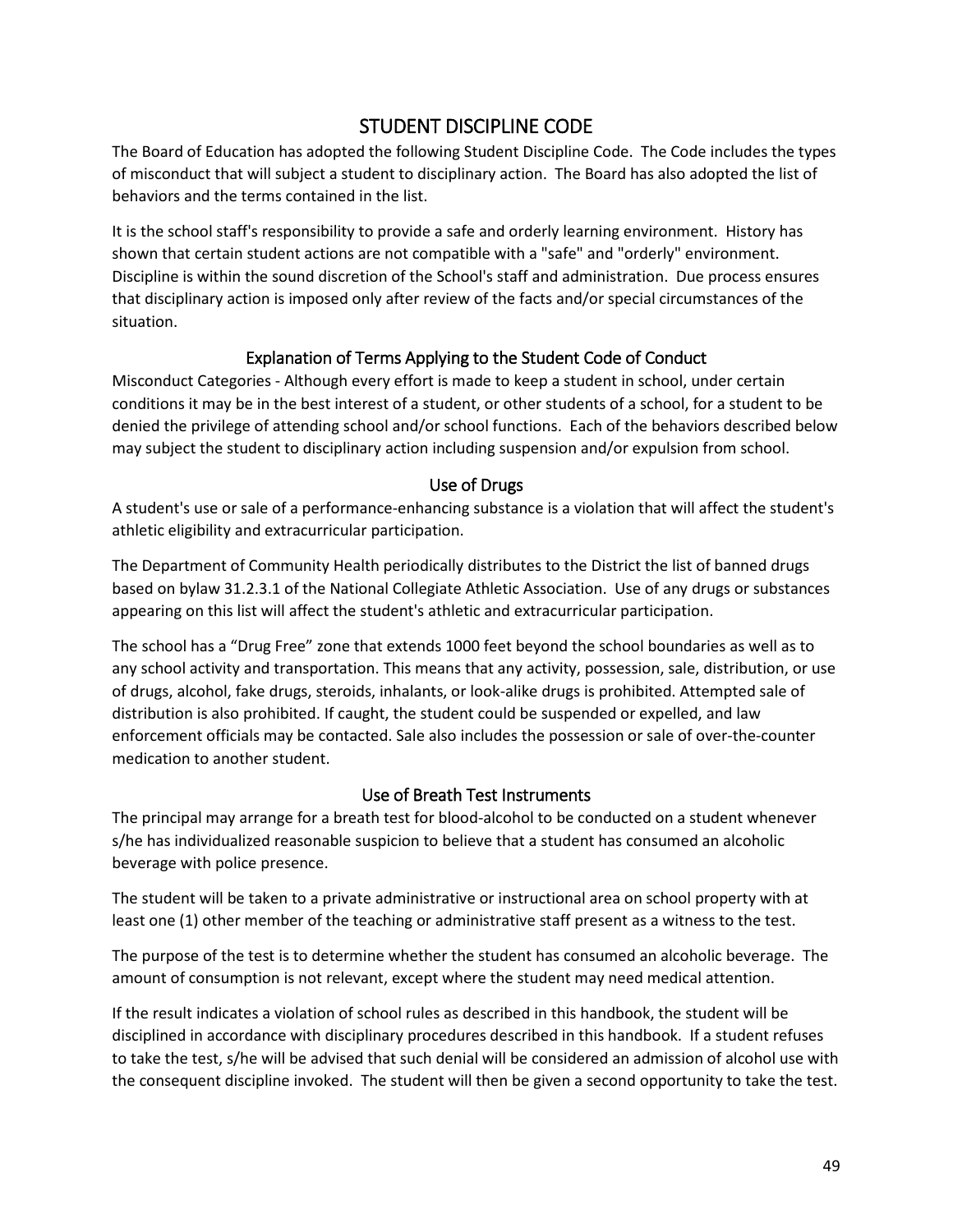## Use of Tobacco

Smoking and other tobacco uses are a danger to a student's health and to the health of others. The school prohibits the sale, distribution, use, or possession of any form of tobacco or electronic cigarettes or similar devices during school time or at any school activity. This prohibition also applies when going to and from school and at school bus stops. Violations of this rule could result in suspension or expulsion. "Use of tobacco" shall mean all uses of tobacco, including cigars, cigarettes, e-cigarettes, or pipe tobacco, chewing tobacco, snuff, or any other matter or substance that contains tobacco, in addition to papers used to roll cigarettes. The display of unlighted cigars, cigarettes, pipes, other "smoking" paraphernalia or tobacco products on one's person is also prohibited by this policy.

## Student Disorder/Demonstration

Students will not be denied their rights to freedom of expression, but the expression may not infringe on the rights of others. Disruption of any school activity will not be allowed. If a student (or students) feels there is need to organize some form of demonstration, s/he is encouraged to contact the Principal to discuss the proper way to plan such an activity. Students who disrupt the school may be subject to suspension or expulsion.

## Possession of a Weapon

A weapon includes, but is not limited to, firearms, guns of any type whatsoever including air and gaspowered guns (whether loaded or unloaded), knives, razors, clubs, electric weapons, metallic knuckles, martial arts weapons and explosives. It may also include any toy that is presented as a real weapon or reacted to as a real weapon. Criminal charges may be filed for this violation. Possession of a weapon may subject a student to expulsion and possible permanent exclusion. It makes no difference whether the weapon belongs to someone else, unless the student can provide convincing evidence that the weapon was placed in the student's possession without his/her knowledge. If it can be confirmed that a weapon was brought on District property by a student other than the one who possessed the weapon, that student shall also be subject to the same disciplinary action.

State law may require that a student be permanently expelled from school*,* subject to a petition for possible reinstatement if s/he brings onto or has in his/her possession on school property or at a schoolrelated activity any of the following:

- 1. any explosive, incendiary, or poison gas including bombs, grenades, rockets, missiles, mines, or device that can be converted into such a destructive item
- 2. any cutting instrument consisting of a sharp blade over three (3) inches long fastened to a handle
- 3. any similar object that is intended to invoke bodily harm or fear of bodily harm (e.g. air gun, blowgun, toy gun, etc.)

## Use of an Object as a Weapon

Any object that is used to threaten, harm, or harass another may be considered a weapon. This includes but is not limited to padlocks, pens, pencils, laser pointers, jewelry and so on. Intentional injury to another can be a felony and/or a cause for civil action. This violation may subject a student to expulsion.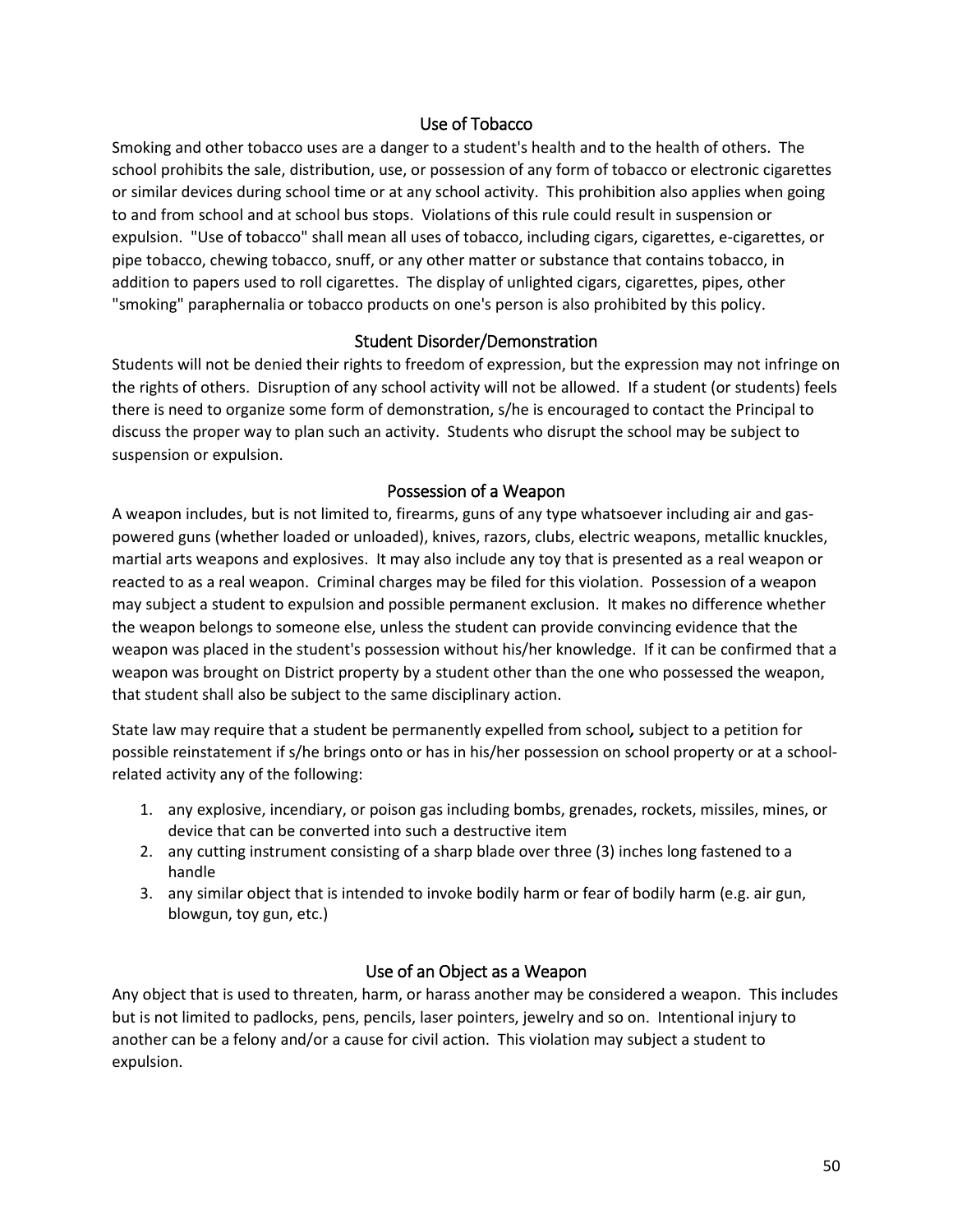## Knowledge of Dangerous Weapons or Threats of Violence

Because the Board believes that students, staff members, and visitors are entitled to function in a safe school environment, students are required to report knowledge of dangerous weapons or threats of violence to the principal. Failure to report such knowledge may subject the student to discipline.

## Purposely Setting a Fire

Anything, such as fire, that endangers school property and its occupants will not be tolerated. Arson is a felony and will subject the student to expulsion.

## Physically Assaulting a Staff Member/Person Associated with the District

Physical assault at school against a District employee, volunteer, or contractor which may or may not cause injury may result in charges being filed and subject the student to expulsion. Physical assault is defined as "intentionally causing or attempting to cause physical harm to another through force or violence.

## Verbally Threatening a Staff Member/Person Associated with the District

Verbal assault at school against a District employee, volunteer, or contractor or making bomb threats or similar threats directed at a school building, property, or a school-related activity will be considered verbal assault. Verbal threats or assault may result in suspension and expulsion Verbal assault is a communicated intent to inflict physical or other harm on another person, with a present intent and ability to act on the threat.

#### Extortion

Extortion is the use of threat, intimidation, force, or deception to take, or receive something from someone else. Extortion is against the law. Violations of this rule will result in disciplinary action up to and including suspension or expulsion.

## **Gambling**

Gambling includes casual betting, betting pools, organized-sports betting, and any other form of wagering. Students who bet on an activity in which they are involved may also be banned from that activity. Violations of this rule could result in suspension or expulsion.

## Falsification of School Work, Identification, Forgery

Forgery of hall/bus passes and excuses as well as false I.D.'s are forms of lying and are not acceptable.

Plagiarism and cheating are also forms of falsification and subject the student to academic penalties as well as disciplinary action. Violations of this rule could result in suspension or expulsion.

## False Alarms, False Reports, and Bomb Threats

A false emergency alarm*,* report or bomb threat endangers the safety forces that are responding, the citizens of the community, and persons in the building. What may seem like a prank is a dangerous stunt. Violations of this rule could result in suspension or expulsion.

## Explosives

Explosives, fireworks, and chemical-reaction objects such as smoke bombs, pipe bombs, bottle bombs, small firecrackers, and poppers are forbidden and dangerous. Violations of this rule could result in suspension or expulsion.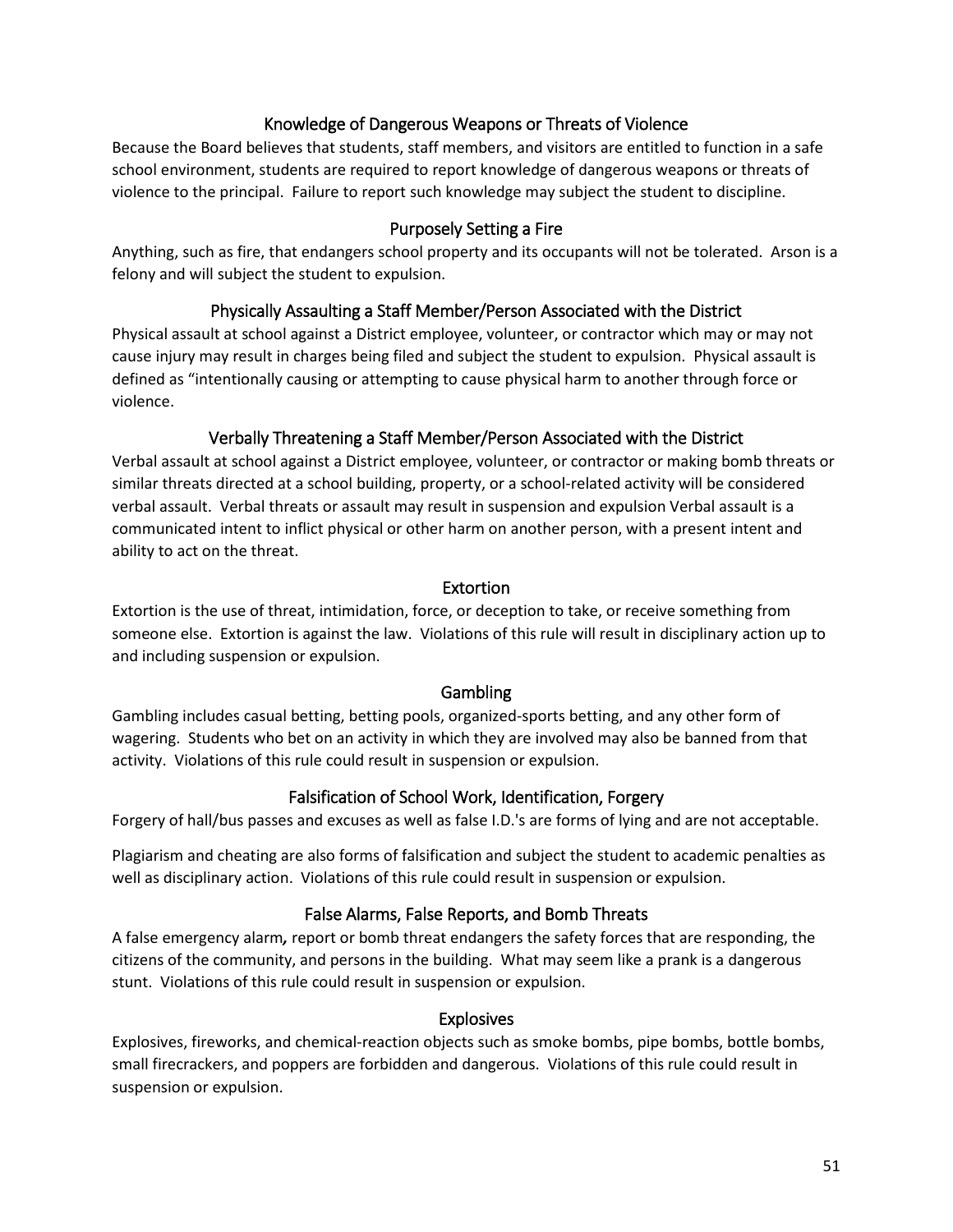## **Trespassing**

Although schools are public facilities, the law does allow the school to restrict access on school property. If a student has been removed, suspended, or expelled, the student is not allowed on school property without authorization of the Principal. In addition, students may not trespass onto school property at unauthorized times or into areas of the school determined to be inappropriate. Violations of this rule could result in suspension or expulsion.

### Theft

When a student is caught stealing school or someone's property, s/he will be disciplined and may be reported to law enforcement officials. Students are encouraged not to bring anything of value to school that is not needed for learning without prior authorization from the building administrator. The school is not responsible for personal property. Theft may result in suspension or expulsion.

#### Disobedience

School staff is acting "in loco parentis," which means they are allowed, by law, to direct a student as would a parent. This applies to all staff, not just teachers assigned to a student. If given a reasonable direction by a staff member, the student is expected to comply. Chronic disobedience can result in expulsion.

#### Possession of Wireless Communication Devices

The school prohibits the use of any video device from any restroom, locker room, or other location where students and staff "have a reasonable expectation of privacy." A student improperly using any device to take or transmit images will face disciplinary action up to and including a suspension, loss of privileges, and may be recommended for expulsion.

Sexting is prohibited at any time on school property or at school functions. Sexting is the electronic transmission of sexual messages or pictures, usually through cell phone text messaging. Such conduct not only is potentially dangerous for the involved students but can lead to unwanted exposure of the messages and images to others and could results in criminal violations related to the transmission or possession of child pornography. Such conduct will be subject to discipline and possible confiscation of the device.

Taking or transmitting images or messages during testing is also prohibited. If a student is caught transmitting images or messages during testing s/he may fail the exam and receive an alternate assignment and/or be suspended. Loss of privileges is an accompanying penalty, and expulsion is a possibility, even on the first offense.

#### Damaging Property

Vandalism and disregard for school property will not be tolerated. Violations could result in suspension or expulsion.

#### Persistent Absence or Tardiness

Attendance laws require students to be in school all day or have a legitimate excuse. It is also important to establish consistent attendance habits in order to succeed in school and in the world-of-work.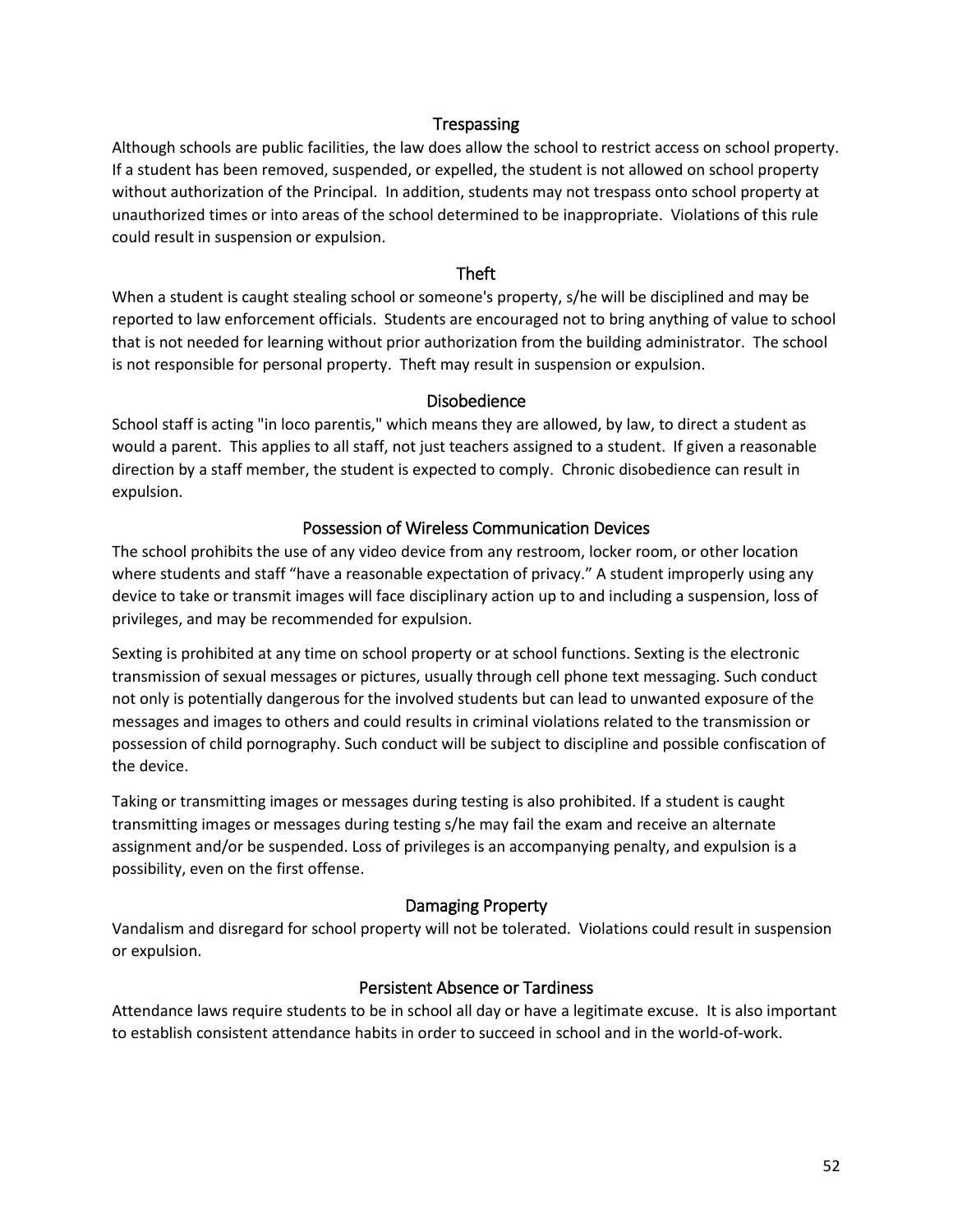## Unauthorized Use of School or Private Property

Students are expected to obtain permission to use any school property or any private property located on school premises. Any unauthorized use shall be subject to disciplinary action. This includes use of the internet and communication networks in a manner not sanctioned by policy and administrative guideline. Violations of this rule could result in suspension or expulsion.

## Refusing to Accept Discipline

The school may use informal discipline to prevent the student from being removed from school. When a student refuses to accept the usual discipline for an infraction, the refusal can result in a sterner action such as suspension or expulsion.

## Aiding or Abetting Violation of School Rules

If a student assists another student in violating any school rule, they will be disciplined and may be subject to suspension or expulsion. Students are expected to resist peer pressure and exercise sound decision-making regarding their behavior.

## Displays of Affection

Students demonstrating affection between each other is personal and not meant for public display. This includes touching, petting, or any other contact that may be considered sexual in nature. Such behavior may result in suspension from school or possibly expulsion.

## Violation of Individual School or Classroom Rules

Each learning environment has different rules for students. Individual rules are for the safe and orderly operation of that environment. Students will be oriented to specific rules, all of which will be consistent with the policy of the school. Persistent violations of rules could result in suspension or expulsion.

## Disruption of the Educational Process

Any actions or manner of dress that interferes with school activities or disrupts the educational process is unacceptable. Such disruptions also include delay or prevention of lessons, assemblies, field trips, athletic, and performing arts events.

## Harassment

Harassment of students is prohibited and will not be tolerated. This includes inappropriate conduct by other students as well as any other person in the school environment, including employees, Board members, parents, guests, contractors, vendors and volunteers. It is the policy of the District to provide a safe and nurturing educational environment for all its students. This policy applies to all activities on school property and to all school sponsored activities whether on or off school property.

Harassment is defined as inappropriate conduct that is repeated enough, or serious enough, to negatively impact a student's educational, physical or emotional wellbeing. This would include harassment based on any of the legally protected characteristics, such as sex, race, color, national origin, religion, height, weight, marital status, gender, sexual orientation, or disability. This policy, however, is not limited to these legal categories and includes any harassment that would negatively impact students.

Harassment through any means, including electronically transmitted methods (e.g., internet, telephone or cell phone, personal digital assistant (PDA), computer or wireless hand-held device), may be subject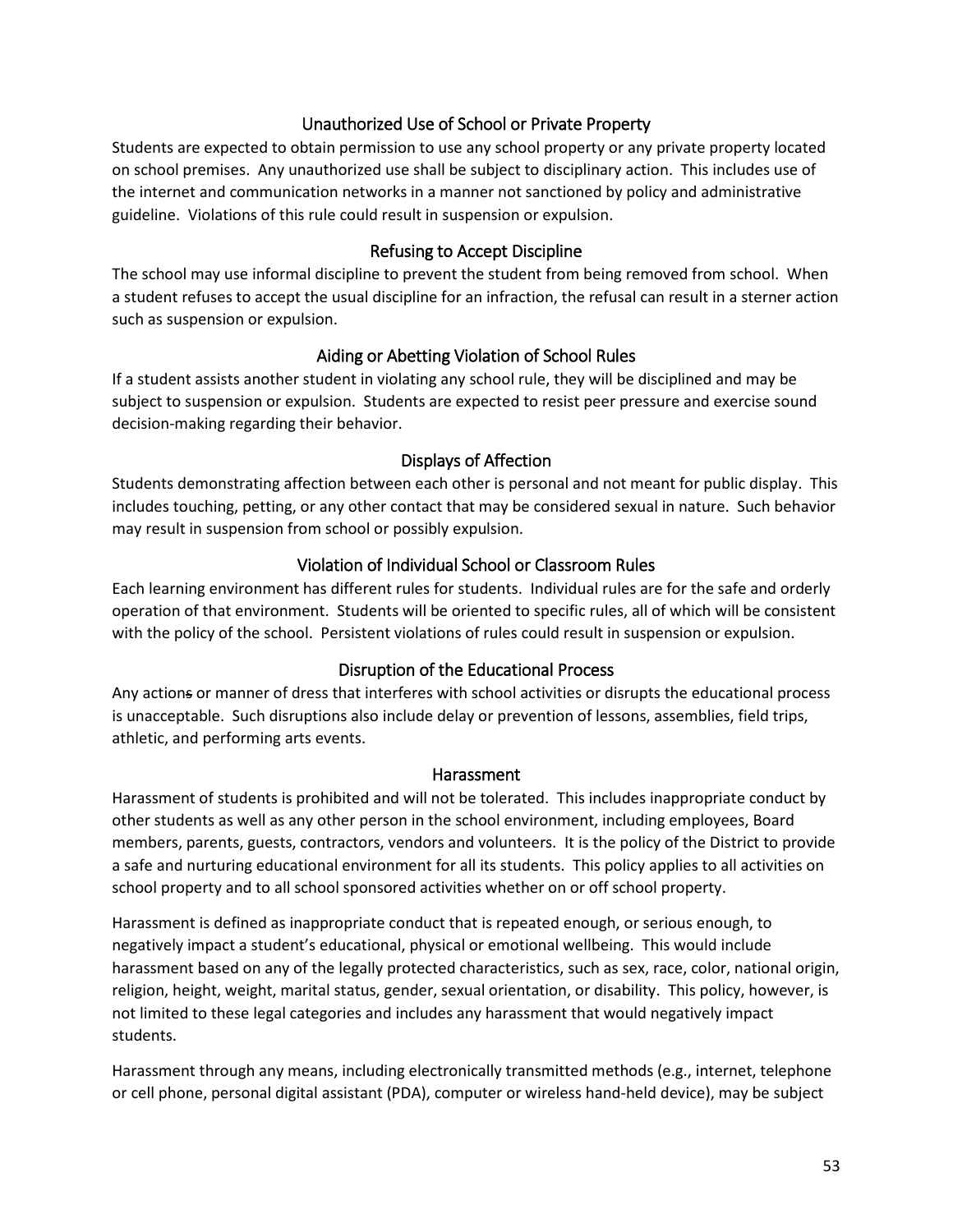to District disciplinary procedures. Such behavior is considered harassment whether it takes place on or off school property, at any school-sponsored function, or in a school vehicle if it is considered to have a negative impact on the school environment.

Any student that believes s/he has been/or is the victim of harassment should immediately report the situation to the teacher, the principal or assistant principal. Complaints will be investigated in accordance with AG 5517.

Every student should, and every staff member must report any situation that they believe to be improper harassment of a student. Reports may be made to those identified above.

If the investigation finds harassment occurred, it will result in prompt and appropriate remedial action. This may include up to expulsion for students, up to discharge for employee, exclusion for parents, guests, volunteers and contractors, and removal from any officer position and/or a request to resign for Board members.

Retaliation against any person for complaining about harassment, or participating in a harassment investigation, is prohibited. Suspected retaliation should be reported in the same manner as harassment. Intentionally false harassment reports, made to get someone in trouble, are also prohibited. Retaliation and intentionally false reports may result in disciplinary action as indicated above.

The following definitions are provided for guidance only. If a student or other individual believes there has been harassment, regardless of whether it fits a definition, s/he should report it and allow the administration to determine the appropriate course of action.

- 1. Submission to such unwelcomed conduct or communication is made either an explicit or implicit condition of utilizing or benefiting from the services, activities, or programs of the School District;
- 2. Submission to, or rejection of, the unwelcomed conduct or communication is used as the basis for a decision to exclude, expel or limit the harassed student in the terms, conditions or privileges of the School District;
- 3. The unwelcomed conduct or communication interferes with the student's education, creates an intimidating, hostile or offensive environment, or otherwise adversely affects the student's educational opportunities. This may include racial slurs, mocking behavior, or other demeaning comments.

**Sexual Harassment,** may include, but is not limited to:

- 1. verbal harassment or abuse;
- 2. pressure for sexual activity;
- 3. repeated remarks with sexual or demeaning implications;
- 4. unwelcome touching;
- 5. sexual jokes, posters, cartoons, etc.;
- 6. suggesting or demanding sexual involvement, accompanied by implied or explicit threats concerning one's grades, or safety;
- 7. a pattern of conduct, which can be subtle in nature, that has sexual overtones and is intended to create or has the effect of creating discomfort and/or humiliation to another;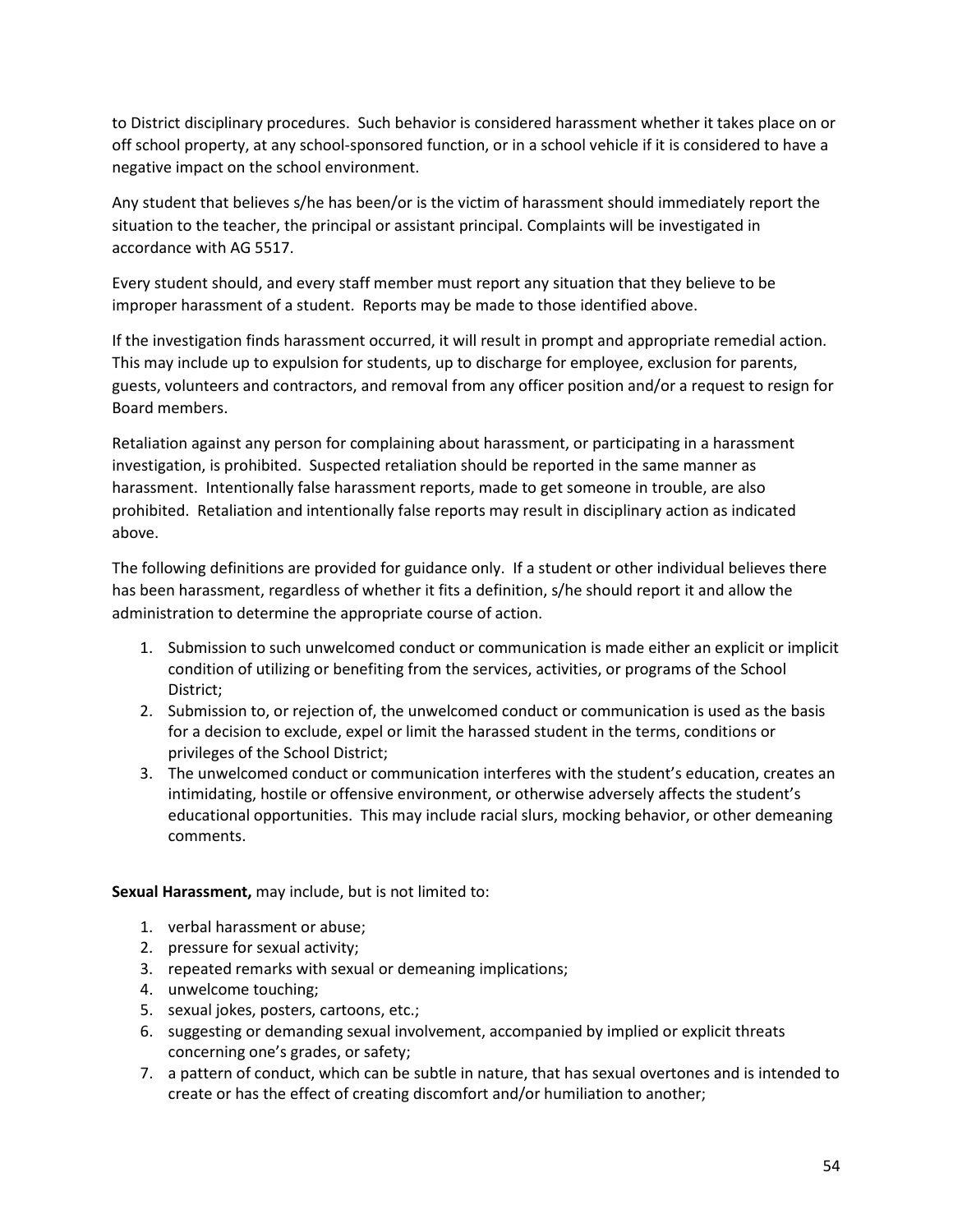8. remarks speculating about a person's sexual activities or sexual history, or remarks about one's own sexual activities or sexual history.

Not all behavior with sexual connotations constitutes unlawful sexual harassment. Sex-based or genderbased conduct must be sufficiently severe, pervasive, and persistent such that it adversely affects, limits, or denies an individual's employment or education, or such that it creates a hostile or abusive employment or educational environment, or such that it is intended to, or has the effect of, denying or limiting a student's ability to participate in or benefit from the educational program or activities. Refer to Board Policy [5517](http://www.neola.com/bentley-mi/search/ag/ag5517.htm) for more information.

## Hazing

The Board of Education believes that hazing activities of any type are inconsistent with the educational process and prohibits all such activities at any time in school facilities, on school property, and at any District-sponsored event.

Hazing shall be defined for purposes of this policy as performing any act or coercing another, including the victim, to perform any act of initiation into any class, group, or organization that causes or creates a risk of causing mental, emotional, or physical harm. Permission, consent, or assumption of risk by an individual subjected to hazing shall not lessen the prohibitions contained in this policy.

Hazing – any type of initiation procedure for any school related activity, which involves conduct such as but not limited to: illegal activity, such as drinking or drugs; physical punishment or infliction of pain; intentional humiliation or embarrassment; dangerous activity; activity likely to cause mental or psychological stress; forced detention or kidnapping; undressing or otherwise exposing initiates.

## Bullying and Other Aggressive Behavior

It is the policy of the Board of Education to maintain an education and work environment that is free from all forms of unlawful harassment, including sexual harassment. This commitment applies to all School District operations, programs, and activities. All students, administrators, teachers, staff, and all other school personnel share responsibility for avoiding, discouraging, and reporting any form of unlawful harassment. This policy applies to unlawful conduct occurring on school property, or at another location if such conduct occurs during an activity sponsored by the Board.

The Board will vigorously enforce its prohibition against discriminatory harassment based on race, color, national origin, sex (including sexual orientation and transgender identity), disability, age (except as authorized by law), religion, height, weight, martial or family status, military status ancestry, or genetic information (collectively, "Protected Classes") that are protected by Federal civil rights laws (hereinafter referred to as unlawful harassment), and encourages those within the School District community as well as third parties, who feel aggrieved to seek assistance to rectify such problems. The Board will investigate all allegations of unlawful harassment and in those cases where unlawful harassment is substantiated, the Board will take immediate steps to end the harassment, prevent its recurrence, and remedy its effects. Individuals who are found to have engaged in unlawful harassment will be subject to appropriate disciplinary action.

For purposes of this policy, "School District community" means students, administrators, and professional and support staff, as well as Board members, agents, volunteers, contractors, or other persons subject to the control and supervision of the Board.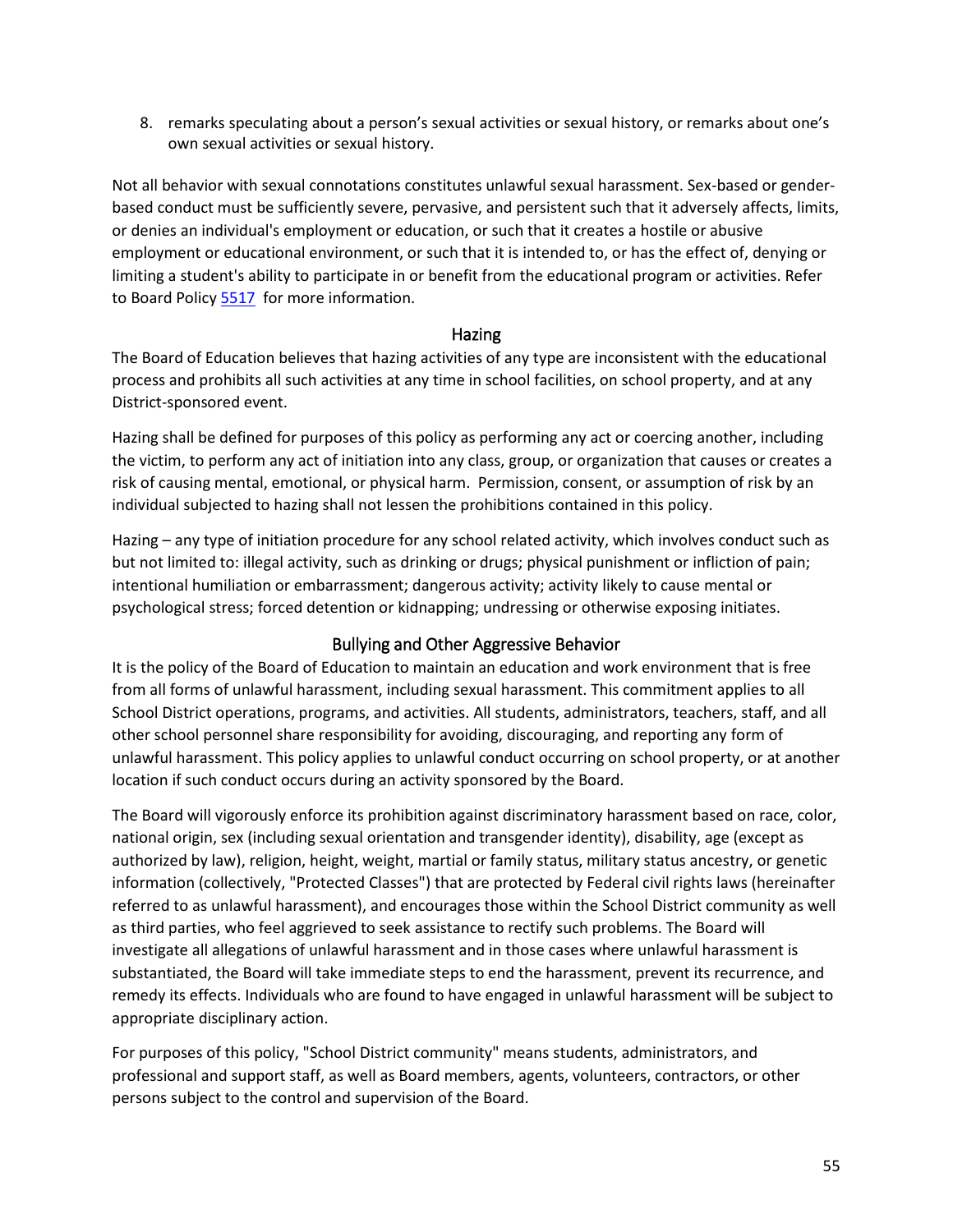For purposes of this policy, "third parties" include, but are not limited to, guests and/or visitors on School District property (e.g., visiting speakers, participants on opposing athletic teams, parents), vendors doing business with, or seeking to do business with, the Board, and other individuals who come in contact with members of the School District community at school-related events/activities (whether on or off School District property).

## Notification

Notice of this policy will be annually circulated to and posted in conspicuous locations in all school buildings and departments within the District and discussed with students, as well as incorporated into the teacher, student, and parent/guardian handbooks. State and Federal rights posters on discrimination and harassment shall also be posted at each building. All new hires will be required to review and sign off on this policy and the related complaint procedure.

Parents or legal guardians of the alleged victim(s), as well as of the alleged aggressor(s), shall be promptly notified of any complaint or investigation as well as the results of the investigation to the extent consistent with student confidentiality requirements. A record of the time and form of notice or attempts at notice shall be kept in the investigation file.

To the extent appropriate and/or legally permitted, confidentiality will be maintained during the investigation process. However, a proper investigation will, in some circumstances, require the disclosure of names and allegations. Further, the appropriate authorities may be notified, depending on the nature of the complaint and/or the results of the investigation.

#### Implementation

The Superintendent is responsible to implement this policy, and may develop further guidelines, not inconsistent with this policy.

This policy is not intended to and should not be interpreted to interfere with legitimate free speech rights of any individual. However, the District reserves the right and responsibility to maintain a safe environment for students, conducive to learning and other legitimate objectives of the school program.

#### Procedure

Any student who believes s/he has been or is the victim of bullying, hazing, or other aggressive behavior should immediately report the situation to the Principal or assistant principal. The student may also report concerns to a teacher or counselor who will be responsible for notifying the appropriate administrator or Board official. Complaints against the building principal should be filed with the Superintendent. Complaints against the Superintendent should be filed with the Board President.

Every student is encouraged, and every staff member is required, to report any situation that they believe to be aggressive behavior directed toward a student. Reports shall be made to those identified above. Reports may be made anonymously, but formal disciplinary action may not be taken solely based on an anonymous report.

The Principal (or other administrator as designated) shall promptly investigate and document all complaints about bullying, aggressive or other behavior that may violate this policy. The investigation must be completed as promptly as the circumstances permit after a report and should be completed within three days after a report of complaint is made.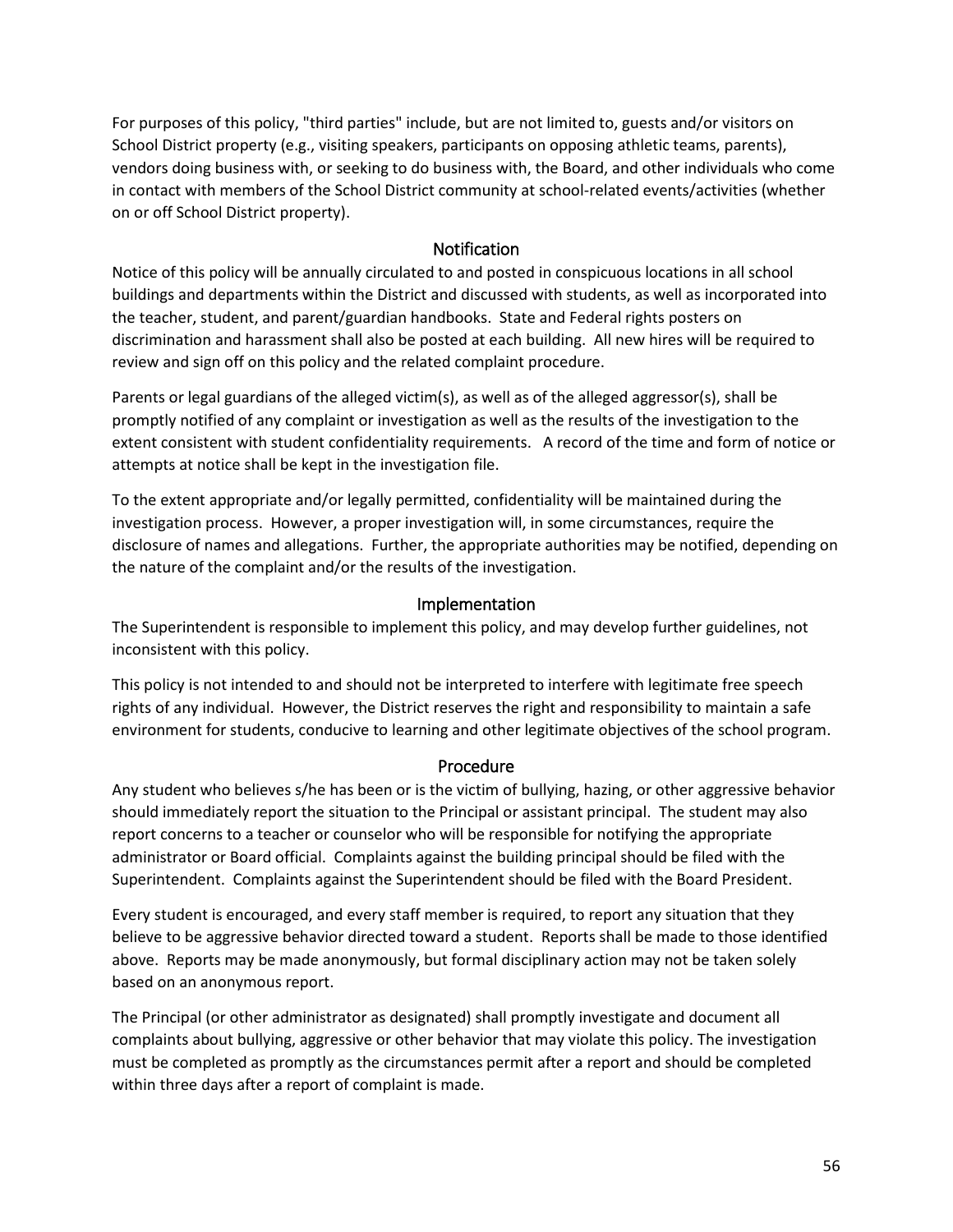If the investigation finds an instance of bullying or aggressive behavior has occurred, it will result in prompt and appropriate remedial action. This may include up to expulsion for students, up to discharge for employees, exclusion for parents, guests, volunteers and contractors, and removal from any official position and/or a request to resign for Board members. Individuals may also be referred to law enforcement or other appropriate officials.

The individual responsible for conducting the investigation shall document all reported incidents and report all verified incidents of bullying, aggressive or other prohibited behavior, as well as any remedial action taken, including disciplinary actions and referrals, to the Superintendent. The Superintendent shall submit a compiled report to the Board on an annual basis.

## Non-Retaliation/False Reports

Retaliation or false allegations against any person who reports, is thought to have reported, files a complaint, participates in an investigation or inquiry concerning allegations of bullying or aggressive behavior (as a witness or otherwise), or is the target of the bullying or aggressive behavior being investigated, is prohibited and will not be tolerated. Such retaliation shall be considered a serious violation of Board policy, independent of whether a complaint of bullying is substantiated. Suspected retaliation should be reported in the same manner as bullying/aggressive behavior.

Making intentionally false reports about bullying/aggressive behavior for the purpose of getting someone in trouble is similarly prohibited and will not be tolerated. Retaliation and intentionally false reports may result in disciplinary action as indicated above.

## Prevention Training

The superintendent shall establish a program or other initiative involving school staff, students, clubs, or other student groups, administrators, volunteers, parents, law enforcement, community members, and other stakeholders, aimed at the prevention of bullying or other aggressive behavior.

## **Definitions**

The following definitions are provided for guidance only. If a student or other individual believes there has been bullying, hazing, harassment or other aggressive behavior, regardless of whether it fits a definition, s/he should report it immediately and allow the administration to determine the appropriate course of action.

"Aggressive behavior" is defined as inappropriate conduct that is repeated enough, or serious enough, to negatively impact a student's educational, physical, or emotional well-being. Such behavior includes, for example, bullying, hazing, stalking, intimidation, menacing, coercion, name-calling, taunting, making threats, and hitting/pushing/shoving.

"At School" is defined as in a classroom, elsewhere on school premises, on a school bus or other school related vehicle, or at a school-sponsored activity or event whether it is held on school premises. It also includes conduct using a telecommunications access device or telecommunications service provider that occurs off school premises if either owned by or under the control of the District

"Bullying" is defined as any gesture or written, verbal, graphic, or physical act (including electronically transmitted acts – i.e. internet, telephone or cell phone, personal digital assistant (PDA), or wireless hand held device) that, without regard to its subject matter or motivating animus, is intended or that a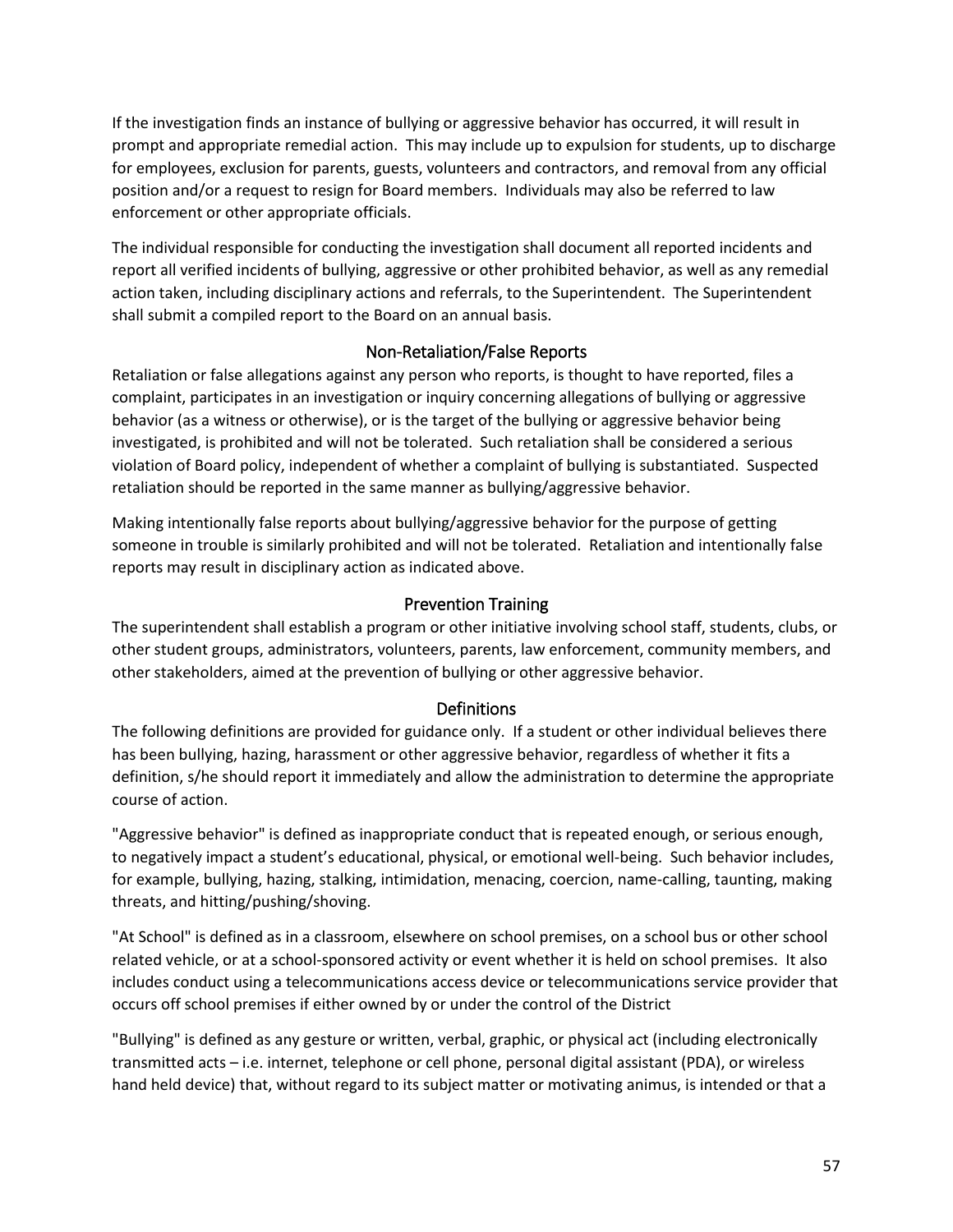reasonable person would know is likely to harm one (1) or more students either directly or indirectly by doing any of the following:

- 1. substantially interfering with educational opportunities, benefits, or programs of one (1) or more students;
- 2. adversely affecting the ability of a student to participate in or benefit from the school district's educational programs or activities by placing the student in reasonable fear of physical harm or by causing substantial emotional distress;
- 3. having an actual and substantial detrimental effect on a student's physical or mental health; and/or
- 4. causing substantial disruption in, or substantial interference with, the orderly operation of the school.

Bullying can be physical, verbal, psychological, or a combination of all three. Some examples of bullying are:

- 1. Physical hitting, kicking, spitting, pushing, pulling; taking and/or damaging personal belongings or extorting money, blocking or impeding student movement, unwelcome physical contact.
- 2. Verbal taunting, malicious teasing, insulting, name calling, making threats.
- 3. Psychological spreading rumors, manipulating social relationships, coercion, or engaging in social exclusion/shunning, extortion, or intimidation. This may occur in several different ways, including but not limited to notes, emails, social media postings, and graffiti.

"Harassment" includes, but is not limited to, any act which subjects an individual or group to unwanted, abusive behavior of a nonverbal, verbal, written or physical nature, often on the basis of age, race, religion, color, national origin, marital status or disability, but may also include sexual orientation, physical characteristics (e.g., height, weight, complexion), cultural background, socioeconomic status, or geographic location (e.g., from rival school, different state, rural area, city, etc.).

"Intimidation/Menacing" includes, but is not limited to, any threat or act intended to place a person in fear of physical injury or offensive physical contact; to substantially damage or interfere with person's property; or to intentionally interfere with or block a person's movement without good reason.

"Staff" includes all school employees and Board members.

"Third parties" include, but are not limited to, coaches, school volunteers, parents, school visitors, service contractors, vendors, or others engaged in District business, and others not directly subject to school control at inter-district or intra-district athletic competitions or other school events.

For further definition and instances that could possibly be construed as:

- 1. Harassment, see Policy 5517;
- 2. Hazing, see Policy 5516.

M.C.L. 380.1310B (Matt's Safe School Law, PA 241 of 2011) Policies on Bullying, Michigan State Board of Education Model Anti-Bullying Policy, Michigan State Board of Education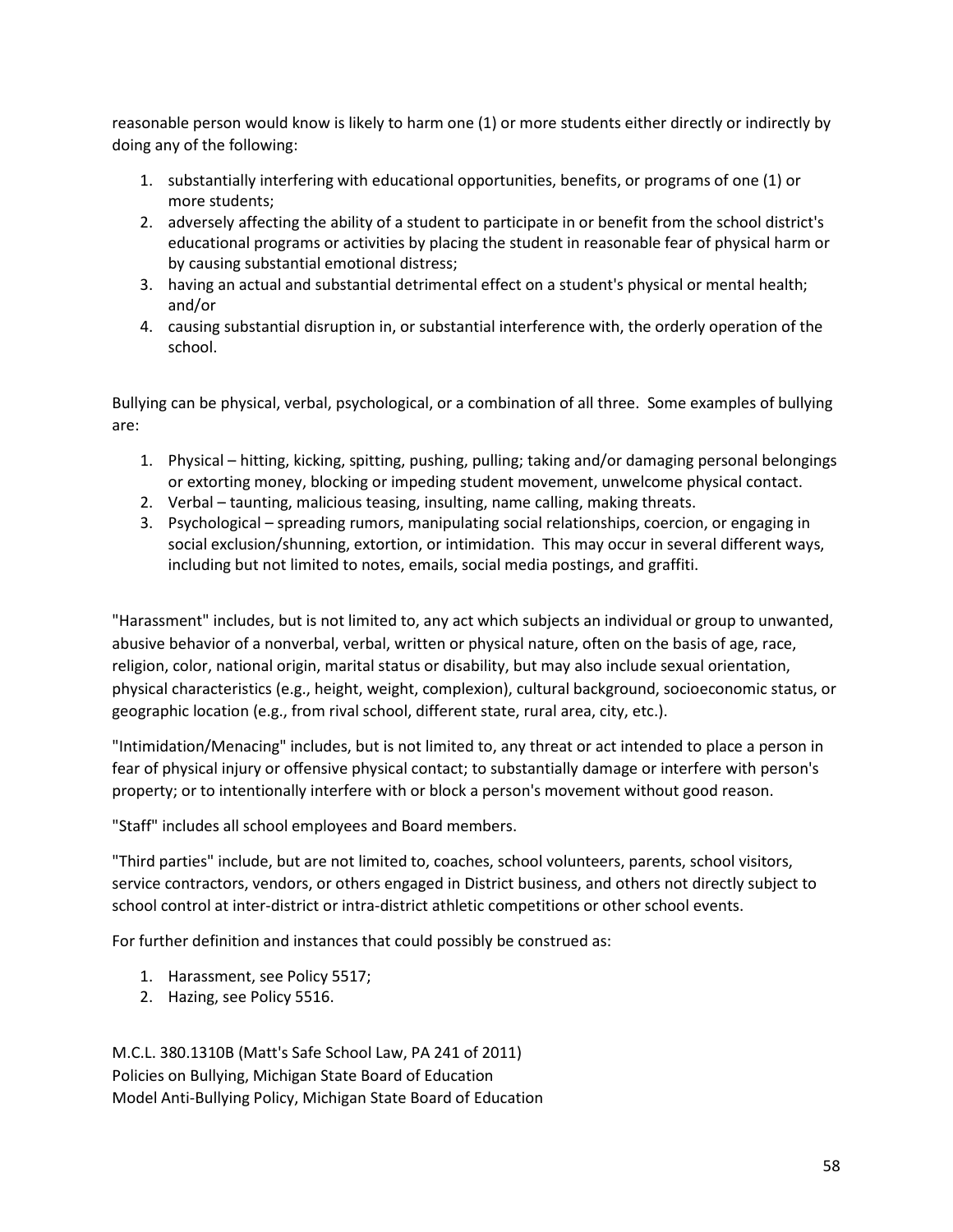## Possession of a Firearm, Arson, and Criminal Sexual Conduct

In compliance with State law, the Board shall permanently expel any student who possesses a dangerous weapon in a weapon-free school zone or commits either arson or criminal sexual conduct in a District building or on District property, including school buses and other school transportation.

A dangerous weapon is defined as "a firearm, dagger, dirk, stiletto, knife with a blade over three (3) inches in length, pocket knife opened by a mechanical device, iron bar, or brass knuckles" or other devices designed to or likely to inflict bodily harm, including, but not limited to, air guns and explosive devices.

Students with disabilities under IDEA or Section 504 shall be expelled only in accordance with Board Policy 2461 and Federal due process rights appropriate to students with disabilities. A student who has been expelled under this policy may apply for reinstatement in accordance with guidelines which are available in the principal's office.

## Criminal Acts

Any student engaging in criminal acts at or related to the school will be reported to law enforcement officials as well as disciplined by the school. It is not considered double jeopardy (being tried twice for the same crime), when school rules and the law are violated.

Students should be aware that state law requires that school officials, teachers and appropriate law enforcement officials be notified when a student of this District is involved in crimes related to physical violence, gang related acts, illegal possession of a controlled substance, analogue or other intoxicants, trespassing, property crimes, including but not limited to theft and vandalism, occurring in the school as well as in the community.

## Safety Concerns

Students should not use roller blades, bicycles, skateboards scooters, or any other form of personal transportation device in school hallways or District pedestrian traffic areas. Exceptions may be made to reasonably accommodate students with mobility impairments. Use of any means of travel within buildings and on grounds by other than generally accepted practices where appropriate is prohibited. Students violating this expectation will be subject to disciplinary action.

## Profanity

Any behavior or language, which in the judgement of the staff or administration, is obscene, disrespectful, vulgar, profane and/or violates community held standards of good taste will be subject to disciplinary action.

## **DISCIPLINE**

It is important to remember that the school's rules apply going to and from school, at school, on school property, at school-sponsored events, and on school transportation. In some cases, a student can be suspended from school transportation for infractions of school bus rules.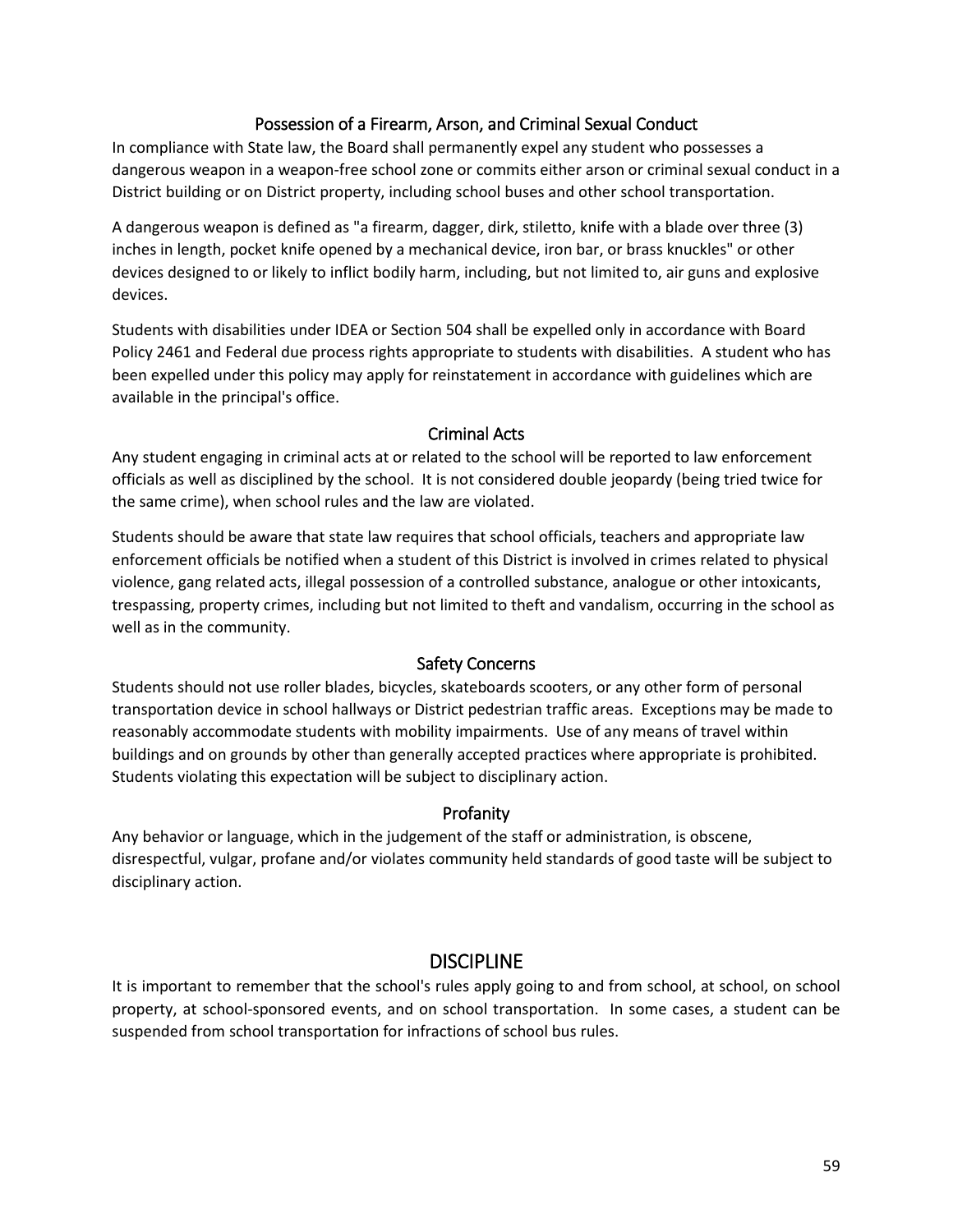Ultimately, it is the principal's responsibility to keep things orderly. In all cases, the School shall attempt to make discipline prompt and equitable and to have the punishment match the severity of the incident.

Two types of discipline are possible, informal and formal.

## Informal Discipline

Informal discipline takes place within the school. It includes change of seating or location; lunchtime, after-school detention; in-school restriction.

## **Detentions**

A student may be detained after school or asked to come to school early by a teacher, after giving the student and his/her parents one (1) days' notice. The student or his/her parents are responsible for transportation.

A student missing any portion of his/her assigned time in in-school restriction may be given an additional one-hour period. Failure to timely serve in-school restriction may lead to a suspension from school. Any such suspension shall be in accordance with District guidelines on suspension and expulsion.

## Formal Discipline

Formal discipline removes the student from school. It includes emergency removal for up to seventytwo (72) hours, suspension for up to ten (10) school days, and expulsion from school. Suspensions and expulsions may carry over into the next school year. Removal for less than one (1) school day without the possibility of suspension or expulsion may not be appealed. Suspension and expulsion can be appealed.

Students being considered for suspension or expulsion are entitled to an informal hearing with the building administrator, prior to removal, at which time the student will be notified of the charges against him/her and given an opportunity to make a defense.

If a student is suspended, the parents may appeal the suspension, in writing, to the building principal and a formal appeal hearing will be held.

Suspension from co-curricular and extra-curricular activities may not be appealed.

When a student is being considered for expulsion, a formal hearing is scheduled with the Board of Education and the parents will be given written notice of the hearing and will be expected to attend. The principal then takes testimony and determines if a recommendation to expel is to be made to the Board of Education. This decision may also be appealed. In the case of expulsion, the student remains out of school during the appeal period. Work missed during an expulsion cannot be made up and usually results in a loss of credit.

Students involved in co-curricular and extra-curricular activities such as band and athletics can lose their eligibility for violation of the School rules.

If a student commits a crime while at school or a school-related event, s/he may be subject to school disciplinary action as well as to action by the community's legal system. These are separate jurisdictions and do not constitute double jeopardy (being tried twice for the same crime).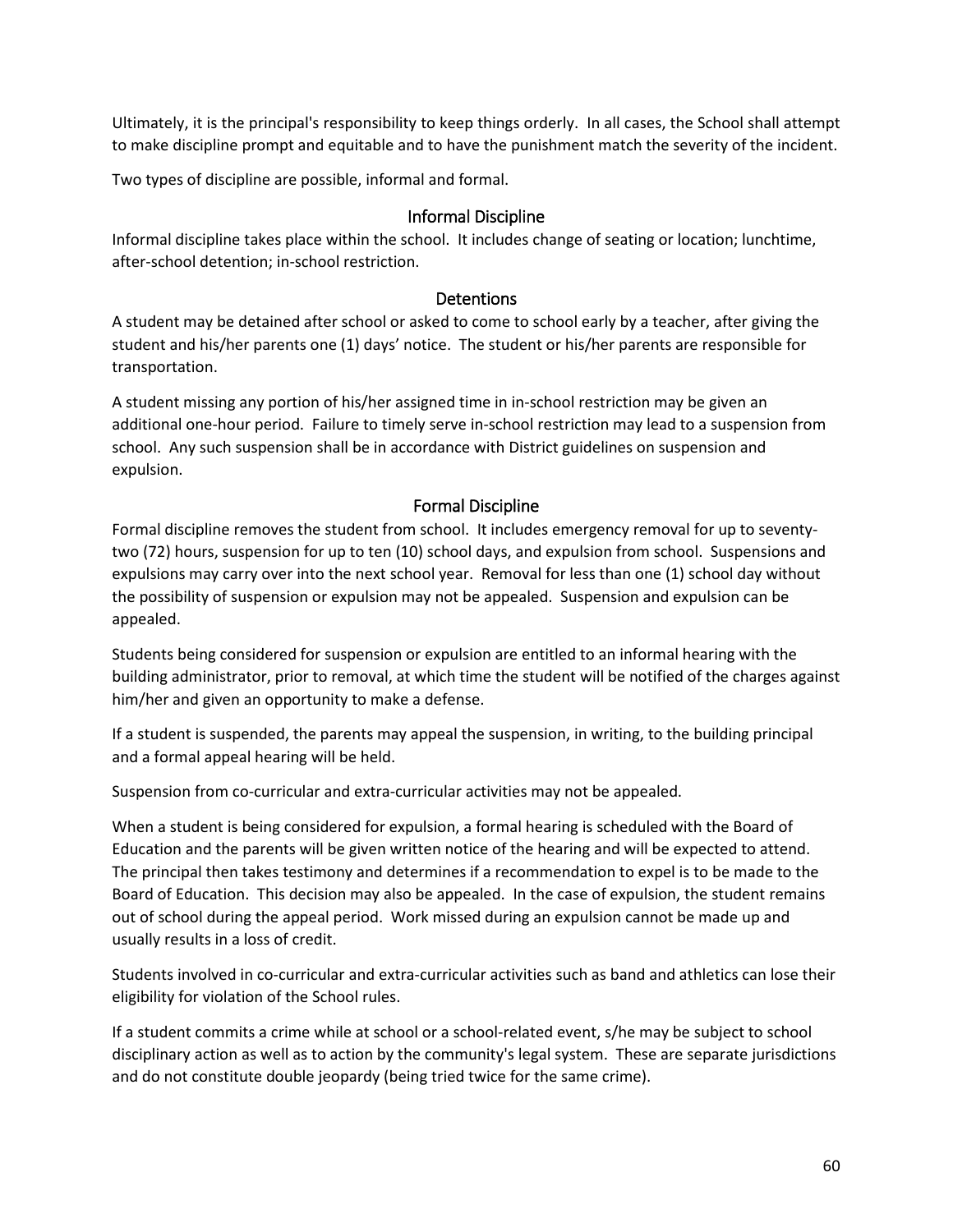# BUILDING-SPECIFIC PLANS

## Barhitte Elementary: Early Elementary Students (Grades K, 1, 2)

All students are expected to exhibit proper conduct in all schools, to obey the law and district/school/classroom rules. Parents are encouraged to review appropriate conduct with their children. Early elementary students (typically kindergarten to second grade) sometimes exhibit behaviors which may result in formal disciplinary action against the student. Aware that early elementary learners (K-2) are younger, discipline for K, 1, 2 students will be implemented keeping mindful of age, experience, and ability of the student. Discipline will be designed to support social and academic maturity. Past incidents of misconduct will be carefully noted. Parents will be contacted.

| <b>OFFENSES</b>                                                                |                 | <b>POINTS PER OCCURRENCE</b> |                |  |  |
|--------------------------------------------------------------------------------|-----------------|------------------------------|----------------|--|--|
|                                                                                | 1 <sup>st</sup> | 2 <sub>nd</sub>              | 3rd            |  |  |
| Alcohol or other drugs (sale or transfer)                                      | ***             | $***$                        | ***            |  |  |
| Alcohol or other drugs (use, possession, alcoholic beverages, other behavior   | $11*$           | $11*$                        | $11*$          |  |  |
| altering substance, also applies to look-alike drugs, or look-alike beverages  |                 |                              |                |  |  |
| such as non-alcoholic beer.)                                                   |                 |                              |                |  |  |
| Arson                                                                          | $***$           | ***                          | $***$          |  |  |
| Assault                                                                        | 20              | 20                           | 20             |  |  |
| Assault on Staff, school employee, or volunteer                                | 20              | 20                           | 20             |  |  |
| Bomb Threats, false fire alarms, 911 calls                                     | 20              | 20                           | 20             |  |  |
| Direct, inappropriate language, gestures, or actions                           | $\mathbf{1}$    | $\overline{2}$               | $\overline{3}$ |  |  |
| Drug Paraphernalia                                                             | $\overline{3}$  | $\overline{4}$               | 5              |  |  |
| Extortion/physical threats for favor or money                                  | $\mathbf{1}$    | $\overline{2}$               | 3              |  |  |
| Fighting                                                                       | $\overline{7}$  | $\overline{7}$               | 8              |  |  |
| Forgery                                                                        | $\mathbf{1}$    | $\overline{2}$               | 3              |  |  |
| Gambling                                                                       | $\mathbf 1$     | $\overline{2}$               | 3              |  |  |
| Harassment/bullying (racial, sexual, physical/verbal)                          | 3               | $\overline{3}$               | 4              |  |  |
| <b>Internet Misuse</b>                                                         | $\overline{3}$  | 3                            | 4              |  |  |
| <b>Overt Defiance</b>                                                          | 5               | 5                            | 6              |  |  |
| Pantsing                                                                       | 5               | 5                            | 6              |  |  |
| Pornography (Distribution and/or possession)                                   | $\overline{3}$  | 4                            | 5              |  |  |
| Possession of knife with blade less than three (3) inches                      | 9               | 9                            | 9              |  |  |
| Profanity and vulgarity and/or lewd behavior and/or language directed at a     | 5               | 6                            | $\overline{7}$ |  |  |
| school employee                                                                |                 |                              |                |  |  |
| <b>Skipping Class</b>                                                          | $\mathbf{1}$    | $\overline{2}$               | 3              |  |  |
| Reference in conversation, writing or pictures to weapons or acts of violence  | 3               | 3                            | 4              |  |  |
| Taking pictures/video without consent                                          | $\mathbf{1}$    | $\overline{2}$               | 3              |  |  |
| Theft/possession of property not belonging to the (less than \$20)             | $\mathbf 1$     | $\overline{2}$               | 3              |  |  |
| Theft/possession of property not belonging to student (more than \$20)         | 5               | 5                            | $\overline{7}$ |  |  |
| Third Level 2 Offense                                                          | $\mathbf{1}$    | $\overline{2}$               | $\overline{3}$ |  |  |
| Serious threat or implied threat to school employee or their property          | 9               | 11                           | 20             |  |  |
| Serious threat or implied threat to do bodily harm, either verbal, non-verbal, | 9               | 9                            | 11             |  |  |
| or electronically, regarding another student and witnessed                     |                 |                              |                |  |  |
| Tobacco product use/possession                                                 | 5               | 6                            | $\overline{7}$ |  |  |
| Vandalism or destruction of property less than \$50.00 and restitution         | 1               | $\overline{2}$               | 3              |  |  |

## Barhitte Elementary: Upper Elementary (Grades 3, 4, 5)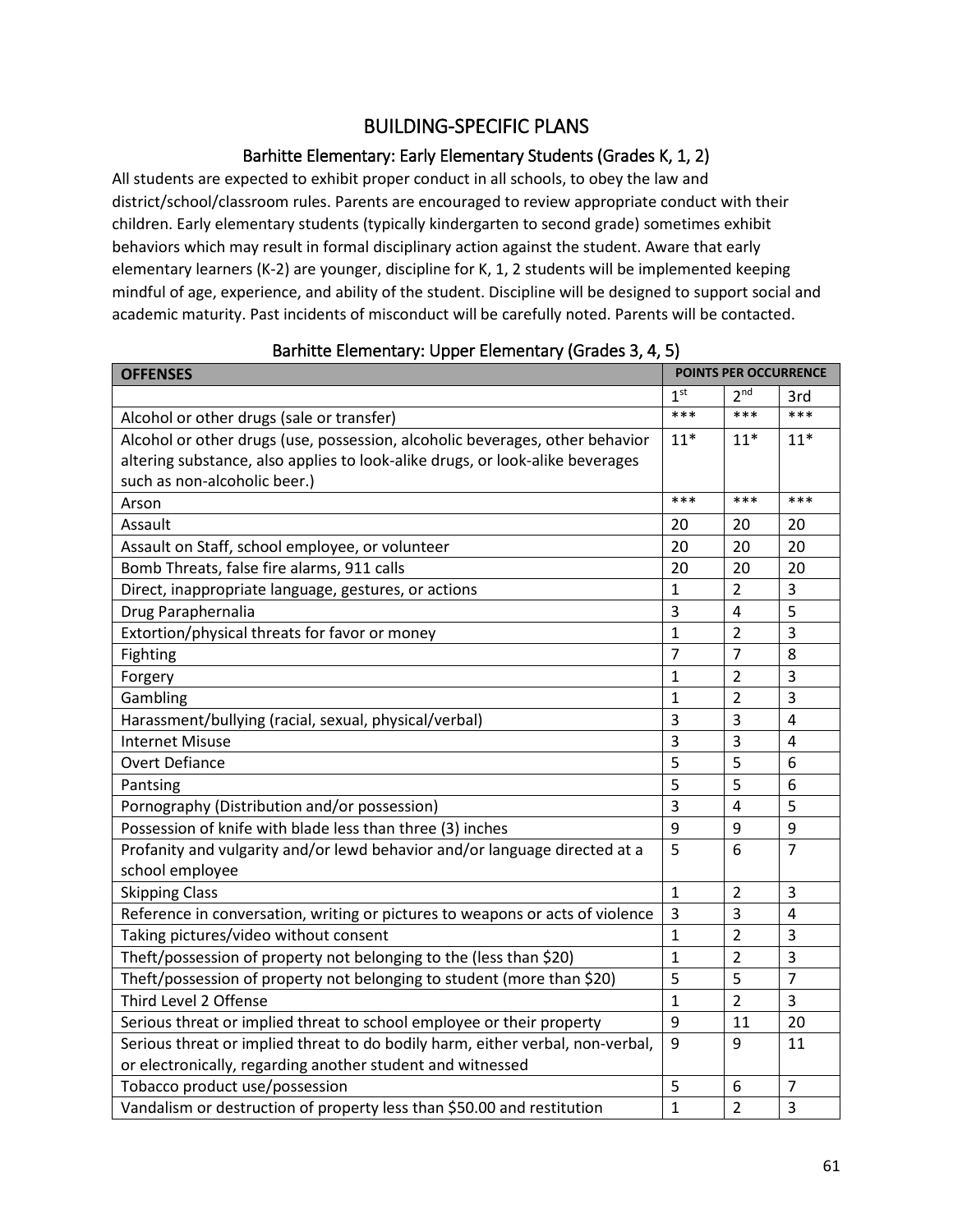| Vandalism or destruction of property more than \$50.00 and restitution |  |  |
|------------------------------------------------------------------------|--|--|
| Weapons possession (See note.)                                         |  |  |

\* Requires a written report to the parent and an appearance before the Superintendent.

\*\*\* Automatic suspension from school, possible expulsion; a hearing before the Bentley Board of Education; police report filed

Offenses not specifically listed may also result in points being assessed as per the discretion of the building principal including but not limited to behavior requiring police intervention.

The Levels of Dispositions are as follows:

- One to Two Points 1 full day In-School Suspension
- Three to Four Points 2 full days In-School Suspension
- Five to Six Points 3 full days In-School Suspension or 1 full day Out-Of School Suspension
- Seven to Eight Points 2 full days Out-Of-School Suspension
- Nine to Ten Points 3 full days Out-Of-School Suspension A referral to a social worker may be made.
- Eleven to Fourteen Points 5 full days Out-Of-School Suspension
- Student and parent may be required to meet with school principal in order for the student to return to school. A referral to a social worker may be made.
- Fifteen to Nineteen Points 10 full days Out-Of-School Suspension A letter will be sent to the parent regarding student's status. Student and parent may be required to meet with the principal prior to the student's return to school. A referral to a social worker may be made.
- Twenty Points Immediate Out-Of-School Suspension for 30 school days. Upon return to school from a 30-day suspension, the student will begin with zero (0) points. The student and parent may be required to meet with a social worker upon the student's return to school.

The second accumulation of fifteen (15) points during the school year may result in an automatic 180 school day suspension.

## Middle School Discipline Policy

## Disciplinary Step System

The disciplinary steps listed below shall be followed in the administration of disciplinary action. The steps are designed to:

- 1. Provide the student with a program that includes ample opportunity for modification of the negative behavior.
- 2. Provide consistency in the administration of disciplinary action i.e., a fair program in that all students charged with the same level of misconduct will receive the same disciplinary action.
- 3. Provide for clearly stated, advance knowledge to all students, parents, and staff members of the course of action to be taken in handling disciplinary matters.
- 4. Provide a program that is progressive (moderate to most severe action).

The steps shall be administered under the following conditions:

1. Generally, interventions shall be taken prior to administrative disciplinary action. However, in cases of serious misconduct, interventions may occur simultaneously with administrative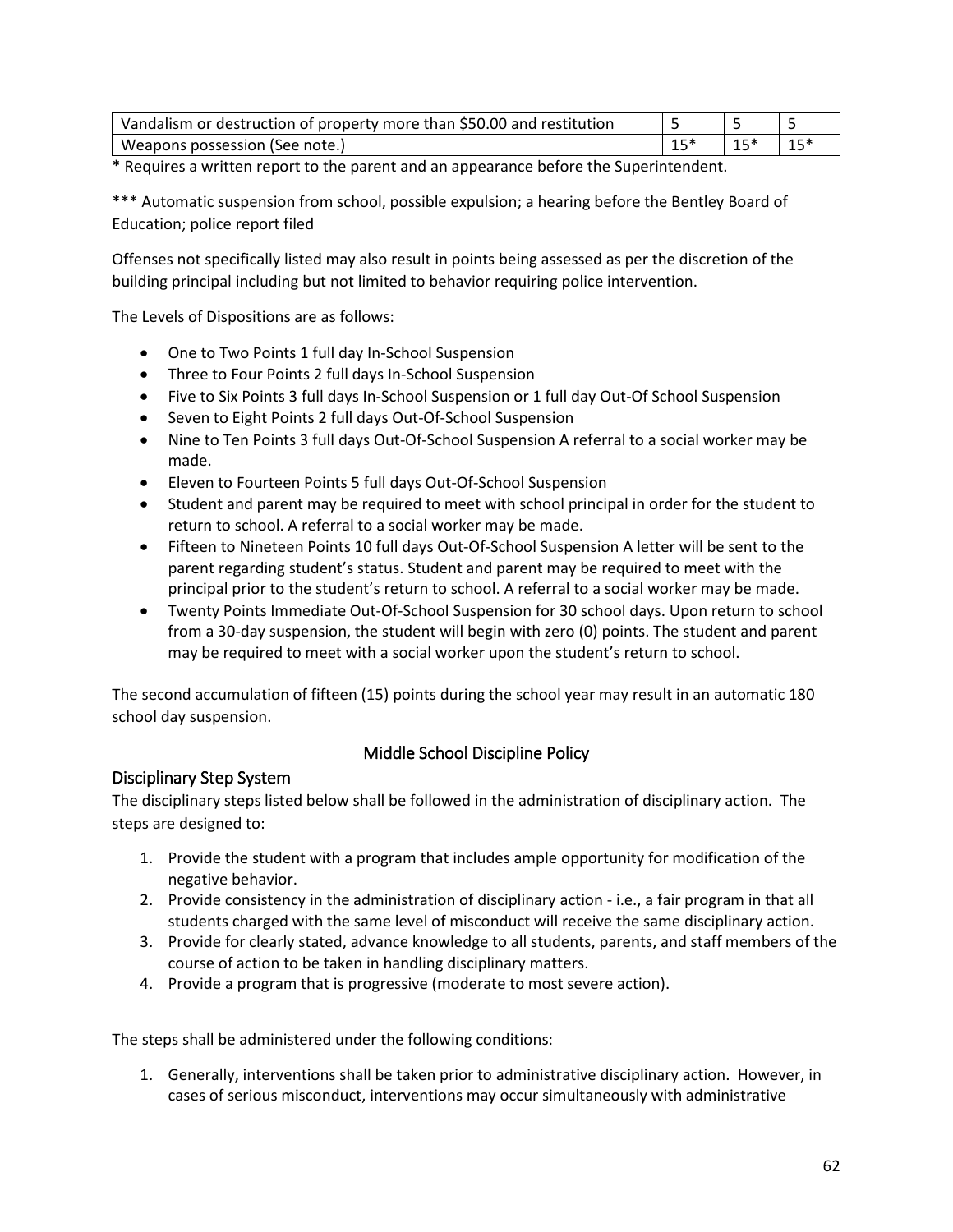disciplinary action. Placement on the step system will be proportionate to the severity of the misconduct.

- 2. Once a student is placed on the disciplinary steps, the student may, during the current school year, move to succeeding steps for each occurrence of misconduct. Movement on the steps will be proportionate to the severity of the misconduct.
- 3. In recognition of good behavior, students' placement on the step system may be reduced one step when their behavior results in no administrative action, in accordance with the following schedule: The student's placement on the step system shall be reduced one step for each consecutive twenty (20) days without misconduct requiring disciplinary action as described in this policy.
- 4. With the start of a new school year, students who were placed on the step system in the prior year will return without any steps on their record. However, penalties to be served resulting from the prior school year step placement will be served within the first two (2) week period of the new school year.

## Minor Behavior Infractions

In conjunction with the Disciplinary Step System, teachers provide proactive strategies and interventions to modify minor discipline infractions in the classroom.

Failure to follow approved school and classroom rules which are consistent with Board policies and administrative procedures. These minor behavioral infractions may include:

- 1. Defiance
- 2. Disrespect
- 3. Disruption
- 4. Dress Code
- 5. Inappropriate language
- 6. Physical contact
- 7. Property misuse
- 8. Tardy
- 9. Electronic devices
- 10. Cheating / copying

After a minimum of three (3) but not more than five (5) infractions for which interventions have been taken and recorded (one of which will be a parent contact), a student will be placed onto the step system.

Please note that significant or blatant infractions of these minor behavioral infractions may result in a discipline referral for a major behavioral infraction.

## Disciplinary Steps

| <b>Step</b> | <b>Action</b>                                                                                                                                                                                                                      |
|-------------|------------------------------------------------------------------------------------------------------------------------------------------------------------------------------------------------------------------------------------|
|             | Administrative conference with the student to include review of the disciplinary policy and<br>procedures and notification that the next infraction of rules will result in action on at least the<br>2nd step and parent contact. |
|             | Student / parent / teacher or administrative conference (can be done by phone)                                                                                                                                                     |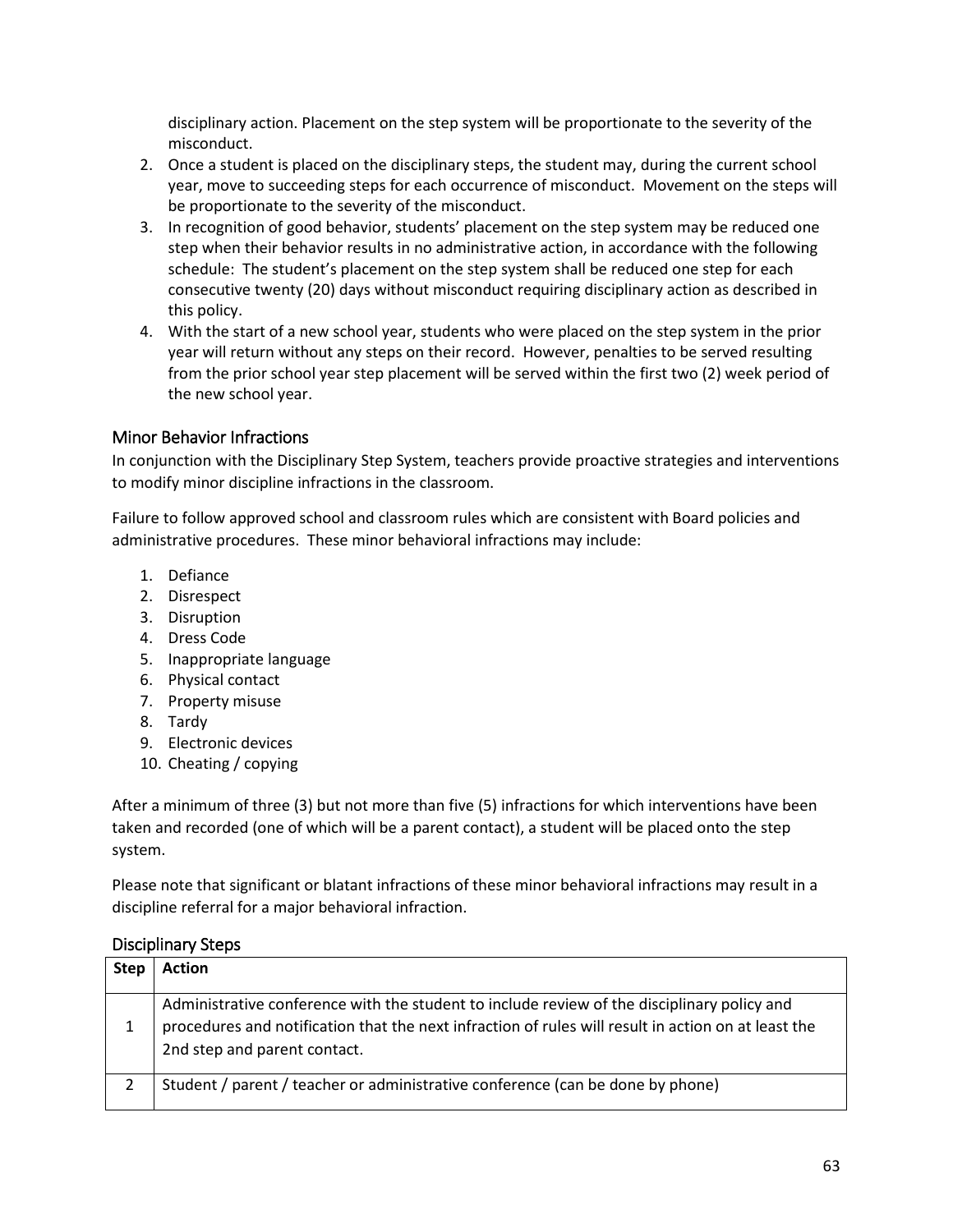| 3              | One-day (short-term) suspension                                                                                                                              |
|----------------|--------------------------------------------------------------------------------------------------------------------------------------------------------------|
| 4              | Two-day (short-term) suspension                                                                                                                              |
| 5              | Three-day (short-term) suspension                                                                                                                            |
| 6              | Five-day (short-term) suspension                                                                                                                             |
| $\overline{7}$ | Seven-day (short-term) suspension                                                                                                                            |
| 8              | Ten-day (short-term) suspension                                                                                                                              |
| 9              | Recommendation for long-term suspension and/or expulsion for misconduct not including<br>possession of a dangerous weapon, arson or criminal sexual conduct. |
| 10             | Mandatory expulsion for possession of dangerous weapon, arson or criminal sexual misconduct,<br>physical assault on a school employee/volunteer/contractor.  |

PLEASE NOTE: For Steps 3 through 5, the building administrator may invoke the option of having the student serve suspension days through the in-school suspension / time out room if it is available in the building. Days are school days, not calendar days.

## Major Behavior Infractions

Acts of student misconduct for which suspension and/or expulsion may be appropriate disciplinary action.

These categories are generally descriptive of the most obvious types of misconduct and are not considered as all inclusive, or as a limitation upon the authority of school officials to deal appropriately with any other types of conduct which interfere with the good order of the school system, or the proper functioning of the educational process.

| Level of<br>offense | <b>MAJOR BEHAVIORAL INFRACTION</b>                                                                                                                                                                                                     | <b>Step</b><br><b>Placement</b> |
|---------------------|----------------------------------------------------------------------------------------------------------------------------------------------------------------------------------------------------------------------------------------|---------------------------------|
| $\overline{2}$      | Lying/Cheating Student delivers message that is untrue and / or deliberately<br>violates rules.                                                                                                                                        | Steps $1 - 3$                   |
| 2                   | Indirect Inappropriate Language/Gestures Student engages in low-intensity<br>instance of inappropriate language - not directed at a person                                                                                             | Steps $1 - 3$                   |
| $\overline{2}$      | Inappropriate Dress Student wears clothing that is near, but not within, the<br>dress code guidelines defined by the school/district                                                                                                   | Steps $1 - 3$                   |
| $\overline{2}$      | Public Displays of Affection Student engages in inappropriate PDA, holding<br>hands is the only exception verbal and/or physical gestures/contact, of a<br>sexual nature to another student/adult, either consensual or nonconsensual. | Steps $1 - 3$                   |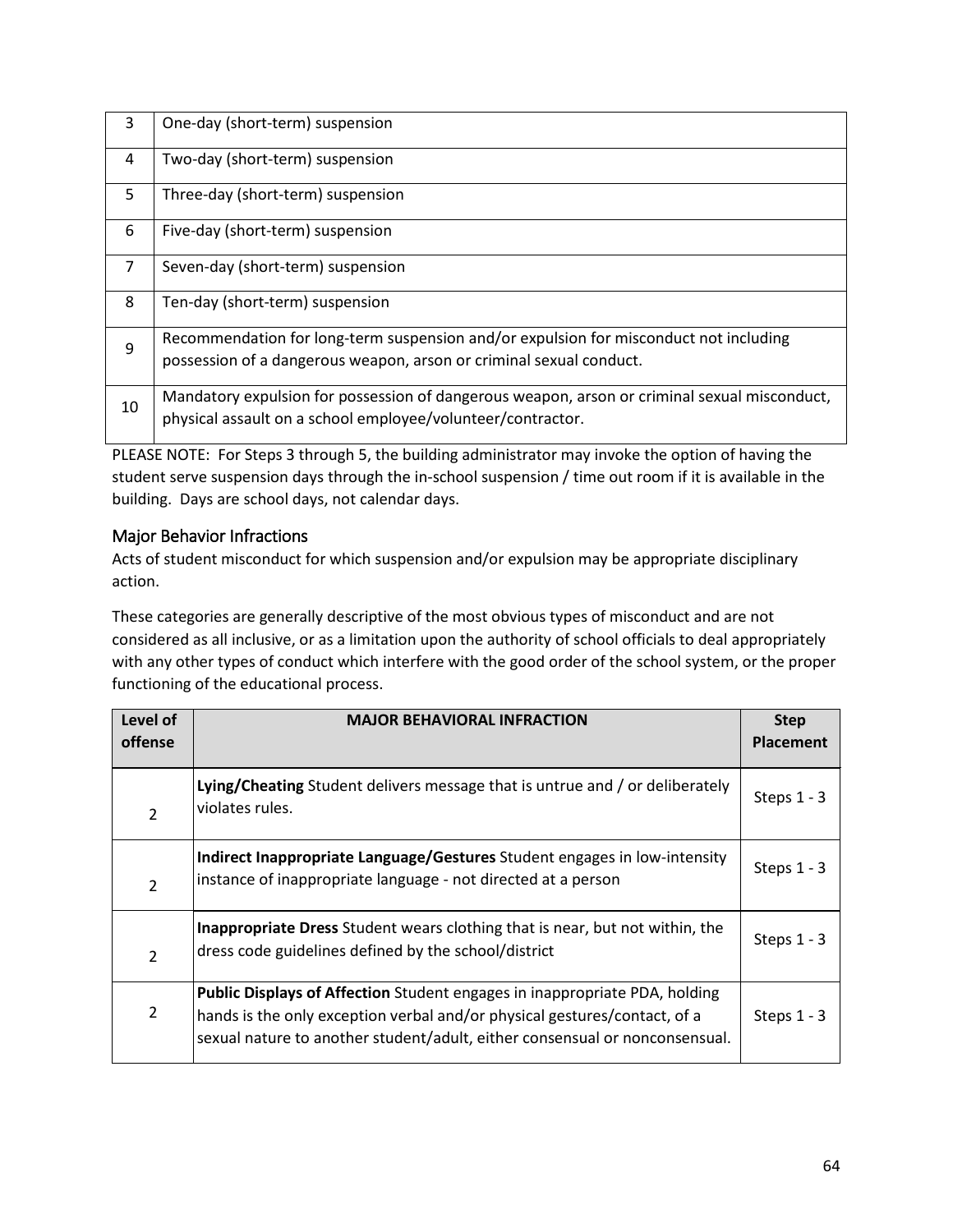| Level of<br>offense | <b>MAJOR BEHAVIORAL INFRACTION</b>                                                                                                                                                                                                                                                                                                                                                                                                                                                                         |           |
|---------------------|------------------------------------------------------------------------------------------------------------------------------------------------------------------------------------------------------------------------------------------------------------------------------------------------------------------------------------------------------------------------------------------------------------------------------------------------------------------------------------------------------------|-----------|
| 3                   | Direct Inappropriate Language/Gestures Student delivers verbal messages<br>that include swearing, name calling or use of words in an inappropriate way. -<br>Directed at someone.                                                                                                                                                                                                                                                                                                                          | Steps 3-9 |
| 3                   | Fighting/Physical Aggression Student engages in actions involving serious<br>physical contact where injury may occur (e.g. hitting, punching, hitting with<br>an object, kicking, hair pulling, scratching, biting etc).                                                                                                                                                                                                                                                                                   | Steps 3-9 |
| 3                   | Harassment / Bullying Student delivers disrespectful messages * (verbal or<br>gestural) to another person that includes threats and intimidation, obscene<br>gestures, picture or written notes. * Disrespectful messages include negative<br>comments based on race, religion, gender, age, and/or national origin;<br>sustained or intense verbal attacks based on ethnic origin, disabilities or<br>other personal matters. Bullying would be defined, as happening regularly<br>over a period of time. | Steps 3-9 |
| 3                   | Overt Defiance Student engages in refusal to follow directions, talking back<br>and/or socially rude interactions.                                                                                                                                                                                                                                                                                                                                                                                         | Steps 3-9 |
| 3                   | Property Destruction/Misuse Student participates in an activity that results<br>in destruction or disfigurement of property.                                                                                                                                                                                                                                                                                                                                                                               | Steps 3-9 |
| 3                   | Theft Student is in possession of, having passed on, or being responsible for<br>removing someone else's property or has signed a person's name without<br>that person's permission.                                                                                                                                                                                                                                                                                                                       | Steps 3-9 |
| 3                   | Forgery Student is in possession of, having passed on, or being responsible<br>for removing someone else's property or has signed a person's name without<br>that person's permission.                                                                                                                                                                                                                                                                                                                     | Steps 3-9 |
| 3                   | Internet Misuse Student does not follow the internet policy of the school.                                                                                                                                                                                                                                                                                                                                                                                                                                 | Steps 3-9 |
| 3                   | Skipping Class Student leaves or misses class without permission                                                                                                                                                                                                                                                                                                                                                                                                                                           | Steps 3-9 |
| 3                   | Pantsing Student intentionally pulls down the pants of another student with<br>or without permission                                                                                                                                                                                                                                                                                                                                                                                                       | Steps 3-9 |
| 3                   | Reference in conversation, writing or pictures to weapons or acts of<br>violence Student references in conversation, writing or pictures acts of<br>violence with or without weapons.                                                                                                                                                                                                                                                                                                                      | Steps 3-9 |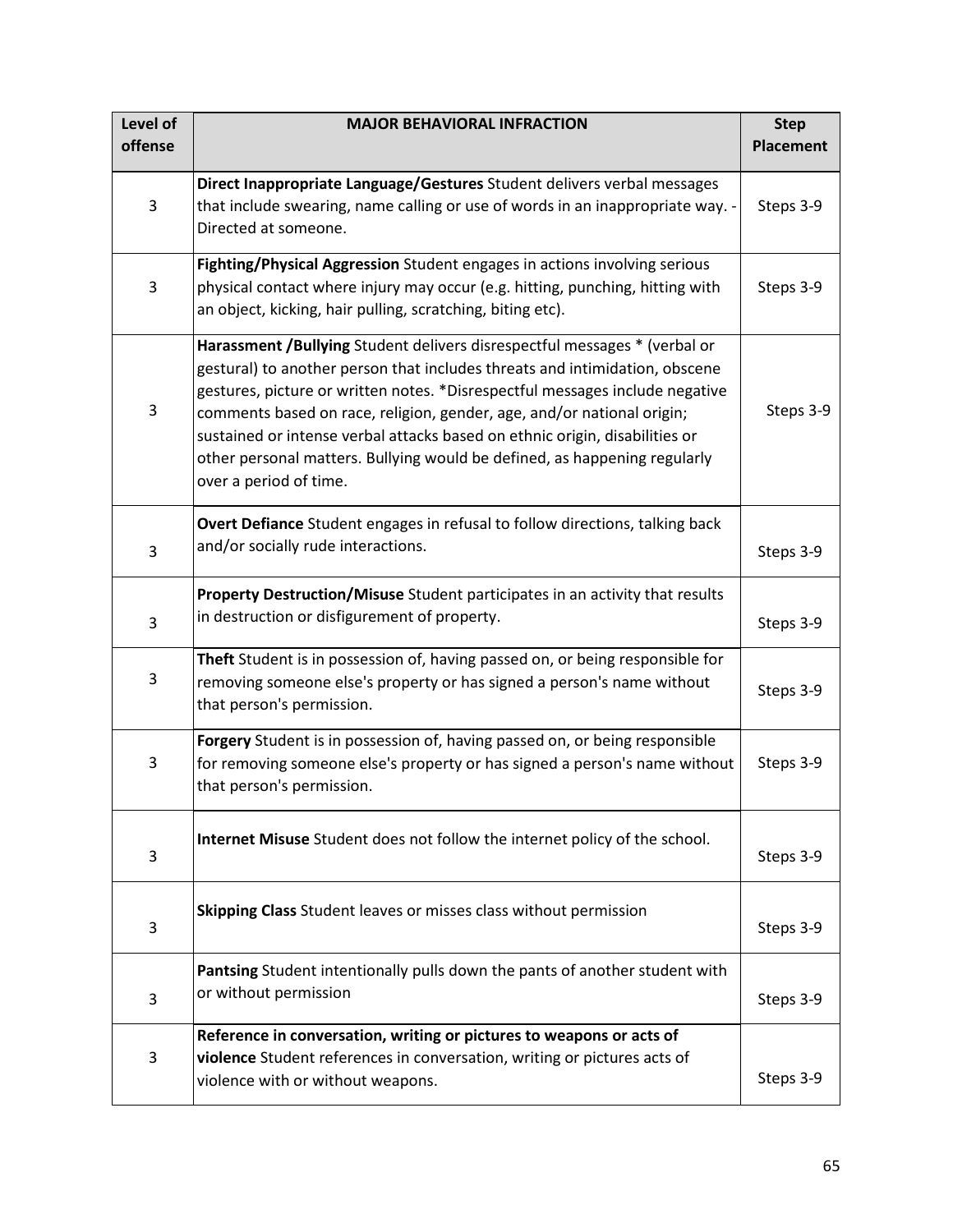| 3                   | Taking picture/video without consent Student engages in inappropriate use<br>of camera/video camera.                                                                                             | Steps 3-9                       |
|---------------------|--------------------------------------------------------------------------------------------------------------------------------------------------------------------------------------------------|---------------------------------|
| Level of<br>offense | <b>MAJOR BEHAVIORAL INFRACTION</b>                                                                                                                                                               | <b>Step</b><br><b>Placement</b> |
| 4                   | Drug Use/Possession Student is in possession of or is using illegal substances<br>or imitations. (This includes drugs, alcohol and tobacco.)                                                     | Steps 5-9                       |
| $\overline{a}$      | Bomb Threat Student delivers a message of possible explosive materials<br>being on-campus, near campus, and/or pending explosion.                                                                | Steps 5-9                       |
| 4                   | <b>Extreme Property Damage/Vandalism</b> Student participates in an activity that<br>results in destruction or disfigurement of property.                                                        | Steps 5-9                       |
| 4                   | <b>Combustibles</b> Student is in possession of substances/objects readily capable<br>of causing bodily harm and/or property damage (matches, lighters,<br>firecrackers, gasoline, lighter fluid | Steps 5-9                       |
| 4                   | Threats Delivering disrespectful messages (verbal or gestural) to another<br>student that includes threats and intimidation, obscene gestures, picture or<br>written notes.                      | Steps 5-9                       |

# High School Discipline Plan

These penalties may be adjusted, depending on the seriousness of frequency of the violation, at the discretion of the administrator who investigated the incident

| <b>Classroom Level Offenses</b>                          |                            |                 |                                    |                                |  |
|----------------------------------------------------------|----------------------------|-----------------|------------------------------------|--------------------------------|--|
| <b>Offenses</b>                                          | 1 <sup>st</sup>            | 2 <sup>nd</sup> | 3rd                                | 4 <sup>th</sup>                |  |
| <b>Attendance Concern</b>                                |                            |                 |                                    |                                |  |
| Disrupting the Educational Process (minor)               | staff member               |                 | school<br>home                     | đ                              |  |
| Foul Language, gestures, or messages                     | Warning issued by teacher, | entionist       | and disciplinary                   |                                |  |
| In hall w/o pass                                         |                            |                 | student to<br>Saturday<br>contacts | consequences<br>Administration |  |
| Leaving class w/o permission                             | other                      | interv          |                                    |                                |  |
| Misbehavior in classroom, hallway, library, or lunchroom |                            | S,              | Se<br>refers<br>teacher            |                                |  |
| Not following class rules                                | $\rm \overleftarrow{o}$    | refers          | such                               | ≥<br>S+                        |  |
| Parking violation                                        |                            |                 | Teacher                            | disciplina                     |  |
| Public displays of affection                             |                            | Teacher         | interventionist<br>assigned,       | Referral                       |  |
| <b>Tardiness</b>                                         | administrator,             |                 | consequence<br><u>ي</u>            |                                |  |
| Tardy to detention                                       |                            |                 |                                    |                                |  |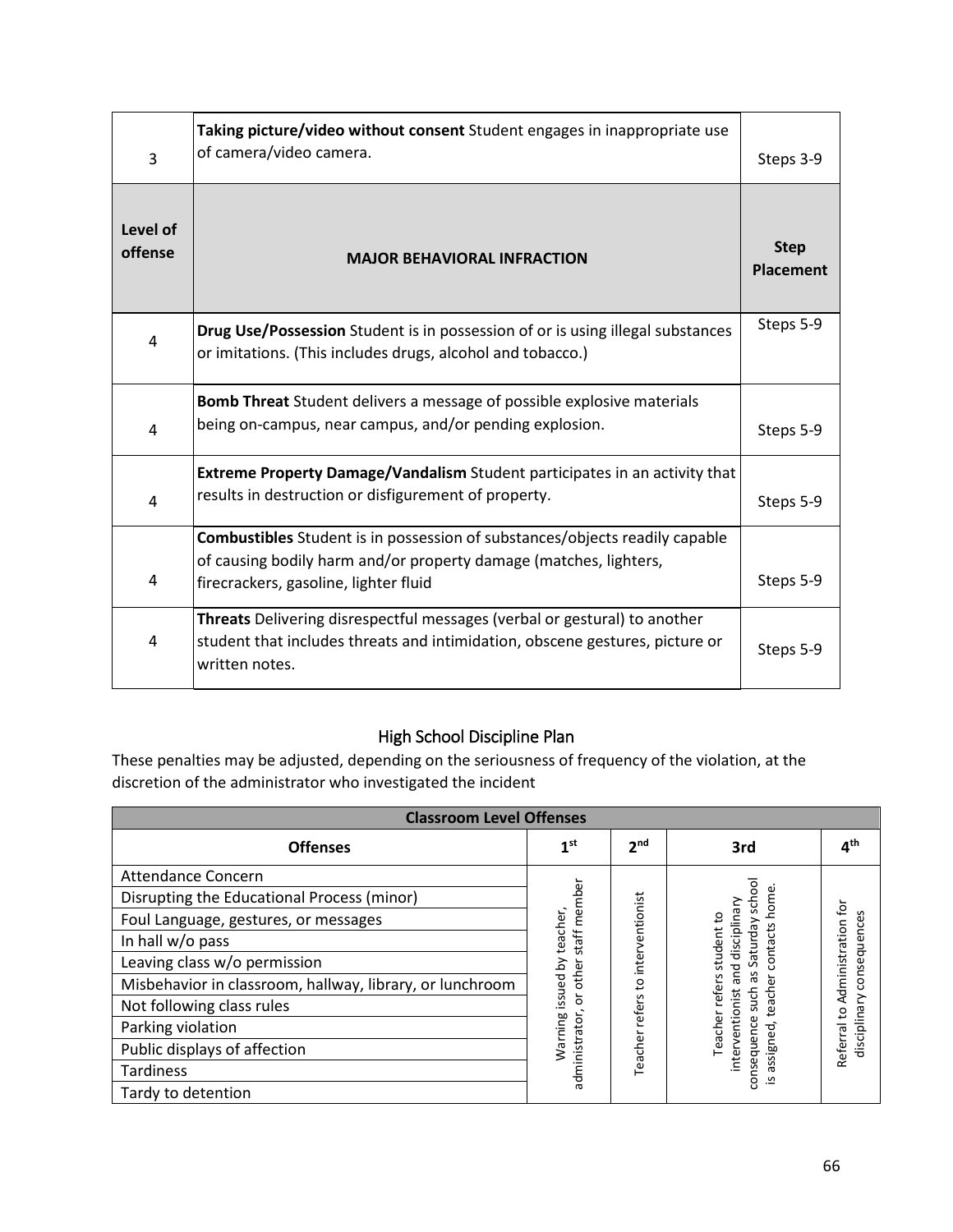| ∠ DE<br>$\cdot$ .<br>Vi.<br>rules<br>. <i>.</i><br>нюп<br>0<br>. |  |  |
|------------------------------------------------------------------|--|--|

| <b>Level 1 Offenses</b>                       |                                                                                      |                                                             |                                                                      |                                        |
|-----------------------------------------------|--------------------------------------------------------------------------------------|-------------------------------------------------------------|----------------------------------------------------------------------|----------------------------------------|
| <b>Offenses</b>                               | 1 <sup>st</sup>                                                                      | 2 <sub>nd</sub>                                             | 3rd                                                                  | 4 <sup>th</sup>                        |
| Drawing or creating inappropriate             |                                                                                      |                                                             |                                                                      |                                        |
| objects/drawings                              |                                                                                      |                                                             |                                                                      |                                        |
| Driving to Vo-Tech                            |                                                                                      |                                                             |                                                                      |                                        |
| Going into unapproved areas of the school     |                                                                                      |                                                             |                                                                      |                                        |
| building                                      |                                                                                      |                                                             |                                                                      |                                        |
| <b>Habitual tardies</b>                       |                                                                                      |                                                             |                                                                      |                                        |
| Loitering                                     |                                                                                      |                                                             |                                                                      |                                        |
| Misbehavior at an activity                    |                                                                                      |                                                             |                                                                      |                                        |
| Not following school code during a school     |                                                                                      |                                                             |                                                                      |                                        |
| event                                         |                                                                                      |                                                             |                                                                      |                                        |
| Misbehavior in time-out or detention          |                                                                                      |                                                             |                                                                      |                                        |
| Not reporting to detention                    |                                                                                      |                                                             |                                                                      |                                        |
| Out of building w/out permission              |                                                                                      |                                                             |                                                                      |                                        |
| Obligations outstanding                       |                                                                                      |                                                             |                                                                      |                                        |
| Directed profanity to staff or other students |                                                                                      |                                                             |                                                                      |                                        |
| Reckless driving or unauthorized parking      |                                                                                      |                                                             |                                                                      |                                        |
| <b>Skipping or Truancy SC</b>                 | Referral to Interventionist; 1 day Saturday school;<br>staff member contacts parents | Referral to Administration for disciplinary<br>consequence. | Referral to Administration for stronger disciplinary<br>consequences | Referral to Administration; 3 days OSS |
| Violation of Internet Agreement               |                                                                                      |                                                             |                                                                      |                                        |
| Cheating (allowing another to copy work;      | " $0$ " and                                                                          | Zero on                                                     | Zero on                                                              | Zero on                                |
| copying another's work; plagiarism)           | Saturday                                                                             | assignment;                                                 | assignment;                                                          | assignment;                            |
|                                               | School                                                                               | 2 Days ISS                                                  | 3 days ISS                                                           | 3 days OSS                             |

| <b>Level 2 Offenses</b>                                                   |                    |                 |                             |                                                                                                        |
|---------------------------------------------------------------------------|--------------------|-----------------|-----------------------------|--------------------------------------------------------------------------------------------------------|
| <b>Offenses</b>                                                           | 1 <sup>st</sup>    | 2 <sup>nd</sup> | 3rd                         | 4 <sup>th</sup>                                                                                        |
| Behaving in a dangerous manner                                            |                    |                 |                             |                                                                                                        |
| Being on school campus or at an off-campus school activity when suspended |                    |                 |                             | contact,<br>principa<br>warrants                                                                       |
| Disrespect to staff                                                       |                    |                 |                             | Hearing<br>ξ<br>superintendent and<br>offense<br>10 days OSS<br>expulsion<br>the<br>police<br>mmediate |
| Forgery or misuse of another's name                                       |                    |                 | OSS<br>days<br>$\mathsf{L}$ |                                                                                                        |
| Gambling                                                                  | O <sub>SS</sub>    | <b>OSS</b>      |                             |                                                                                                        |
| Inappropriate use of emergency exits                                      | day                | days            |                             |                                                                                                        |
| Interfering with school staff                                             | $\mathrel{\dashv}$ | $\infty$        |                             |                                                                                                        |
| Failing to identify oneself                                               |                    |                 |                             |                                                                                                        |
| Failing to complete ISS or SS paperwork                                   |                    |                 |                             | sible<br>üñ                                                                                            |
| Not reporting to ISS, office, or Saturday school                          |                    |                 |                             | oetween<br>Contact<br>ä                                                                                |
| Passenger to Vo-Tech (Driver or passenger)                                |                    |                 |                             | ίŏ                                                                                                     |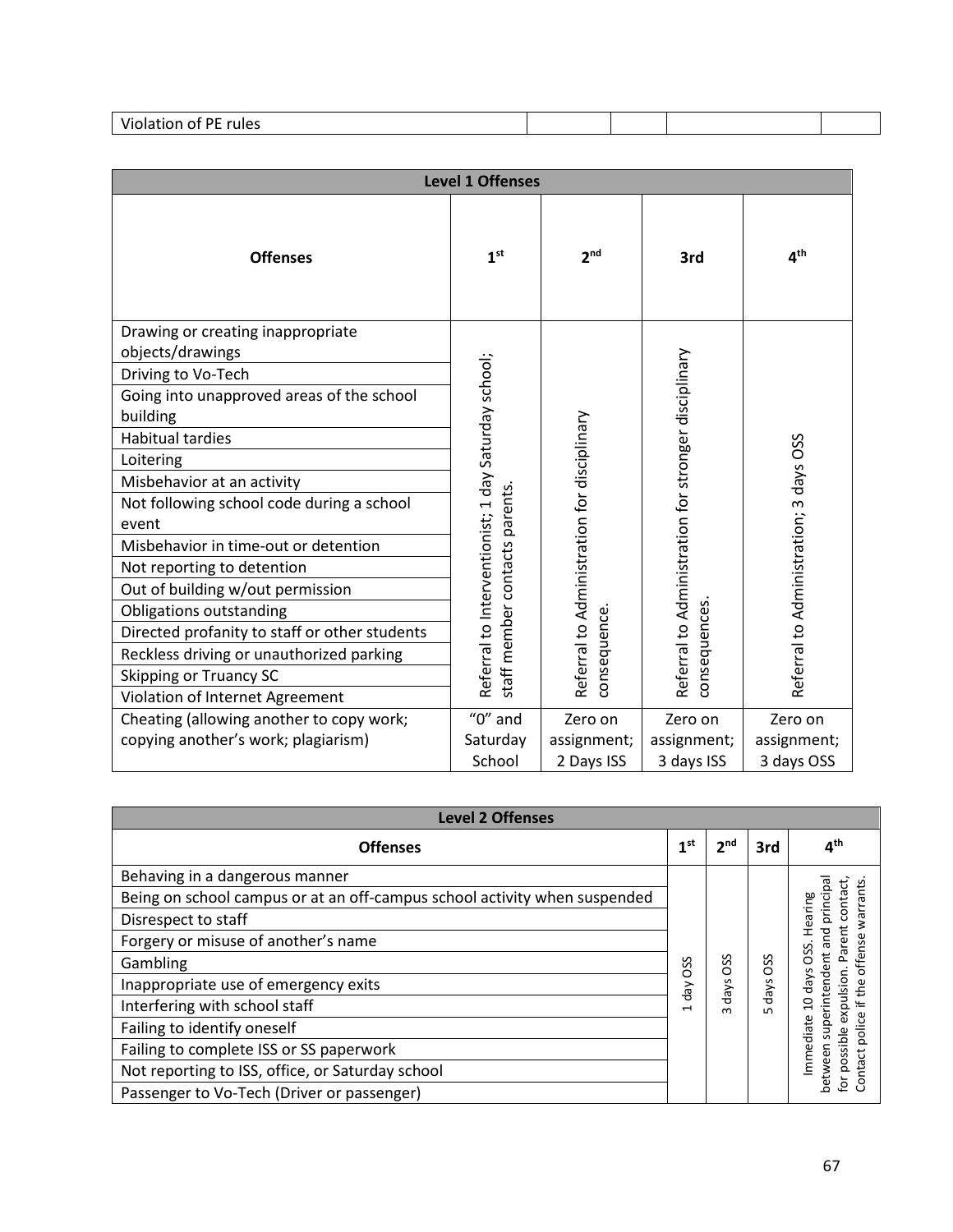| Refusing to provide accurate information or knowingly providing inaccurate |  |  |
|----------------------------------------------------------------------------|--|--|
| information to school personnel                                            |  |  |
| Tampering with staff materials                                             |  |  |
| Transportation of other students                                           |  |  |
| Violating skill center rules                                               |  |  |

| <b>Level 3 Offenses</b>                                   |                             |                                                                                                                                  |                                                                                                    |                        |  |  |
|-----------------------------------------------------------|-----------------------------|----------------------------------------------------------------------------------------------------------------------------------|----------------------------------------------------------------------------------------------------|------------------------|--|--|
| <b>Offenses</b>                                           | 1 <sup>st</sup>             | 2 <sup>nd</sup>                                                                                                                  | 3rd                                                                                                | 4 <sup>th</sup>        |  |  |
| <b>Bullying</b>                                           |                             |                                                                                                                                  |                                                                                                    |                        |  |  |
| Confrontation with staff                                  |                             |                                                                                                                                  |                                                                                                    |                        |  |  |
| Confrontation with student                                |                             |                                                                                                                                  |                                                                                                    |                        |  |  |
| Discrimination: racial, ethnic, sexual, religious, other  |                             |                                                                                                                                  |                                                                                                    |                        |  |  |
| Disruption of the educational process (major)             | Parent contact.<br>contact. | superintendent and principal for possible expulsion.<br>contact; contact police if offense warrants<br>days OSS; hearing between | if the offense warrants<br>superintendent and principal for possible expulsion.<br>Hearing between |                        |  |  |
| Exposing another                                          |                             |                                                                                                                                  |                                                                                                    |                        |  |  |
| <b>Fighting</b>                                           |                             |                                                                                                                                  |                                                                                                    |                        |  |  |
| Habitual disobedience                                     | parent                      |                                                                                                                                  |                                                                                                    |                        |  |  |
| Harassment (verbal, written, online, etc.)                |                             |                                                                                                                                  |                                                                                                    | Contact police         |  |  |
| Improper Physical contact (hitting, kicking, pushing)     | OSS;                        | SS;                                                                                                                              |                                                                                                    |                        |  |  |
| Instigating a fight or dangerous contact                  |                             | Ö                                                                                                                                |                                                                                                    |                        |  |  |
| Instigating or participating in a food fight              | days                        | days                                                                                                                             | Immediate 10                                                                                       | Immediate 10 days OSS. |  |  |
| Insubordination to staff                                  | $\infty$                    | LO.                                                                                                                              |                                                                                                    |                        |  |  |
| Out of control behavior                                   |                             |                                                                                                                                  |                                                                                                    |                        |  |  |
| Possession of dangerous/disruptive materials              |                             |                                                                                                                                  | arent                                                                                              |                        |  |  |
| Vandalism (average)                                       |                             |                                                                                                                                  |                                                                                                    | Parent contact,        |  |  |
| Verbal Assault (depending on the severity of the assault) |                             |                                                                                                                                  |                                                                                                    |                        |  |  |

| <b>Level 4 Offenses</b>                              |                                               |  |  |  |  |
|------------------------------------------------------|-----------------------------------------------|--|--|--|--|
| <b>Offenses</b>                                      | 1 <sup>st</sup> -4 <sup>th</sup> Consequences |  |  |  |  |
| Physical harm or attempted physical harm of a        |                                               |  |  |  |  |
| student                                              |                                               |  |  |  |  |
| Pornography violation                                |                                               |  |  |  |  |
| Possessing or evidence of consumption or use of a    |                                               |  |  |  |  |
| personal amount of ATOD or related paraphernalia     |                                               |  |  |  |  |
| (including look-alike items)**                       |                                               |  |  |  |  |
| Possessing an amount over personal use, suspicion of |                                               |  |  |  |  |
| selling or attempt to see ATOD                       | Immediate 10 days OSS; hearing between        |  |  |  |  |
| Possession of dangerous materials                    | superintendent and principal for possible     |  |  |  |  |
| Selling, creating, possessing or using explosive or  | expulsion. Parent contact; contact police.    |  |  |  |  |
| dangerous materials                                  |                                               |  |  |  |  |
| Sexual artifact violation                            |                                               |  |  |  |  |
| Sexual assault/Criminal sexual contact               |                                               |  |  |  |  |
| Sexual behavior/imposition                           |                                               |  |  |  |  |
| Threatening staff                                    |                                               |  |  |  |  |
| Assisting trespassing or intruders                   |                                               |  |  |  |  |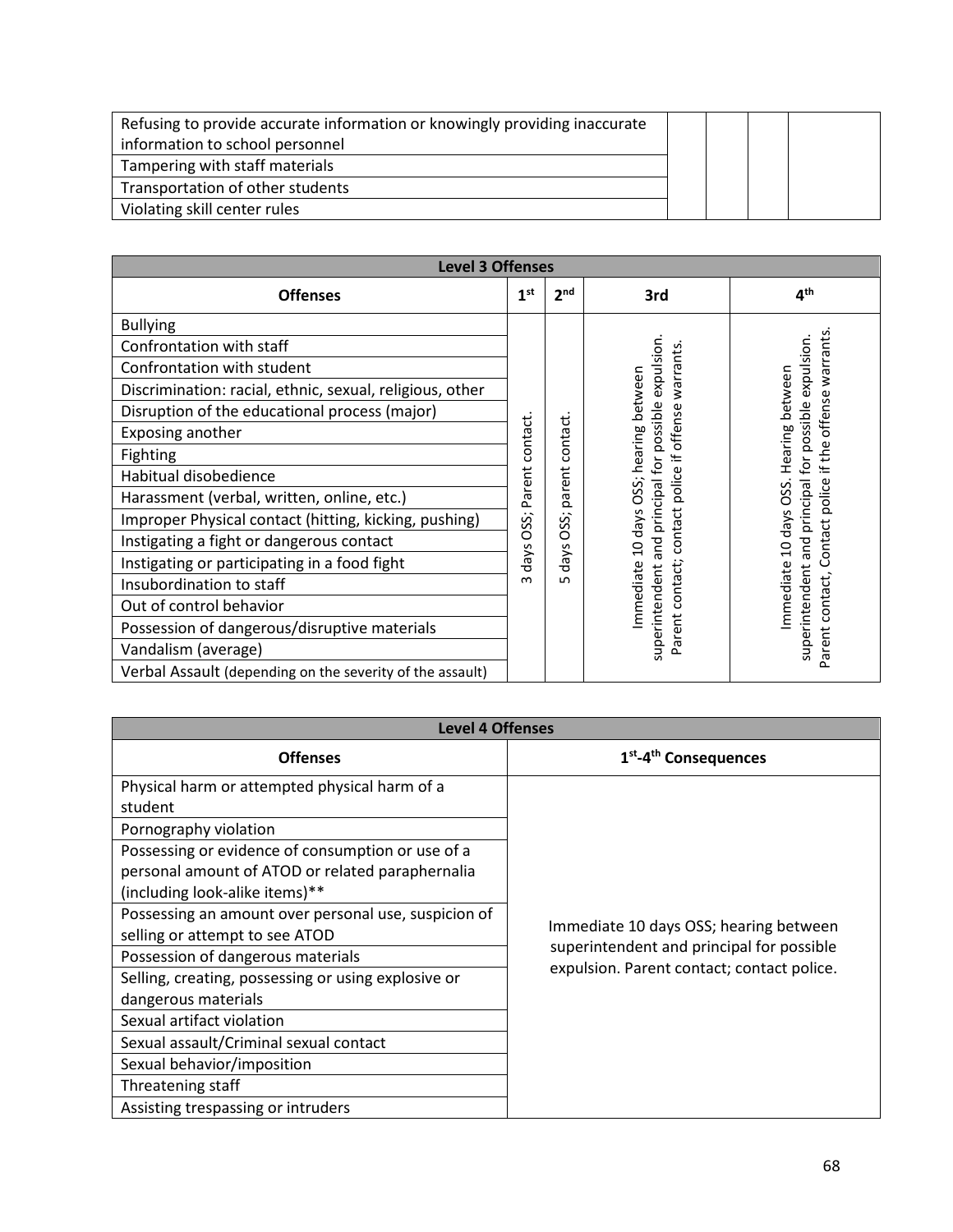| <b>Other Offenses</b>                                        | 1 <sup>st</sup>                            | 2 <sup>nd</sup>                            | 3 <sup>rd</sup>                            | 4th                     |
|--------------------------------------------------------------|--------------------------------------------|--------------------------------------------|--------------------------------------------|-------------------------|
| <b>Electronic Device</b><br>Violation (including<br>Loaning) | Confiscation of                            | Confiscation of                            | Confiscation of                            | Confiscation of device. |
|                                                              |                                            |                                            |                                            | Saturday school;        |
|                                                              | the device;                                | device; 30 min                             | device; Saturday                           | parent pick-up only,    |
|                                                              | returned at                                | detention.                                 | school. Parent                             | Student is no longer    |
|                                                              | end of day.                                | Parent contact.                            | pick-up only.                              | allowed to have device  |
|                                                              |                                            |                                            |                                            | in school               |
| Dress Code<br>Violation                                      | <b>Change Clothes</b>                      | <b>Change Clothes</b>                      | Change Clothes;                            | Change clothes;         |
|                                                              |                                            |                                            | Saturday school.                           | Saturday school.        |
|                                                              |                                            |                                            | Parent contact.                            | Parent conference.      |
| Destruction of<br>personal property.                         | 1 days OSS;<br>payment for<br>replacement. | 2 days OSS;<br>payment for<br>replacement. | 5 days OSS;<br>payment for<br>replacement. | Immediate 10 day OSS    |
|                                                              |                                            |                                            |                                            | . Hearing for possible  |
|                                                              |                                            |                                            |                                            | expulsion. Parent       |
|                                                              |                                            |                                            |                                            | contact; police         |
|                                                              |                                            |                                            |                                            | contact. Payment for    |
|                                                              |                                            |                                            |                                            | replacement.            |

## Discipline of Students with Disabilities

Students with disabilities are entitled to the rights and procedures afforded by the Individuals with Disabilities Education Act (I.D.E.A.) and the Americans with Disabilities Act (A.D.A.), or Section 504 of the Rehabilitation Act of 1973.

## Due Process Rights

The Board of Education recognizes the importance of safeguarding a student's constitutional rights, particularly when subject to the District's disciplinary procedures.

To better ensure appropriate due process is provided a student, the Board establishes the following guidelines:

1. Students subject to short-term suspension:

Except when emergency removal is warranted, a student must be given oral or written notice of the charges against him/her and the opportunity to respond prior to the implementation of a suspension. When emergency removal has been implemented, notice and opportunity to respond shall occur as soon as reasonably possible. The principal or other designated administrator shall provide the opportunity to be heard and shall be responsible for making the suspension decision. An appeal may be addressed to the Superintendent whose decision will be final.

2. Students subject to long-term suspension and expulsion:

A student and his/her parent or guardian must be given written notice of the intention to suspend or expel and the reasons therefore, and an opportunity to appear with a representative before the Superintendent to answer the charges. The student and/or his/her guardian must also be provided a brief description of the student's rights and of the hearing procedure, a list of the witnesses who will provide testimony to the Superintendent, and a summary of the facts to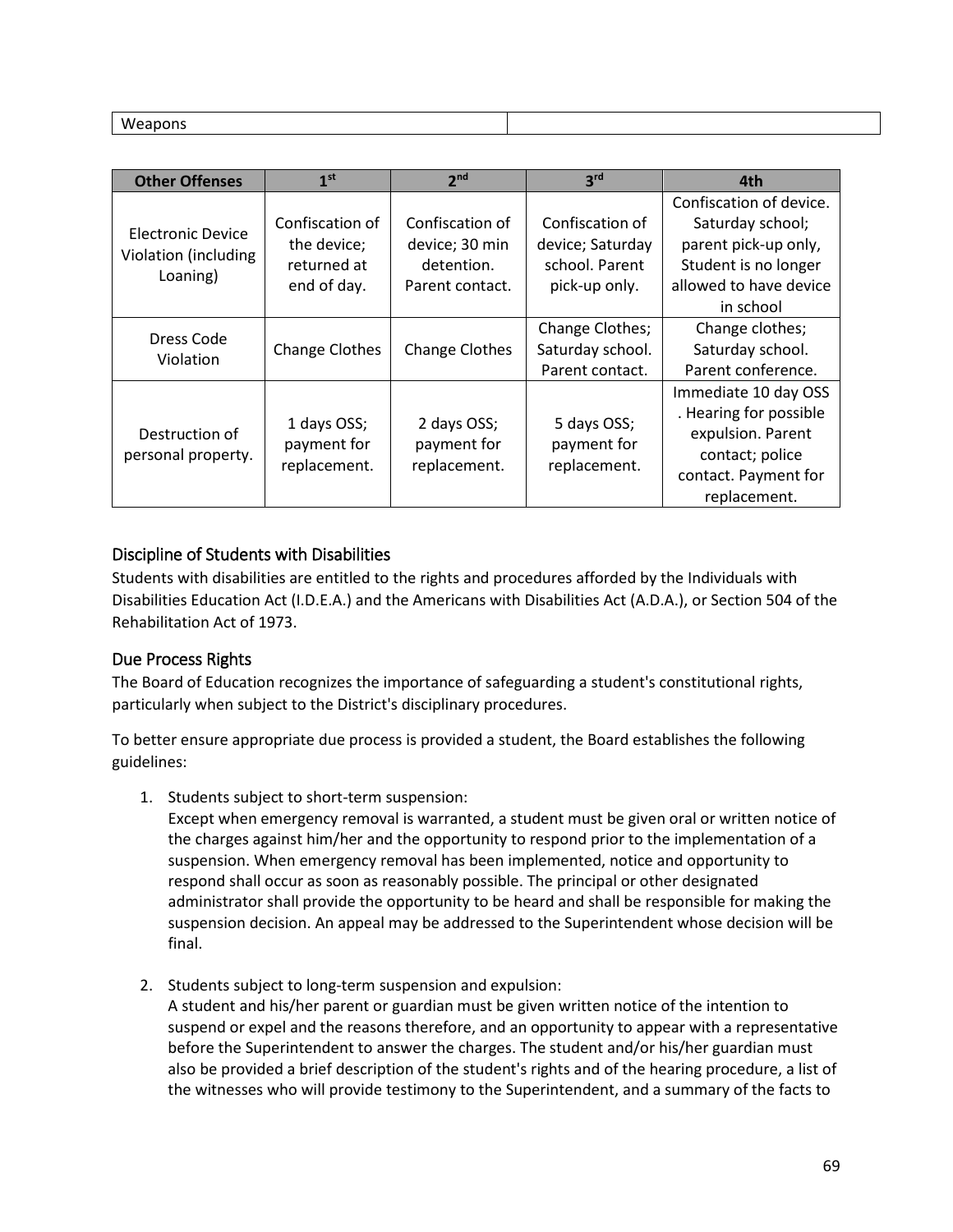which the witnesses will testify. At the student's request, the hearing may be private, but the Board must act publicly. The Board shall act on any appeal, which must be submitted in writing, to an expulsion (Policy [5610](http://www.neola.com/bentley-mi/search/policies/po5610.htm) and/or Policy 5610.01), to a request for reinstatement (Policy 5610.01), or to a request for admission after being permanently expelled from another district (Policy 5610.01).

The Superintendent shall establish procedures so that all members of the staff use the above guidelines when dealing with students. In addition, this statement of due process rights is to be placed in all student handbooks in a manner that will facilitate understanding by students and their parents.

## Long Term Suspension / Expulsion/ Hearing

All Long-Term Suspension, Expulsion, and Reinstatement hearings must be in compliance with the Open Meetings Act. The student and parent reserve the right to approach the board in closed session.

Student and Parent Rights Before the Hearing:

- 1. The right to appeal the recommendation of Long-Term Suspension / Expulsion to the Superintendent
- 2. The right to review written statements about the alleged misconduct
- 3. The right to review (your) student's records
- 4. The right to request a delay in the hearing for up to ten (10) school days
- 5. The right to know the length of time the administration is recommending the student be denied enrollment

Student and Parents Rights During the Hearing:

- 1. The right to counsel
- 2. The right to produce witnesses and present evidence on his/her behalf
- 3. The right to confront and to cross-examine anyone who may have evidence against him/her

## Discipline of Students with Disabilities

Students with disabilities are entitled to the rights and procedures afforded by the Individuals with Disabilities Education Act (I.D.E.A.) and the Americans with Disabilities Act (A.D.A.).

# SEARCH AND SEIZURE

Search of a student and his/her possessions, including vehicles, may be conducted at any time the student is under the jurisdiction of the Board of Education, if there is a reasonable suspicion that the student is in violation of law or school rules. A search may also be conducted to protect the health and safety of others. All searches may be conducted with or without a student's consent.

Students are provided lockers, desks, and other equipment in which to store materials. It should be clearly understood that this equipment is the property of the school and may be searched at any time if there is reasonable suspicion that a student has violated the law or school rules. Locks are to prevent theft, not to prevent searches. If student lockers require student-provided locks, each student must provide the lock's combination or key to the principal.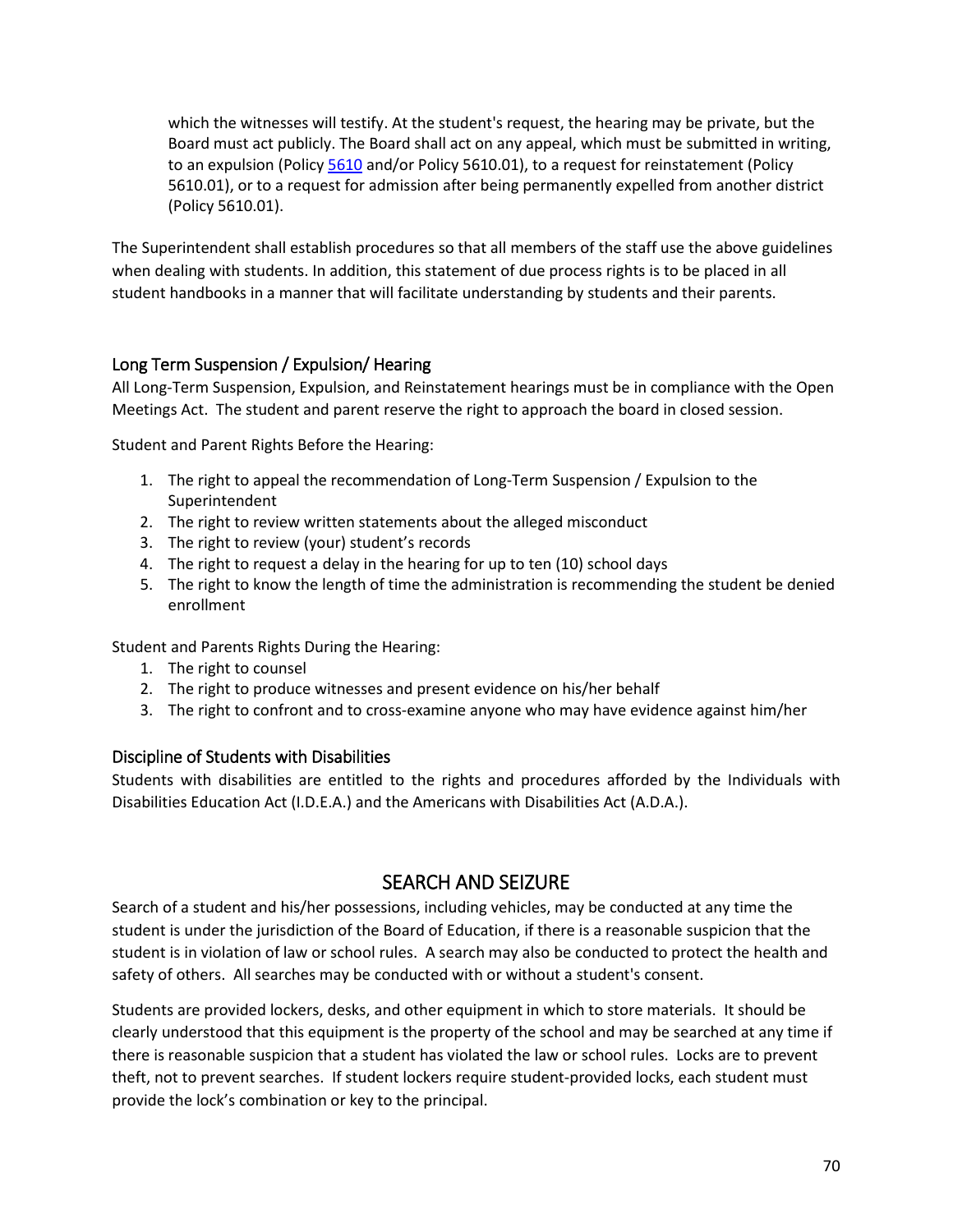Anything that is found in the course of a search that may be evidence of a violation of school rules or the law may be taken and held or turned over to the police. The school reserves the right not to return items which have been confiscated. In the course of any search, students' privacy rights will be respected regarding any items that are not illegal or against school policy.

All computers located in classrooms, labs and offices of the District are the District's property and are to be used by students, where appropriate, solely for educational purposes. The District retains the right to access and review all electronic, computer files, databases, and any other electronic transmissions contained in or used in conjunction with the District's computer system, and electronic mail. Students should have no expectation that any information contained on such systems is confidential or private.

Review of such information may be done by the District with or without the student's knowledge or permission. The use of passwords does not guarantee confidentiality, and the District retains the right to access information despite a password. All passwords or security codes must be registered with the instructor. A student's refusal to permit such access may be grounds for disciplinary action.

# STUDENT RIGHTS OF EXPRESSION

The School recognizes the right of students to express themselves. With the right of expression comes the responsibility to do it appropriately. Students may distribute or display, at appropriate times, nonsponsored, noncommercial written material and petitions; buttons, badges, or other insignia; clothing, insignia, and banners; and audio and video materials. All items must meet the following school guidelines:

- 1. A material cannot be displayed if it:
	- a. is obscene to minors, libelous, indecent and pervasively or vulgar,
	- b. advertises any product or service not permitted to minors by law,
	- c. intends to be insulting or harassing,
	- d. intends to incite fighting or presents a likelihood of disrupting school or a school event.
	- e. presents a clear and present likelihood that, either because of its content or manner of distribution or display, it causes or is likely to cause a material and substantial disruption of school or school activities, a violation of school regulations, or the commission of an unlawful act.
- 2. Materials may not be displayed or distributed during class periods, or during passing times between classes. Permission may be granted for display or distribution during lunch periods and after school in designated locations, if exits are not blocked and there is proper access and egress to the building.

Students who are unsure whether materials they wish to display meet school guidelines may present them to the principal twenty-four (24) hours prior to display.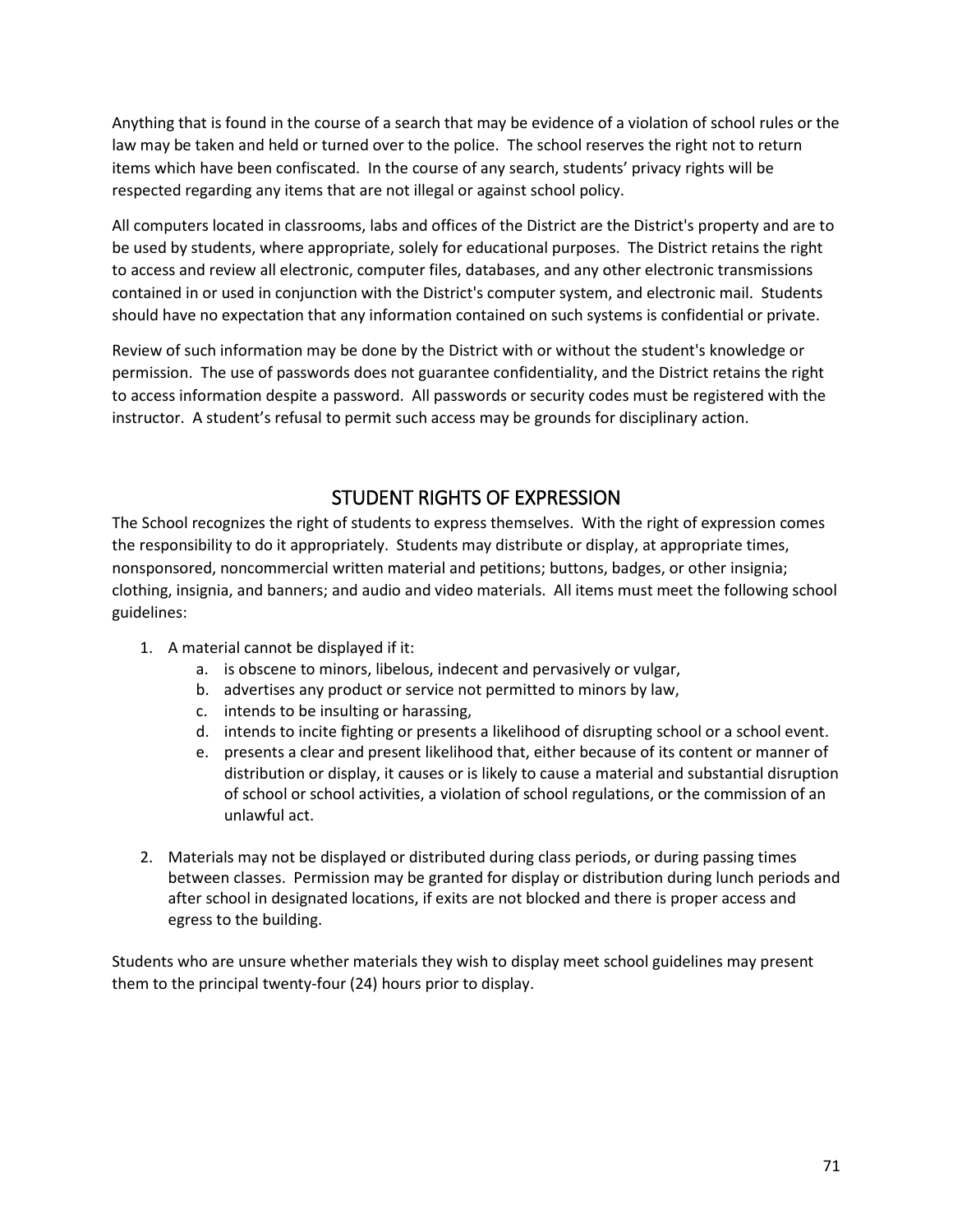# STUDENT CONCERNS, SUGGESTIONS, GRIEVANCES

The school is here for the benefit of the students. The staff is here to assist each student in becoming a responsible adult. If a student has suggestions that could improve the school, s/he should feel free to offer them. Written suggestions may be presented directly to the principal or to the student government.

When concerns or grievances arise, the best way to resolve the issue is through communication. No student will be harassed by any staff member or need fear reprisal for the proper expression of a legitimate concern. Any suggestions, concerns, and grievances may be directed to the principal or to the student government.

A student may have the right to a hearing if the student believes s/he has been improperly denied participation in a school activity or has been subjected to an illegal rule or standard. A student may not petition to have a change in grade.